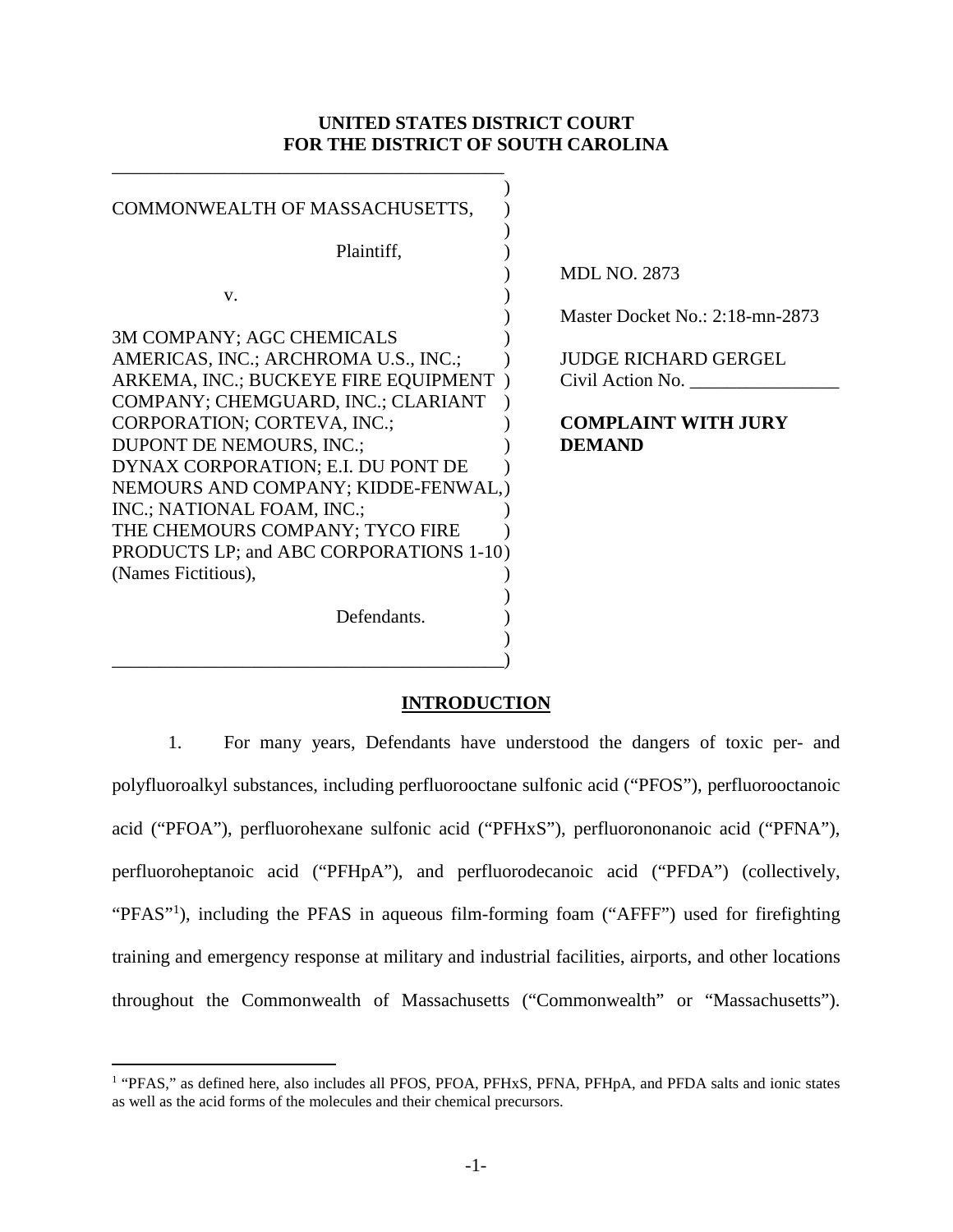Nevertheless, long after they became aware of these dangers, Defendants continued to advertise, market, manufacture for sale, offer for sale, and sell PFAS-containing AFFF (collectively, "AFFF Products") to, *inter alia*, the Commonwealth's governmental entities, counties, municipalities, local fire departments, businesses, entities, and residents.

2. These tortious and unlawfully deceptive actions have caused and/or contributed to the PFAS contamination of the Commonwealth's air, soil, sediment, biota, surface water, estuaries, submerged lands, wetlands, groundwater, drinking water, other natural resources, and property held in trust or otherwise owned by the Commonwealth. These toxic and persistent "forever chemicals" are contaminating countless water supplies and requiring massive efforts and expenditures of funds to investigate, treat, and remediate the contamination of the Commonwealth's natural resources, property held in trust, and/or property otherwise owned by the Commonwealth and to supply potable water to large numbers of people in the Commonwealth.

3. Defendants are responsible for this contamination in the Commonwealth. Presently, several locations in the Commonwealth have been identified as being contaminated with PFAS. For example, 126 drinking water systems in 86 communities have been found to have elevated levels of PFAS, with many of these systems showing PFAS levels hundreds to thousands times higher than the Commonwealth's Maximum Contaminant Level of 20 nanograms per litter ("ng/L"), or parts per trillion ("ppt"), individually or combined, for six specified PFAS (hereafter, "PFAS6 MCL"). Illustrative of this contamination, the PFAS contamination levels in soil at Westover Air Reserve Base in Chicopee have reached 360,000 ppt. At the former Naval Air Station South Weymouth in Weymouth, Abington and Rockland, the PFAS contamination levels in groundwater have reached 330,000 ppt—*some 16,500 times the PFAS6 MCL*. Other examples include, but are not limited to, Hanscom Field/Air Force Base, Joint Base Cape Cod, and Stow's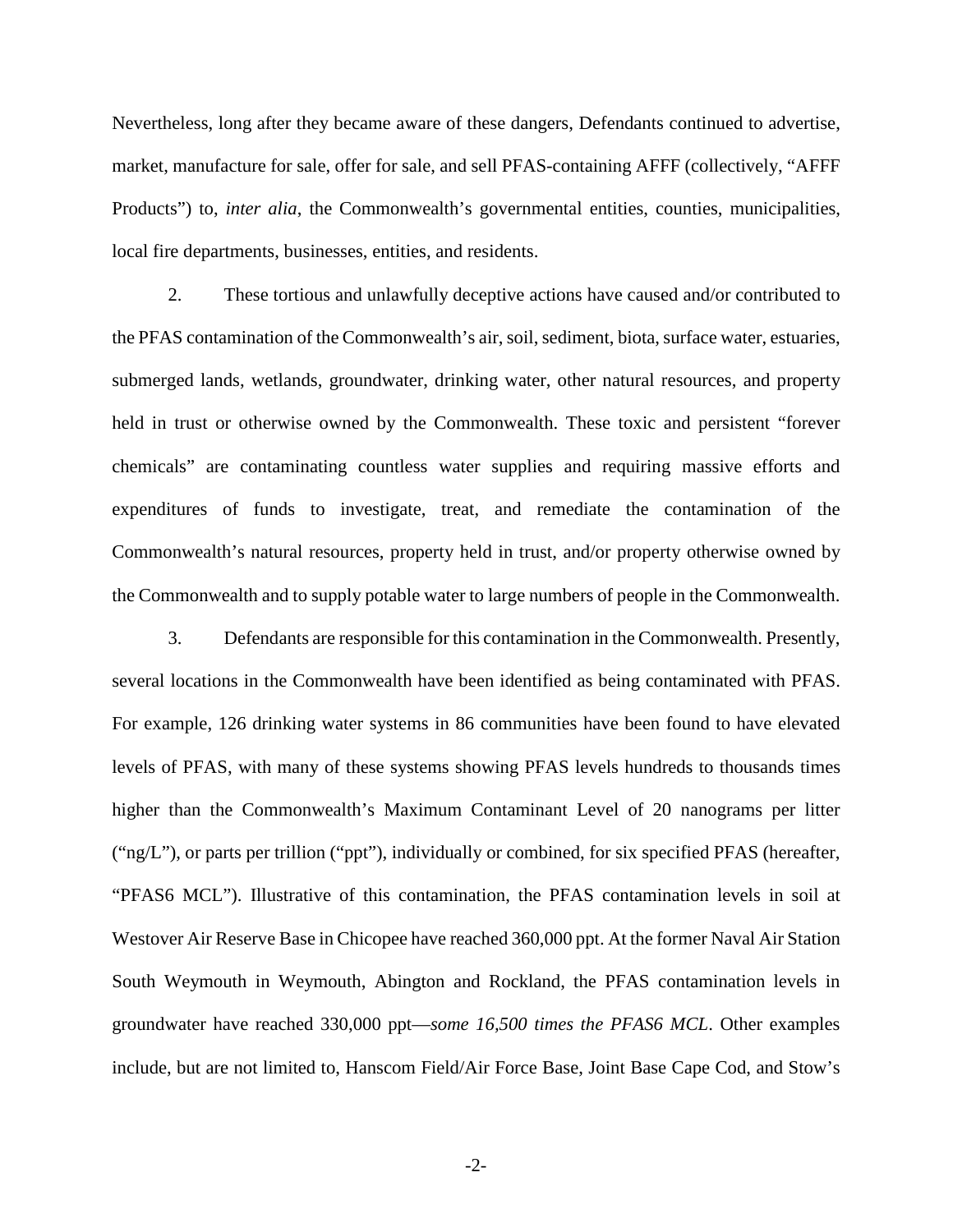Former Fire Station.<sup>2</sup> As investigation continues, more PFAS contamination due to AFFF Products in the Commonwealth will be uncovered.

4. The Commonwealth, by and through its Attorney General ("Attorney General"), brings this action pursuant to the Commonwealth's statutory and regulatory authority and common law for injuries to Massachusetts's natural resources, property, residents, and consumers against Defendants 3M Company ("3M"); AGC Chemical Americas, Inc. ("AGC Chemicals"); Archroma U.S., Inc. ("Archroma"); Arkema, Inc. ("Arkema"); Buckeye Fire Equipment Company ("Buckeye"); Chemguard, Inc. ("Chemguard"); Clarinet Corporation ("Clariant"); Dynax Corporation ("Dynax"); E. I. du Pont de Nemours and Company ("Old DuPont"); Kidde-Fenwal, Inc. ("Kidde-Fenwal"); National Foam, Inc. ("National Foam"); The Chemours Company ("Chemours"); and Tyco Fire Products LP ("Tyco") (collectively, "Manufacturer Defendants"); and Corteva, Inc. ("Corteva"); DuPont de Nemours, Inc. ("New DuPont"); and ABC Corporations 1-10 (Names Fictitious) (collectively with Manufacturer Defendants, "Defendants").

### **JURISDICTION AND VENUE**

5. Proper venue for this case is the U.S. District Court for the District of Massachusetts. 28 U.S.C. § 1391.

6. The U.S. District Court for the District of Massachusetts has subject matter jurisdiction over this case because it raises a federal question pursuant to the Safe Drinking Water Act, 42 U.S.C. §§ 300f to 300j-27 ("SDWA"). 28 U.S.C. § 1331. The U.S. District Court for the District of Massachusetts has supplemental jurisdiction over the other claims raised in this Complaint. 28 U.S.C. § 1367(a).

<sup>&</sup>lt;sup>2</sup> In this action, the Commonwealth excludes and does not seek to recover damages properly sought by local governments and/or public water systems that have filed suit for PFAS contamination within their jurisdiction, as of the date of the filing of this suit.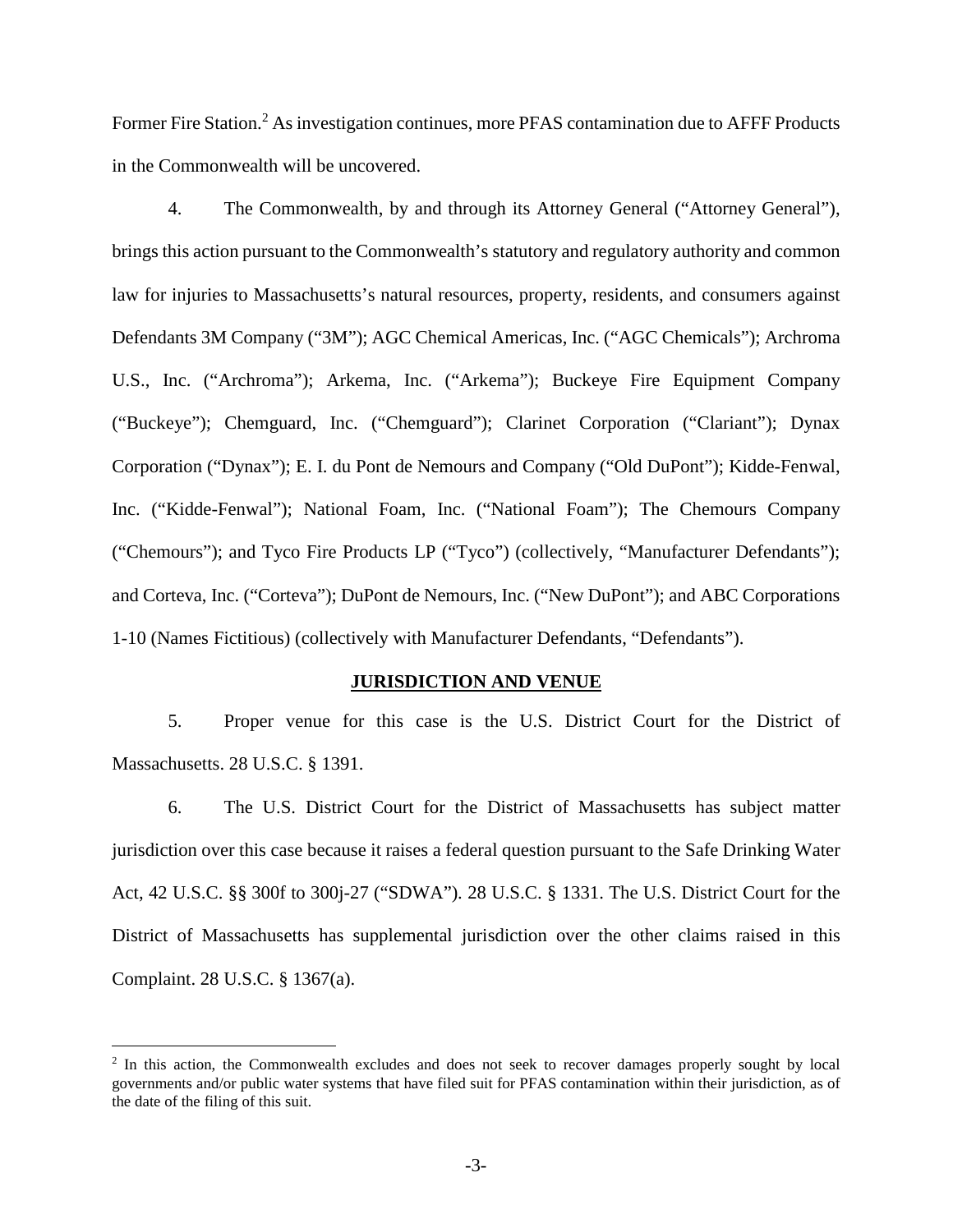7. The U.S. District Court for the District of Massachusetts has personal jurisdiction over Defendants pursuant to the U.S. and Massachusetts Constitutions and the Massachusetts longarm statute, M.G.L. c. 223A, § 3, because, as set forth in detail below, each Defendant transacts business and/or causes harm in the Commonwealth, and the causes of action arise out of and relate to each Defendant's business and/or harms that Defendants are causing in the Commonwealth.

8. Pursuant to Paragraphs 25-29 of Case Management Order No. 3 in *In re Aqueous Film-Forming Foams (AFFF) Products Liability Litigation*, MDL No. 2873, in the U.S. District Court for the District of South Carolina, Charleston Division ("AFFF MDL"), the Commonwealth files this case directly in the AFFF MDL in the U.S. District Court for the District of South Carolina and expressly identifies the U.S. District Court for the District of Massachusetts as its home venue and respectfully requests that its case be sent back to that jurisdiction for trial and other postpretrial matters.

### **PARTIES**

9. The Plaintiff is the Commonwealth of Massachusetts represented by the Attorney General. The Commonwealth acts in its sovereign and *parens patriae* capacity and in the public trust to protect and promote the Commonwealth's interests, including its interest in the health, safety, security, and well-being of its residents and the integrity of its natural resources. M.G.L. c. 12, § 10.

10. The Attorney General is the chief law officer of the Commonwealth, with offices at One Ashburton Place, Boston, Massachusetts. She is authorized to bring this action and to seek the relief requested herein pursuant to M.G.L. c. 12, §§ 3, 5, 7, and 11D; M.G.L. c. 93A, § 4; M.G.L. c. 109A; and M.G.L. c. 111, § 160.

11. Defendant 3M is a corporation organized and existing under the laws of the State of Delaware, with its principal place of business located at 3M Center, St. Paul, Minnesota 55144-

-4-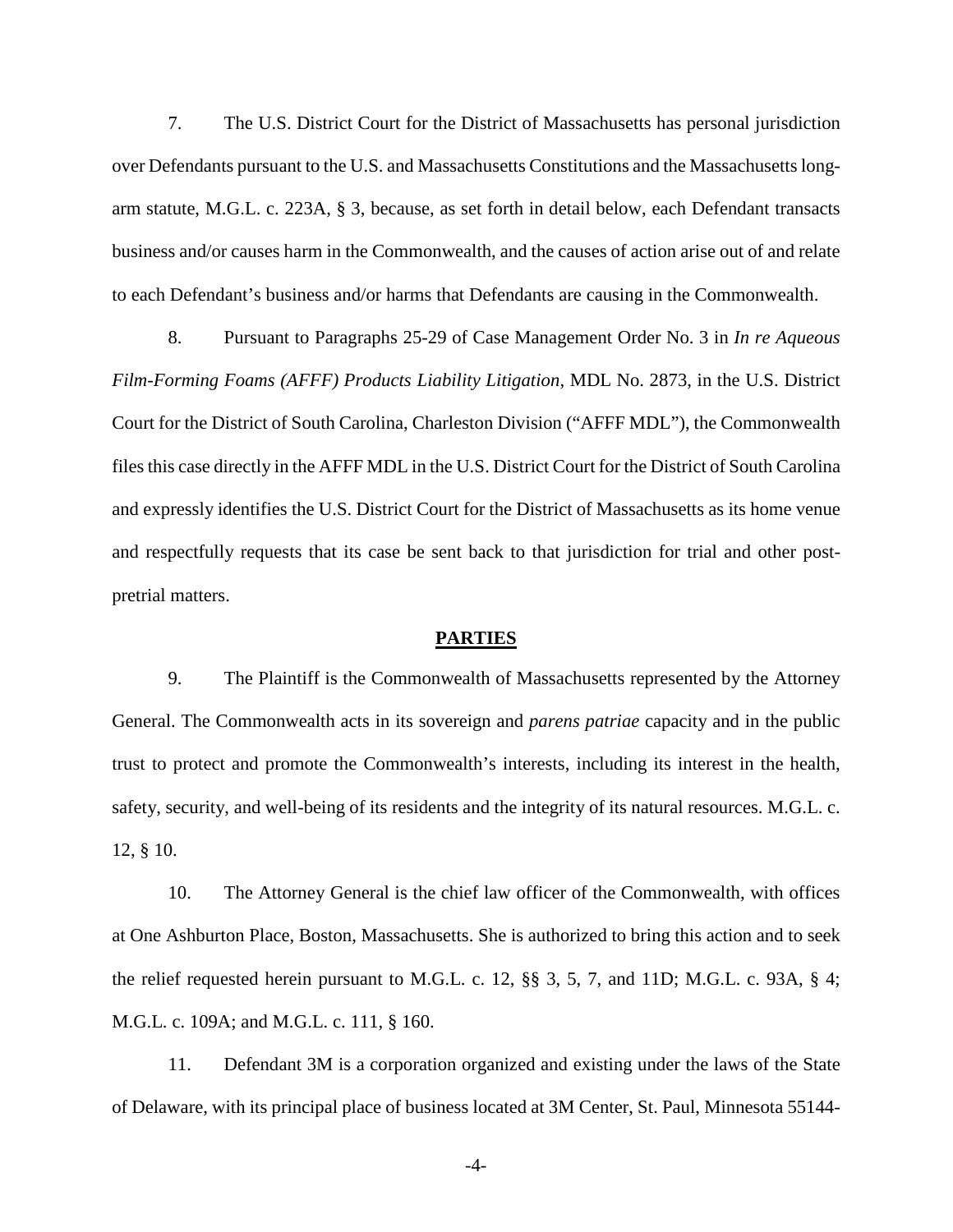1000. 3M has designed, manufactured, marketed, and sold PFAS-containing AFFF used in the Commonwealth.

12. Defendant AGC Chemicals is a corporation organized and existing under the laws of the State of Delaware, with its principal place of business located at 5 East Uwchlan Avenue, Suite 201, Exton, Pennsylvania 19341. AGC Chemicals is the North American subsidiary of AGC Inc. (f/k/a Asahi Glass Co., Ltd.). AGC Chemicals and/or its affiliates have designed, manufactured, marketed, and sold fluorochemicals containing PFAS used to manufacture AFFF that was used in the Commonwealth. Fluorochemicals are organic compounds containing fluorine used in the manufacture of surfactants.

13. Defendant Archroma U.S., Inc. is a corporation organized and existing under the laws of the State of Delaware, with its principal place of business located at 543577 Center Dr., #10, Charlotte, North Carolina 28217. Archroma U.S., Inc., a subsidiary of Archroma Management, LLC, has designed, manufactured, marketed, and sold fluorochemicals containing PFAS used to manufacture AFFF that was used in the Commonwealth.

14. Defendant Arkema, Inc. is a corporation organized and existing under the laws of the State of Pennsylvania, with its principal place of business located at 900 First Avenue, King of Prussia, Pennsylvania 19406. Arkema is a successor in interest to Atochem North America Inc., Elf Atochem North America, Inc., and Atofina Chemicals, Inc. Arkema and/or its predecessors have designed, manufactured, marketed, and sold fluorosurfactants containing PFAS used to manufacture AFFF that was used in the Commonwealth.

15. Defendant Buckeye Fire Equipment Company is a corporation organized and existing under the laws of the State of Ohio, with its principal place of business located at 110

-5-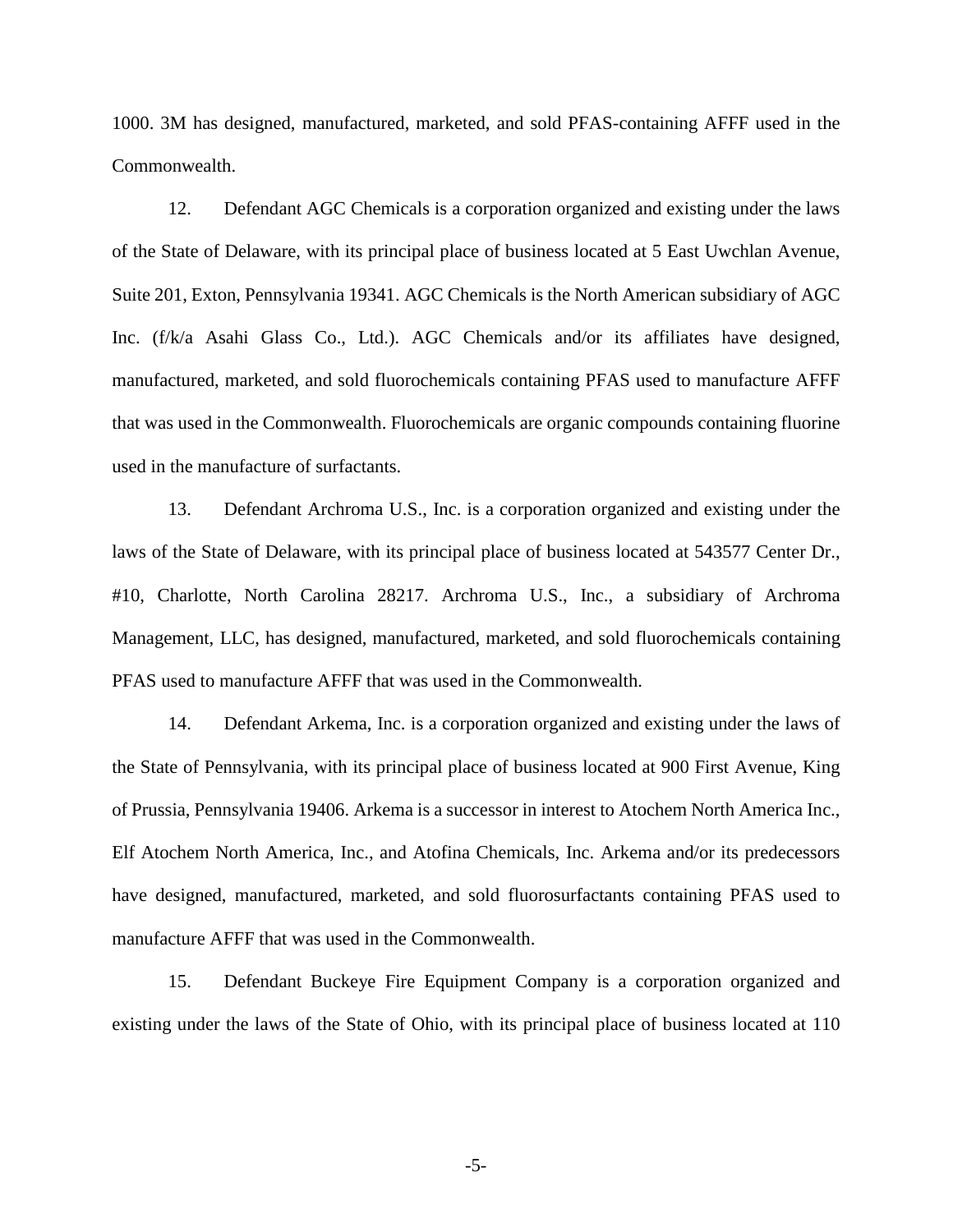Kings Road, Kings Mountain, North Carolina 28086. Buckeye has designed, manufactured, marketed, and sold PFAS-containing AFFF used in the Commonwealth.

16. Defendant Chemguard, Inc. is a corporation organized and existing under the laws of the State of Texas, with its principal place of business located at One Stanton Street, Marinette, Wisconsin 54143-2542. Chemguard has designed, manufactured, marketed, and sold AFFF containing PFAS that was used in the Commonwealth. Further, Chemguard has designed, manufactured, marketed, and sold fluorosurfactants containing PFAS used to manufacture AFFF that was used in the Commonwealth.

17. Defendant Clariant Corporation is a corporation organized and existing under the laws of the State of New York, with its principal place of business located at 4000 Monroe Road, Charlotte, North Carolina 28205. Clariant has designed, manufactured, marketed, and sold fluorochemicals containing PFAS used to manufacture AFFF that was used in the Commonwealth.

18. Defendant Corteva, Inc. is a corporation organized and existing under the laws of the State of Delaware, with its principal place of business located at P.O. Box 80735, Chestnut Run Plaza 735, Wilmington, Delaware 19805. In 2019, New DuPont (defined *infra*) spun off a new, publicly traded company, Corteva, which currently holds Old DuPont (defined *infra*) as a subsidiary. In connection with these transfers, Corteva assumed certain Old DuPont liabilities including those relating to PFAS. Corteva does business throughout the United States, including in the Commonwealth.

19. Defendant DuPont de Nemours, Inc., formerly known as DowDuPont Inc. (i.e, New DuPont), is a corporation organized and existing under the laws of the State of Delaware, with its principal place of business located at 974 Centre Road, Wilmington, Delaware 19805. In 2015, after Old DuPont spun off Chemours (defined *infra*), Old DuPont merged with Old Dow (defined

-6-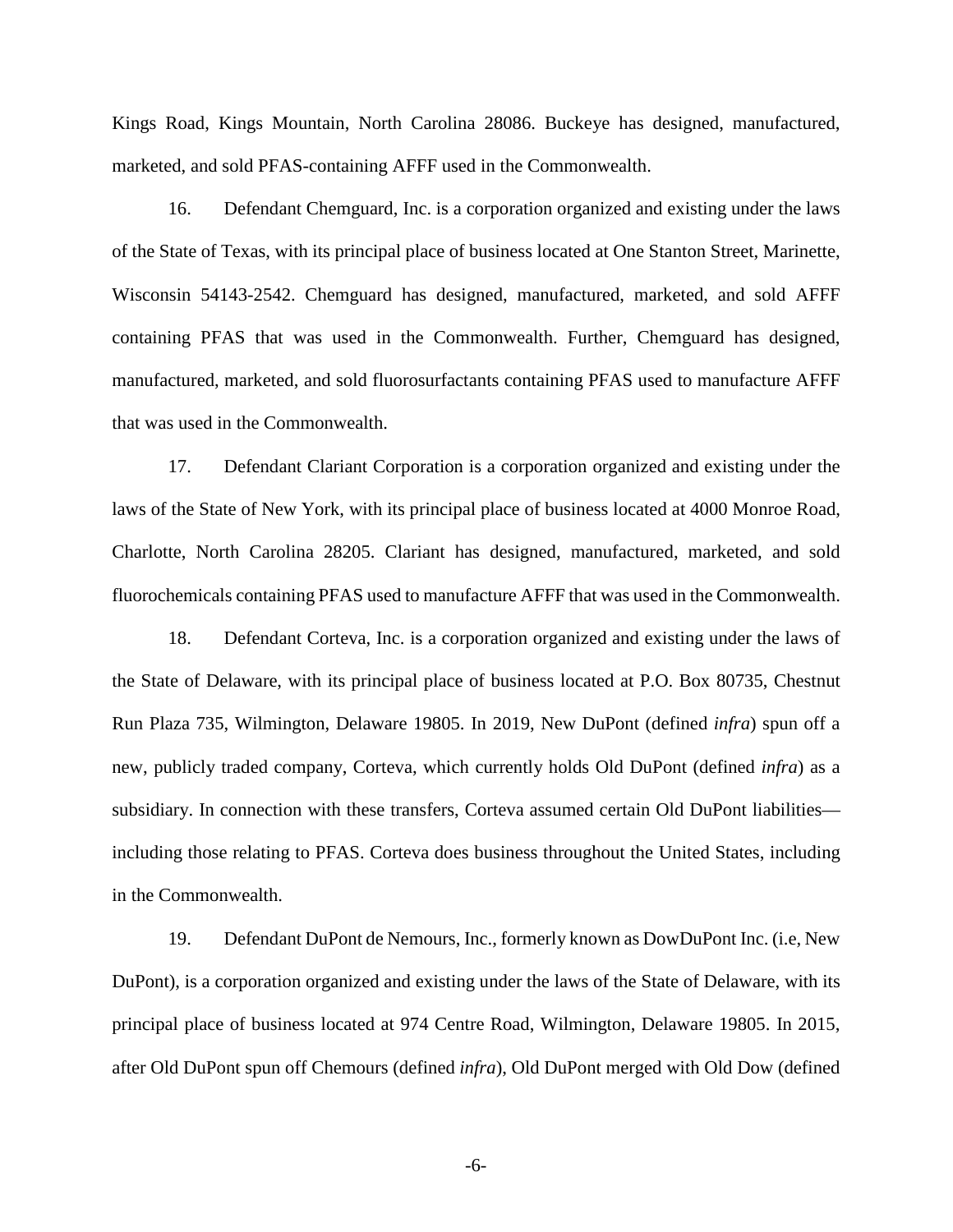*infra*) and transferred Old DuPont's historic assets and liabilities to other entities, including New DuPont. In connection with these transfers, New DuPont assumed certain Old DuPont liabilities including those relating to PFAS. New DuPont does business throughout the United States, including in the Commonwealth.

20. Defendant Dynax Corporation is a corporation organized and existing under the laws of the State of Delaware, with its principal place of business located at 79 Westchester Avenue, Pound Ridge, New York 10576. Dynax has designed, manufactured, marketed, and sold fluorosurfactants containing PFAS used to manufacture AFFF that was used in the Commonwealth.

21. Defendant E. I. du Pont de Nemours and Company (i.e., Old DuPont) is a corporation organized and existing under the laws of the State of Delaware, with its principal place of business located at 974 Centre Road, Wilmington, Delaware 19805. Old DuPont has designed, manufactured, marketed, and sold fluorochemicals and/or fluorosurfactants containing PFAS used to manufacture AFFF that was used in the Commonwealth.

22. Defendant Kidde-Fenwal, Inc. is a corporation organized under the laws of the State of Delaware, with its principal place of business located at One Financial Plaza, Hartford, Connecticut 06101. Kidde-Fenwal is the successor-in-interest to Kidde Fire Fighting, Inc. (f/k/a Chubb National Foam, Inc. f/k/a National Foam System, Inc.) (collectively, "Kidde/Kidde Fire"). Kidde/Kidde Fire has designed, manufactured, marketed, and sold PFAS-containing AFFF used in the Commonwealth.

23. Defendant National Foam, Inc. is a corporation organized under the laws of the State of Delaware, with its principal place of business located at 141 Junny Road, Angier, North Carolina 27501. National Foam manufactures the Angus brand of products and is the successor-

-7-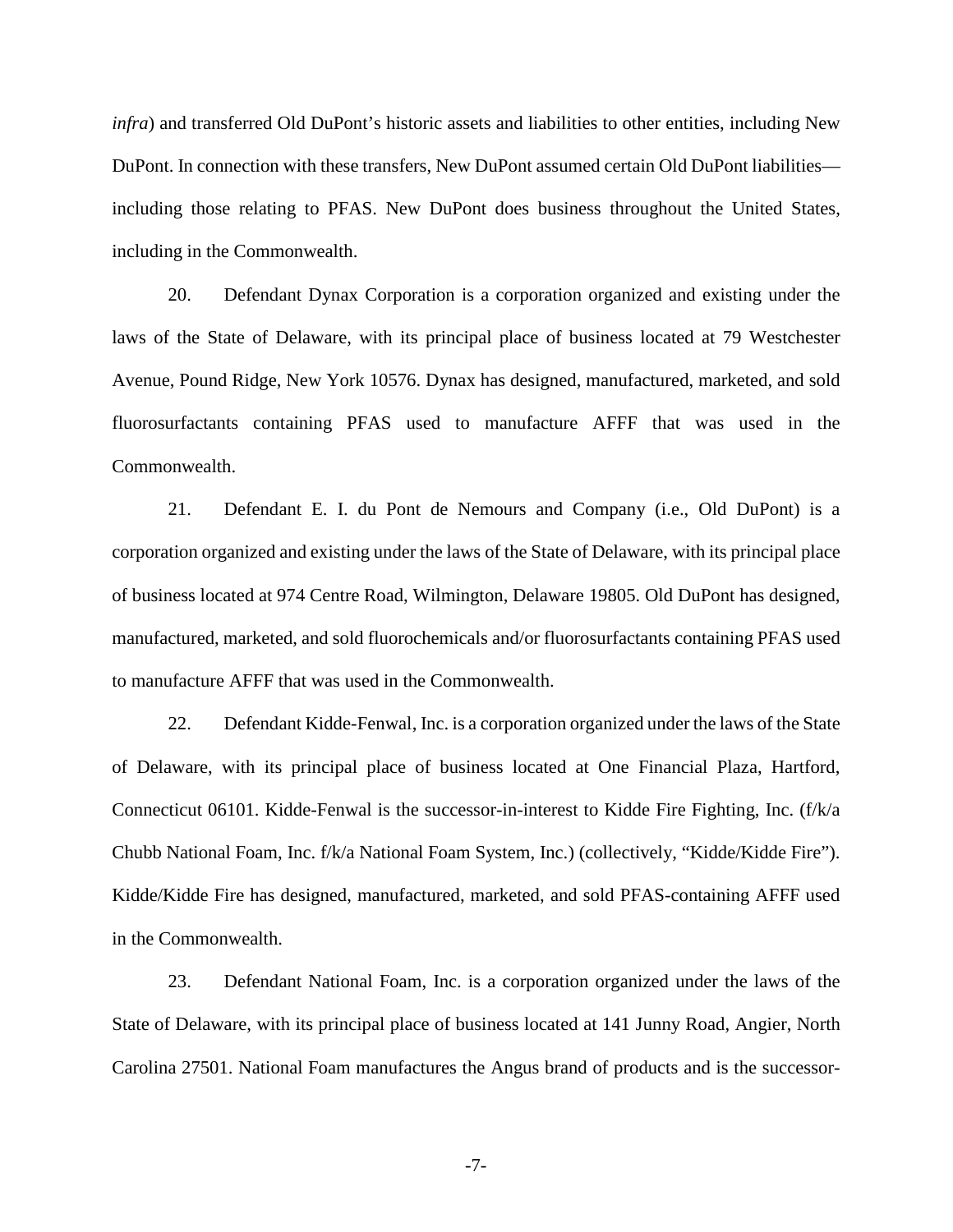in-interest to Angus Fire Armour Corporation (collectively, "National Foam/Angus Fire"). National Foam/Angus Fire has designed, manufactured, marketed, and sold PFAS-containing AFFF used in the Commonwealth.

24. Defendant The Chemours Company is a corporation organized under the laws of the State of Delaware, with its principal place of business located at 1007 Market Street, Wilmington, Delaware 19899. In 2015, Old DuPont spun off its performance chemicals business to Chemours, along with vast environmental liabilities. Chemours has designed, manufactured, marketed, and sold fluorosurfactants containing PFAS used to manufacture AFFF that was used in the Commonwealth.

25. Defendant Tyco Fire Products LP is a limited partnership organized under the laws of the State of Delaware, with its principal place of business located at One Stanton Street, Marinette, Wisconsin 54143-2542. Tyco manufactures the Ansul brand of products and is the successor-in-interest to Ansul Company (together, "Tyco/Ansul"). Tyco/Ansul has designed, manufactured, marketed, and sold PFAS-containing AFFF used in the Commonwealth.

26. Defendants ABC Corporations 1 through 10, unknown at this time, are manufacturers of AFFF, manufacturers of PFAS-containing fluorochemicals and fluorosurfactants used to make AFFF, and/or distributors of AFFF Products that have resulted in injuries to the Commonwealth's natural resources, or otherwise share responsibility for such injuries. When these ABC Corporations are identified, they will be added by name.

### **STATUTORY AND REGULATORY BACKGROUND**

### **A. The Federal Safe Drinking Water Act**

27. The U.S. Congress enacted SDWA in 1974 to ensure that public water supply systems meet minimum national standards for the protection of public health. SDWA recognizes that states play an important part in administering and enforcing drinking water standards.

-8-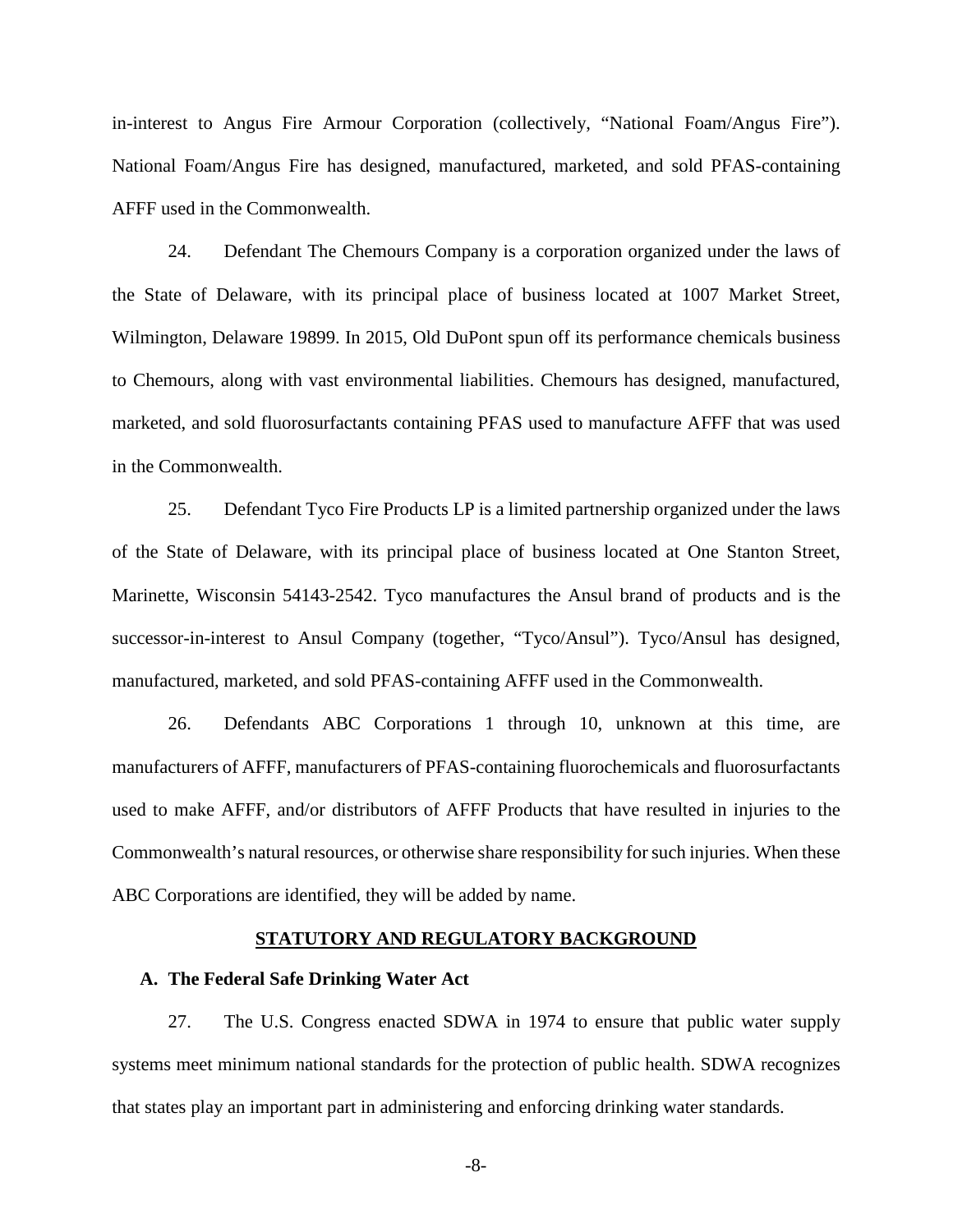28. If certain conditions are met, SDWA grants a state the "primary enforcement responsibility for public water systems." 42 U.S.C. § 300g-2. Massachusetts has met the statute's requirements and has received authorization from the U.S. Environmental Protection Agency ("EPA") to enforce SDWA, including regulations promulgated to implement SDWA (in Massachusetts, 310 C.M.R. §§ 22.00 et seq., hereinafter the "Drinking Water Regulations"). Accordingly, the Commonwealth is empowered under SDWA to enforce that statute, including Section 300i. *See* Approval of State Application for Primary Enforcement Authority, 42 Fed. Reg. 57157 (Nov. 1, 1977).

29. Pursuant to SDWA, the Commonwealth is entitled to, among other things: (a) reimbursement of the costs incurred by Massachusetts Department of Environmental Protection ("MassDEP") to investigate violations of SDWA, and (b) injunctive relief necessary to address actual, and to prevent threatened, injuries to the Commonwealth's drinking water supplies, including any such injuries and threats that present an "imminent and substantial endangerment" to the health of the Commonwealth's residents, including the injuries caused or threatened by PFAS. *See* 42 U.S.C. § 300i(a).

30. Because MassDEP has been delegated primary enforcement authority for the enforcement of SDWA and the Drinking Water Regulations, the Commonwealth, through the Attorney General, has authority to institute a civil action against Defendants pursuant to SDWA to remedy the PFAS contamination affecting and threatening the Commonwealth's drinking water and drinking water sources. *See* 42 U.S.C. §§ 300j-6, 300i.

31. Pursuant to SDWA's savings provision, 42 U.S.C. § 300h-6(*l*), preserving all state law authorities that go beyond those provided under SDWA, the Commonwealth, through the

-9-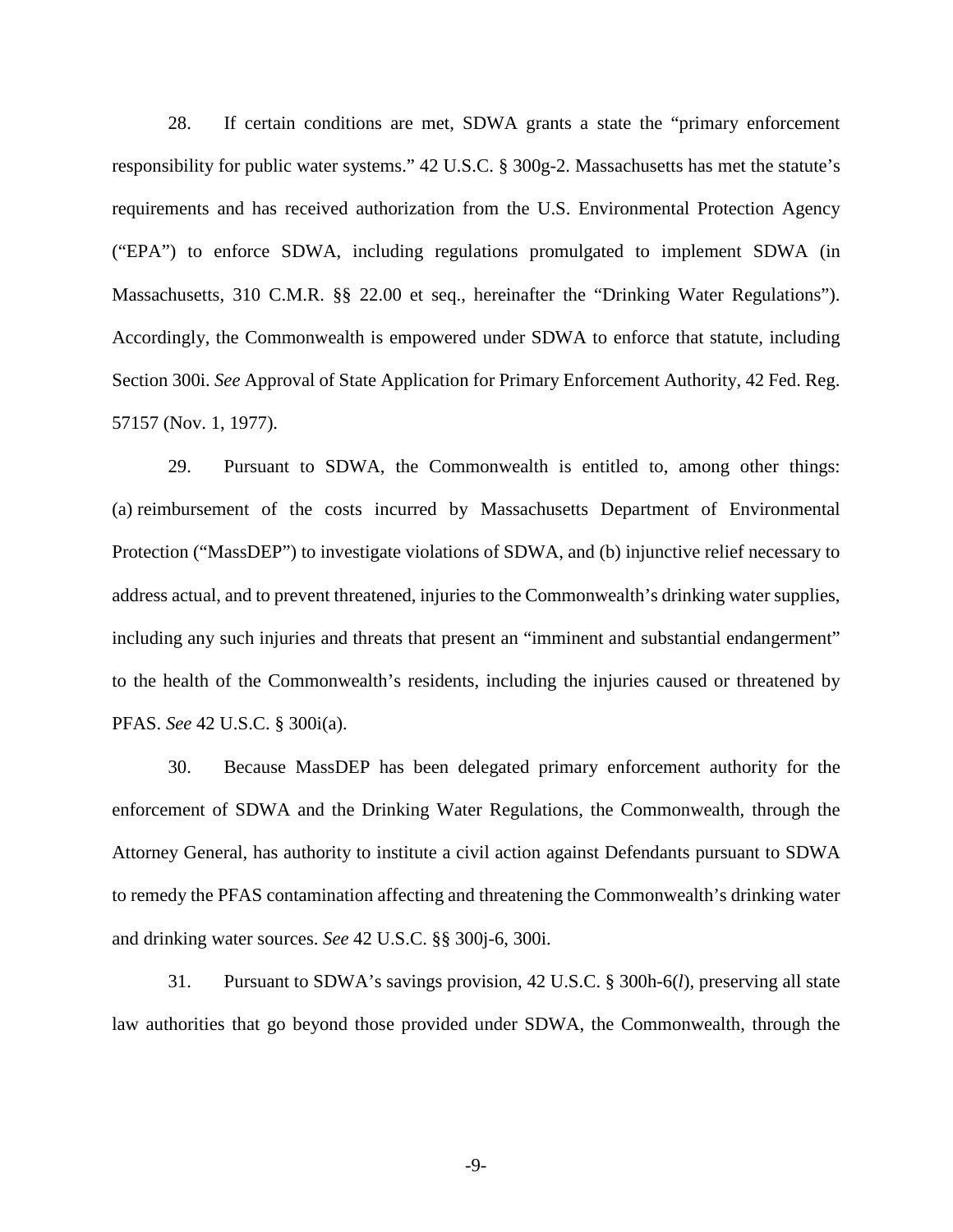Attorney General, is also authorized to assert claims against Defendants pursuant to its statutory and common-law authorities.

32. Thus, pursuant to 42 U.S.C. §§ 300i and 300j-8(e), in the case of an "imminent and substantial endangerment" to human health resulting from discharges of "a contaminant which is present in or is likely to enter a public water system or an underground source of drinking water," the Commonwealth is authorized to institute a civil action under SDWA against any person who has "caused or contributed to the endangerment" of a public water system and in accordance with the Drinking Water Regulations.

#### **B. The Commonwealth's Drinking Water Regulations**

33. The Commonwealth has set, in the Drinking Water Regulations at 310 C.M.R. § 22.07G(3)(d), its PFAS6 MCL of 20 ppt for the sum of the concentration of certain PFAS: PFOS, PFOA, PFHxS, PFNA, PFHpA, and PFDA. The Commonwealth's drinking water standard was adopted and published on October 2, 2020, to protect against adverse health effects for all people consuming the water. The Commonwealth has also listed these PFAS as toxic and hazardous substances under the state Toxics Use Reduction Act, M.G.L. c. 21I. 301 C.M.R. § 41.03(13).

### **C. The Massachusetts' Consumer Protection Act**

34. Massachusetts' Consumer Protection Act, M.G.L. c. 93A ("CPA"), makes a person's use of "unfair methods of competition and unfair or deceptive acts or practices in the conduct of any trade or commerce" unlawful. M.G.L. c. 93A, § 2(a). A "person" includes "natural persons, corporations, trusts, partnerships, incorporated or unincorporated associations, and any other legal entity." *Id.* § 1(a). "Trade" and "commerce" includes, *inter alia*, "the advertising, the offering for sale, rent or lease, the sale, rent, lease or distribution of . . . any property, tangible or intangible, real, personal or mixed, . . . any contract of sale of a commodity for future delivery,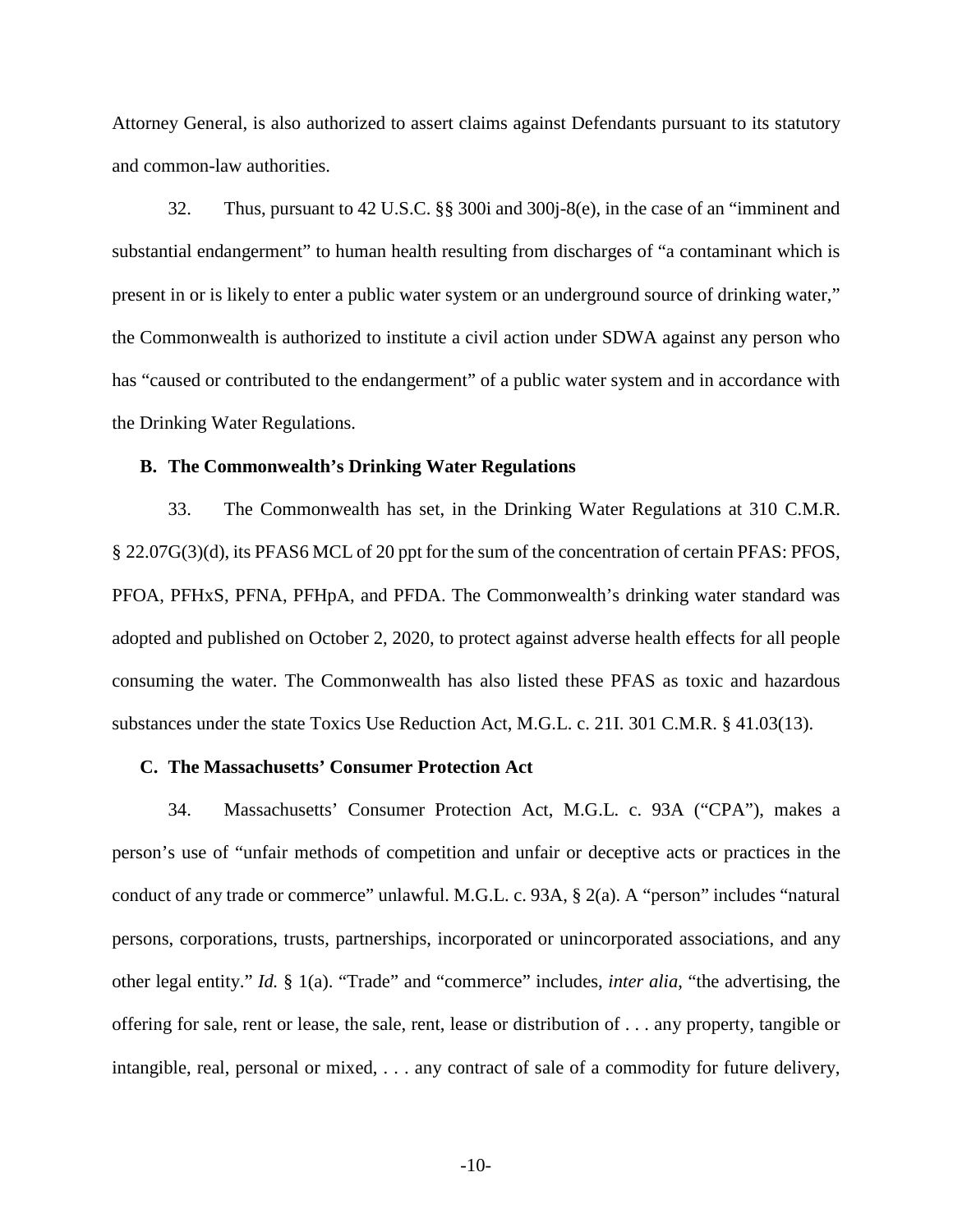and any other article, commodity, or thing of value wherever situate, and shall include any trade or commerce directly or indirectly affecting the people of this commonwealth." *Id.* § 1(b). Massachusetts courts look to Section  $5(a)(1)$  of the Federal Trade Commission Act for guidance in construing the CPA. *Id.* § 2(b).

35. The CPA empowers the Attorney General to seek to enjoin deceptive acts or practices; obtain restitution for consumers; impose civil penalties; and recover reasonable investigation and litigation costs, including reasonable attorneys' fees. M.G.L. c. 93A, § 4.

36. The CPA also authorizes the Attorney General to "make rules and regulations interpreting the provisions of subsection 2(a) of this chapter." M.G.L. c. 93A, § 2(c).

37. The Attorney General has duly promulgated regulations that establish enforceable standards for whether conduct, terminology, or representations involve acts or practices in violation of M.G.L. c. 93A,  $\S$  2(a).

38. The Attorney General's regulations, at 940 C.M.R. § 3.02(2), prohibit any "statement or illustration . . . in any advertisement which creates a false impression of the grade, quality, make, value, currency of model, size, color, usability, or origin of the product offered, or which may otherwise misrepresent the product in such a manner that later, on disclosure of the true facts, there is a likelihood that the buyer may be switched from the advertised product to another."

39. The Attorney General's regulations, at 940 C.M.R. § 3.05(1), prohibit misrepresentations that "directly, or by implication, or by failure to adequately disclose additional relevant information, ha[ve] the capacity or tendency or effect of deceiving buyers or prospective buyers in any material respect," including as to "[the] manner or time of performance, safety,

-11-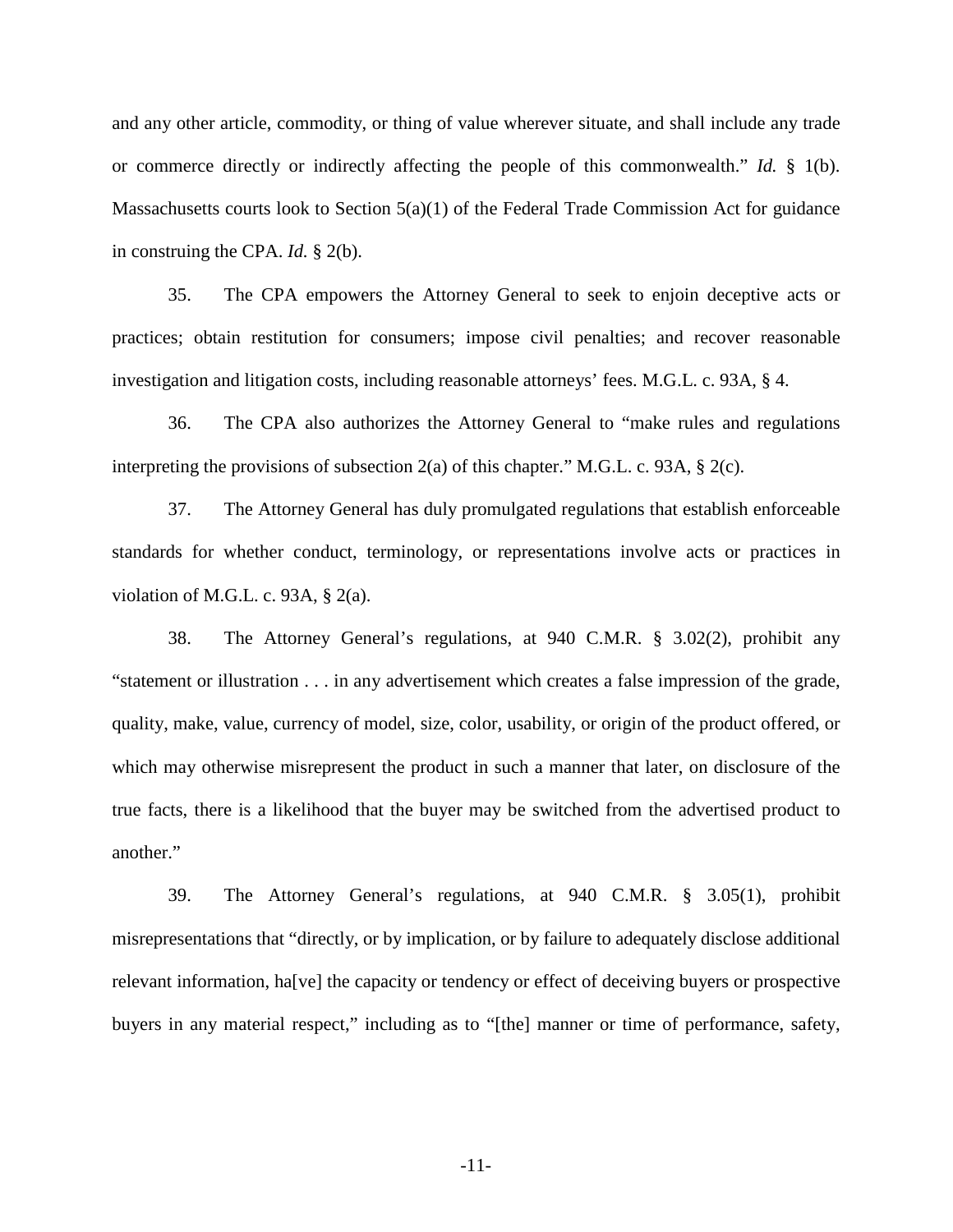strength, condition, or life expectancy of such product . . . or the utility of such product or any part thereof, or the benefit to be derived from the use thereof."

40. The Attorney General's regulations, at 940 C.M.R. § 3.16, provide that an act or practice is a violation of M.G.L. c. 93A, § 2, if (1) it is oppressive or otherwise unconscionable in any respect, or (2) any person or other legal entity subject to this act fails to disclose to a buyer or prospective buyer any fact, the disclosure of which may have influenced the buyer or prospective buyer not to enter into the transaction.

41. For retail advertising, the Attorney General's regulations, at 940 C.M.R. §§  $6.03(1)$ –(2), assign "responsibility for truthful and nondeceptive advertising" to "sellers," who "shall not use advertisements which are untrue, misleading, deceptive [or] fraudulent . . . ."

42. In this regard, the Attorney General's regulations provide that "[a]n advertisement as a whole may be unfair or deceptive although each representation separately construed is literally true," 940 C.M.R. § 6.03(3), and "[a]n unfair or deceptive representation may result not only from direct representations and the reasonable inferences they create, but from the seller's omitting or obscuring a material fact," 940 C.M.R. § 6.03(4).

43. The Attorney General's regulations, at 940 C.M.R. § 6.04, provide that "[i]t is an unfair or deceptive act" for a seller to "make any material representation of fact in an advertisement if the seller knows or should know that the material representation is false or misleading or has the tendency or capacity to be misleading" and to "fail to clearly and conspicuously disclose in any advertisement any material representation, the omission of which would have the tendency or capacity to mislead reasonable buyers or prospective buyers."

44. The CPA provides that at least five days prior to the commencement of any action brought under Section 4 of the CPA, the Attorney General shall notify the person of her intended

-12-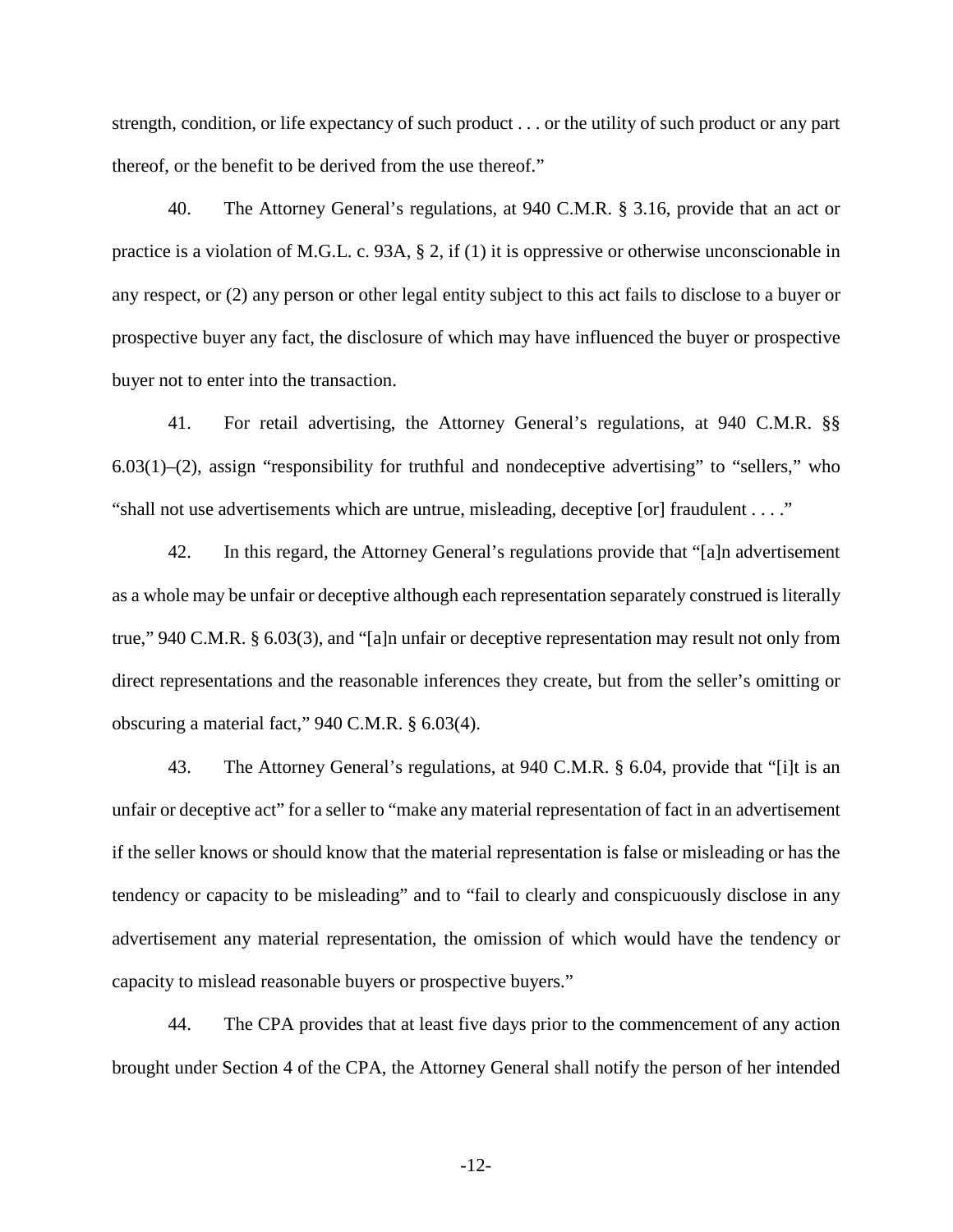action and give the person an opportunity to confer as to the proposed action. M.G.L. c. 93A, § 4. Such notice was provided to Defendants in this case.

45. The CPA allows for civil penalties of up to \$5,000 per violation and reasonable costs of investigation and litigation when the violator "has employed any method, act or practice which he knew or should have known to be in violation of said section two." M.G.L. c. 93A, § 4. For willful violations, the court may impose up to three but not less than two times that amount" to "restore any person who has suffered any ascertainable loss of any moneys or property, real or personal." *Id.* 

### **D. The Massachusetts Uniform Fraudulent Transfers Act**

46. The Commonwealth has adopted the Uniform Fraudulent Transfer Act, M.G.L. c. 109A ("UFTA"), to prevent the fraudulent transfer of property by a debtor who intends to defraud creditors by placing assets beyond their reach. The UFTA has been adopted in substantively identical form in many jurisdictions, including the State of Delaware. *See* Del. Code tit. 6, § 1301.

47. Under the UFTA's actual fraudulent transfer provision, a transaction made by a debtor "with actual intent to hinder, delay, or defraud any creditor of the debtor" is voidable as to the creditor's claim. M.G.L. c. 109A,  $\S$  5(a)(1).

48. The UFTA's constructive fraudulent transfer provision provides that a transaction made by a debtor "without receiving a reasonably equivalent value in exchange for the transfer or obligation" is voidable if "the debtor: (i) was engaged or was about to engage in a business or a transaction for which the remaining assets of the debtor were unreasonably small in relation to the business or transaction; or (ii) intended to incur, or believed or reasonably should have believed that he would incur, debts beyond his ability to pay as they became due"; or (iii) "was insolvent at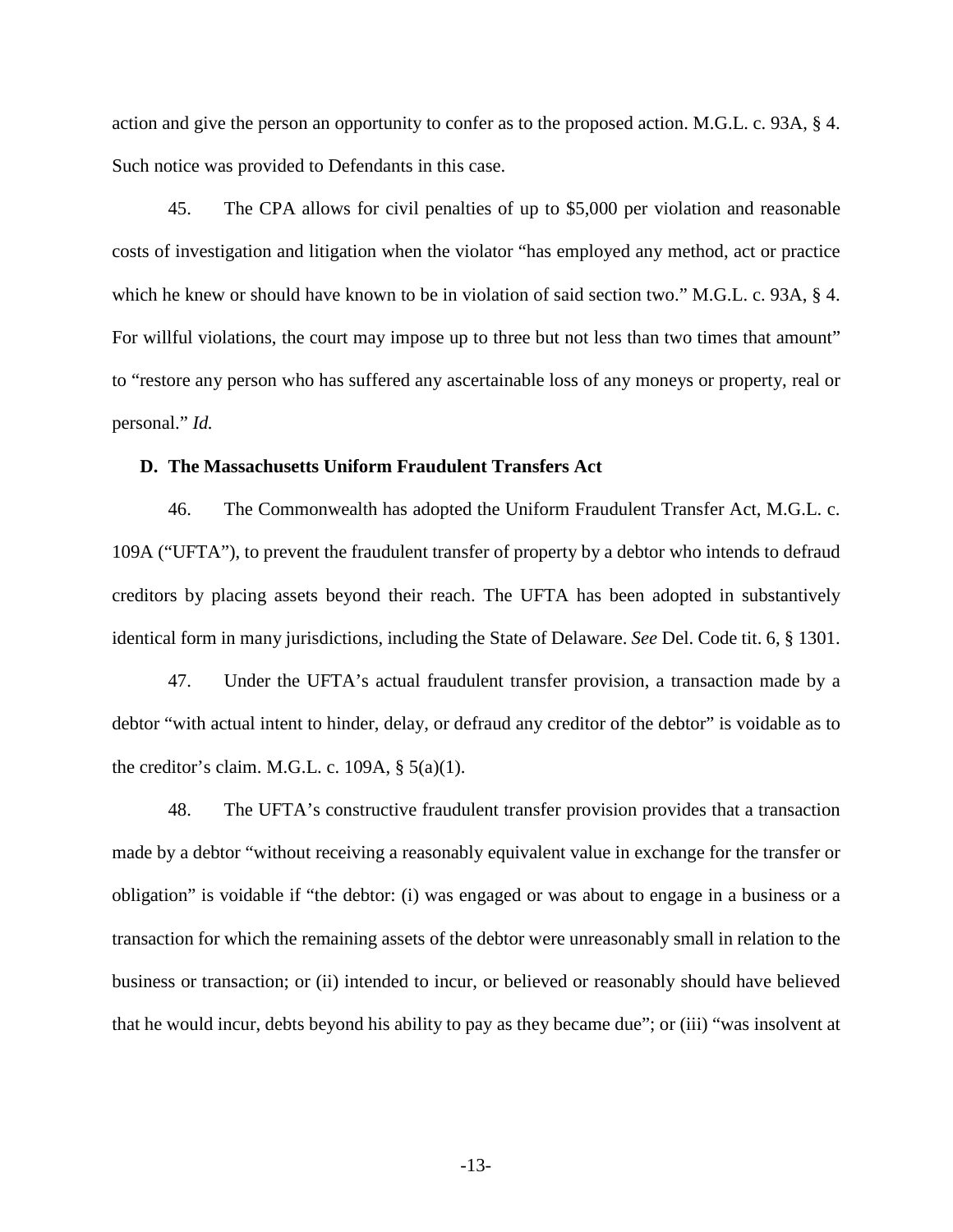the time or the debtor became insolvent as a result of the transfer or obligation." M.G.L. c. 109A,  $\S$ § 5(a)(2), 6(a).

## **FACTUAL ALLEGATIONS**

## **A. Affected Natural Resources**

49. The residents of the Commonwealth "have the right to clean air and water" and "the natural, scenic, historic, and esthetic qualities of their environment." Mass. Const. amends., art. XCVII. The Commonwealth thus protects, as a "public purpose," each person's "right to the conservation, development and utilization of the agricultural, mineral, forest, water, air and other natural resources." *Id.*

50. The Commonwealth's natural resources include its waters, such as springs, streams, wetlands, groundwater, ocean waters, and estuaries, within its boundaries or otherwise subject to its jurisdiction. They also include the Commonwealth's habitats and ecosystems—forests, lakes, rivers, wetlands, agricultural lands, coastal estuaries, pinelands, and grasslands—and the flora and fauna (animals such as birds and fish, and other biota)—that live in these habitats and ecosystems.

51. These natural resources have been injured by past and ongoing contamination caused by PFAS attributable to AFFF Products.

52. PFAS attributable to AFFF Products have been found in groundwater, surface water, sediments, and soils in the Commonwealth where AFFF Products were used. Further, the Commonwealth anticipates that additional contamination to natural resources from AFFF Products will be uncovered as investigation continues.

53. Contamination from AFFF Products persists (i.e., it does not break down in the environment) in the Commonwealth's natural resources and damages their intrinsic (i.e., inherent existence) and use values.

-14-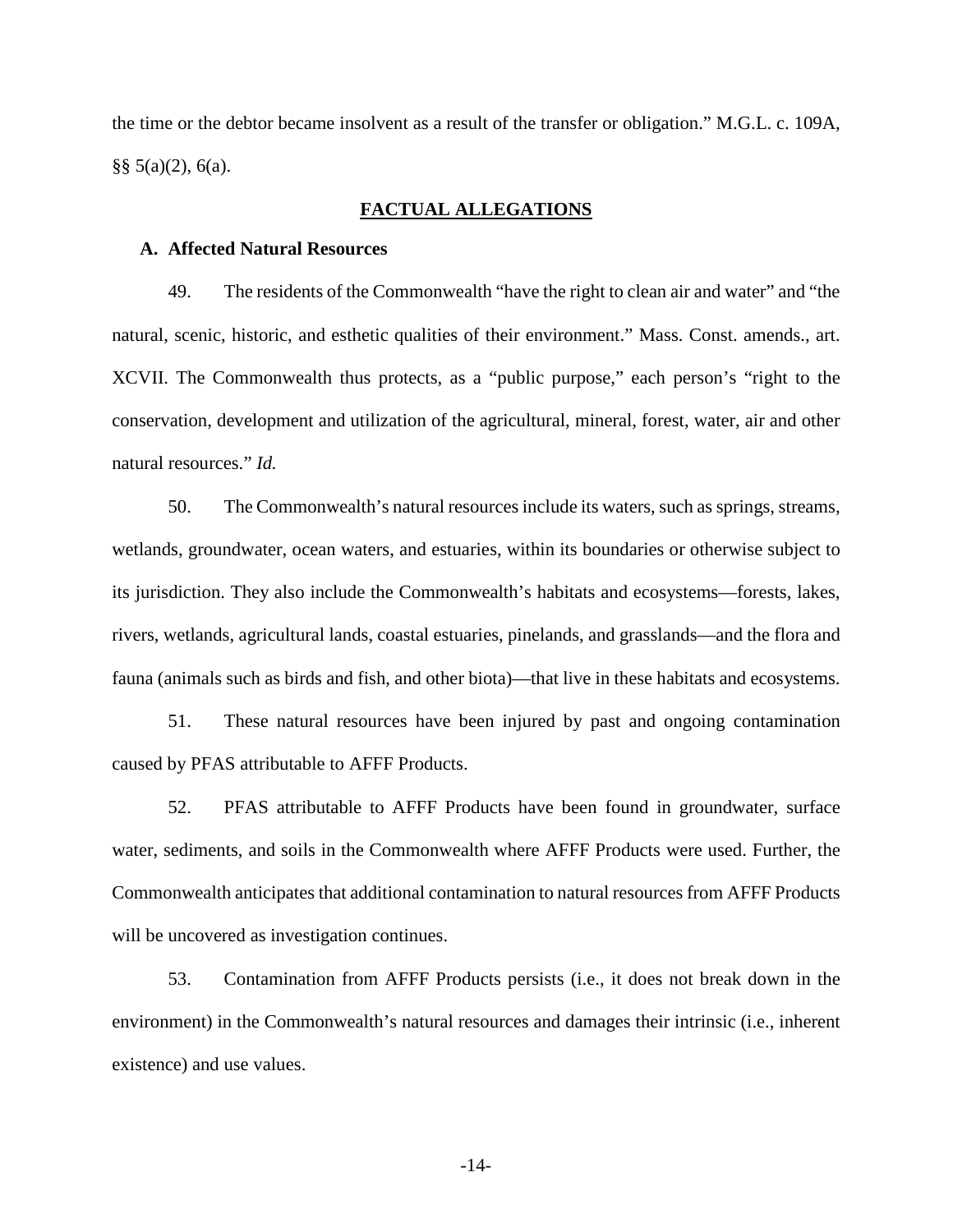54. The current and future residents of the Commonwealth have a substantial interest in having natural resources uncontaminated by PFAS, as do the tourism, recreation, fishing, and other industries that rely upon maintaining a clean environment for their businesses, patrons, and tourists to visit and enjoy.

### **Groundwater**

55. Groundwater is a critical ecological natural resource for the people of the Commonwealth, as the Commonwealth relies on groundwater for drinking, irrigation, and agriculture.

56. Private wells and public water supply wells, which provide access to groundwater, are used in residential communities throughout the Commonwealth near, including but not limited to, military and industrial facilities, airports, and firefighting training academies where AFFF Products were used. The water from these wells is used for, *inter alia*, drinking, bathing, showering, cooking, dishwashing, and maintaining oral hygiene, as well as for irrigation, watering livestock, and filling swimming pools.

57. In addition to serving as a source of water for drinking and for agricultural and other uses, groundwater is an integral part of the overall ecosystem in the Commonwealth. Groundwater provides base flow to streams and influences surface water quality, wetland ecological conditions, and the health of aquatic ecosystems.

58. Groundwater also promotes cycling and nutrient movement within and among the Commonwealth's bodies of water and wetlands, prevents saltwater intrusion, provides groundwater stabilization, prevents sinkholes, and helps to maintain critical water levels in freshwater wetlands.

59. Groundwater and the Commonwealth's other natural resources are unique resources that help sustain the Commonwealth's economy.

-15-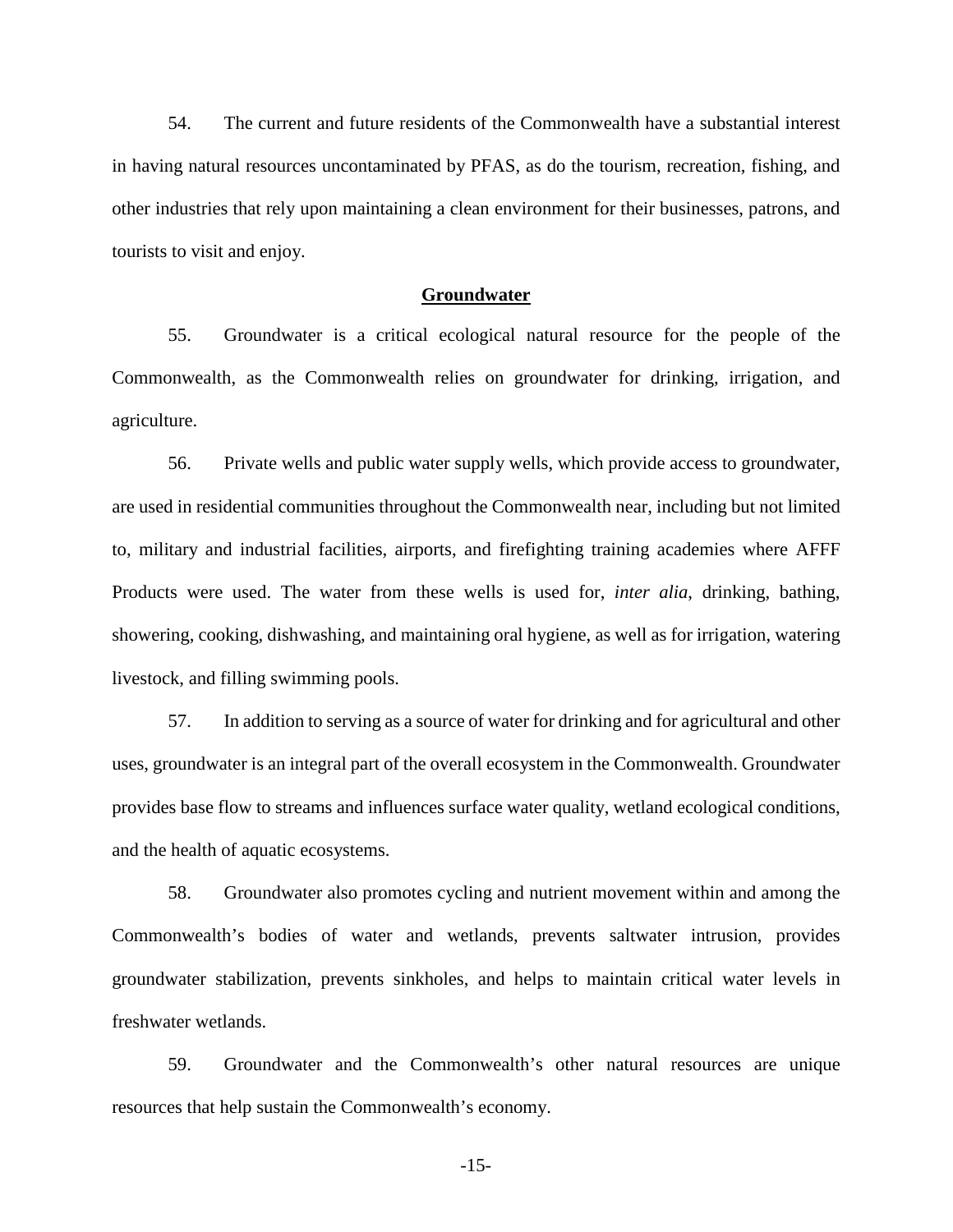60. AFFF Products are a significant source of PFAS contamination in groundwater, which mobilize in and through groundwater sources to reach areas beyond the location of the AFFF Products' use. This contamination adversely affects the groundwater.

61. Investigations in the Commonwealth have revealed elevated levels of PFAS in the groundwater.

62. Investigation of contamination from AFFF Products in groundwater in the Commonwealth is ongoing.

## **Surface Fresh Water**

63. Surface water is a critical ecological resource of the Commonwealth. The Commonwealth's surface water—which includes all water in the Commonwealth's rivers, lakes, streams, and wetlands—is a primary resource for generating drinking water for residents of the Commonwealth. Surface water, such as the Shawsheen River, have been contaminated by PFAS as a result of Manufacturer Defendants' AFFF products.

64. Surface water in the Commonwealth is also used for recreational, industrial, agricultural, and other commercial purposes, including swimming, boating, and recreational fishing. The tourism, recreation, and fishing industries, which are dependent on clean water, are vital to the Commonwealth's economy. Surface water also provides aesthetic and ecological value, including by supporting aquatic ecosystems, nearby communities, and the residents of the Commonwealth.

65. PFAS are mobile in water and can spread great distances from the point of discharge. PFAS contamination attributable to the use of AFFF Products in the Commonwealth has reached and adversely affected surface water throughout Massachusetts.

66. Investigation of contamination from AFFF Products in surface water in the Commonwealth is ongoing.

-16-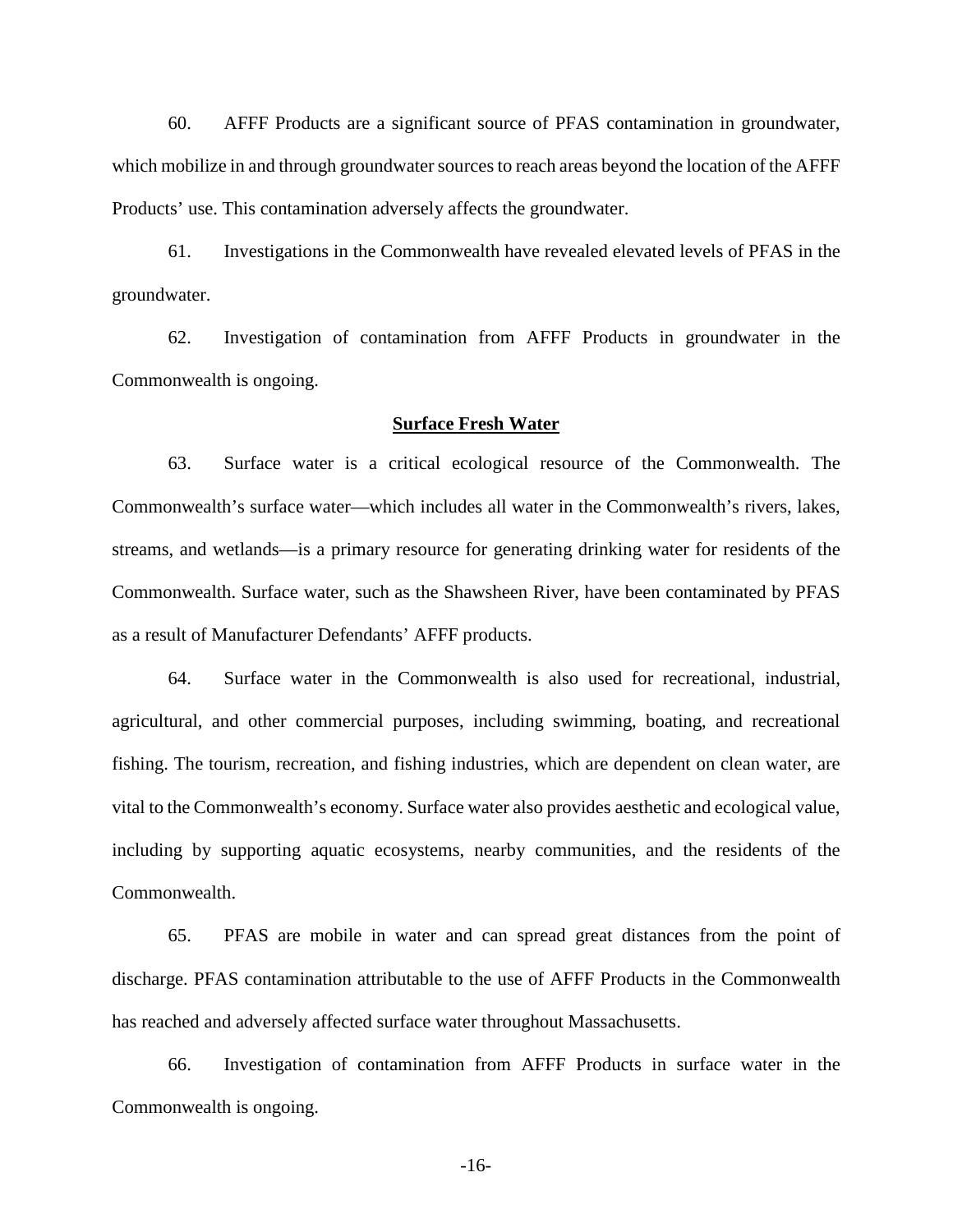#### **Coastal Resources & Estuaries**

67. The Massachusetts coastal zone ("Coastal Zone"), including without limitation Cape Cod, Cape Ann, Nantucket, Martha's Vineyard, and the Elizabeth Islands and their numerous estuaries, are critical to the people and the economy of the Commonwealth.

68. Estuaries are partially enclosed bodies of water surrounding coastal habitats where saltwater from the ocean mixes with fresh water from rivers and streams within the Commonwealth.

69. Estuaries provide habitat for many kinds of marine life and commercially important species. For example, shellfish, especially reef-forming species like oysters, play a critical role in the function of estuaries, improving water quality, providing habitat, and in some cases protecting the shoreline. Shellfish, such as oysters and clams, also are produced in commercial quantities within the Commonwealth and are an important contributor in many ways to the Commonwealth's economy.

70. The use of AFFF Products at locations within the Coastal Zone, such as Joint Base Cape Cod, have resulted in PFAS contamination of the Coastal Zone, its estuaries, and surrounding lands. These coastal habitats and estuaries are one of the most imperiled marine habitats due to the contamination caused by AFFF Products and serve as long-term reservoirs of PFAS, where PFAS are stored and released over time, impacting the estuaries and increasing PFAS concentrations in the very cells and tissues of the shellfish and other wildlife that people eat.

71. Investigation of AFFF Products-related PFAS contamination in the Coastal Zone, its estuaries, and surrounding lands in the Commonwealth is ongoing.

## **Sediments, Soils, and Submerged Land**

72. The Commonwealth's sediments, soils, and submerged lands are critical components of the Commonwealth's complex ecological resources. Sediments, soils, and

-17-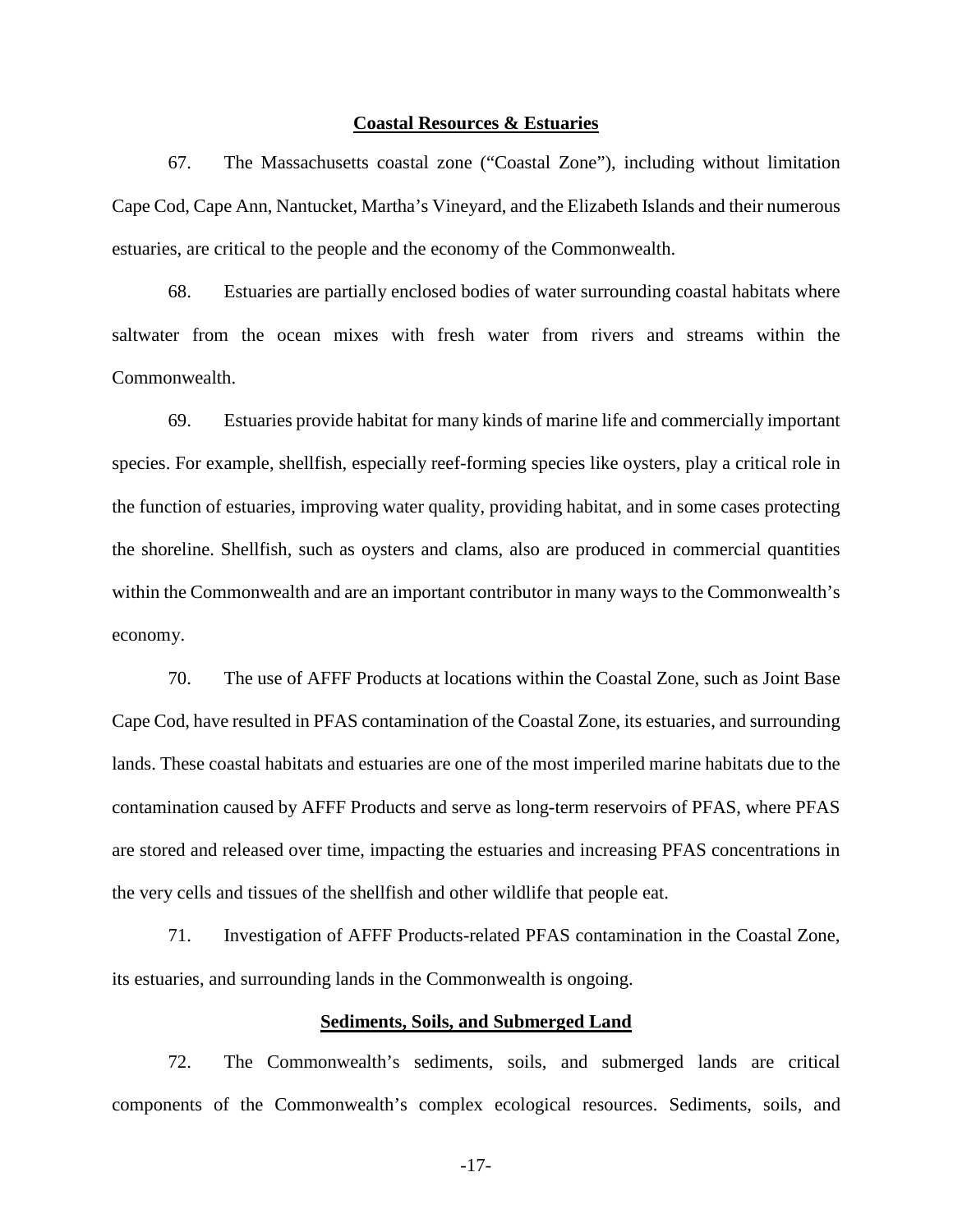submerged lands sustain a wide diversity of plants and animals that are essential to a healthy ecosystem. They provide a living substrate for submerged and emergent flora, which in turn support diverse invertebrate species, wading birds, and fish and shellfish populations.

73. Sediments and soils serve as a long-term reservoir of PFAS, where PFAS are stored and released over time, impacting biota and increasing PFAS concentrations in fish tissue, other wildlife, and plants.

74. PFAS contamination attributable to the use of AFFF Products in the Commonwealth has reached and adversely affected soil and sediment throughout Massachusetts. Additionally, PFAS in the soil column serve as a continuing source of contamination of groundwater and other resources of the Commonwealth. PFAS in sediments, as well as surface water, increase PFAS concentrations in fish.

75. Investigation of contamination from AFFF Products in sediments, soils, and submerged lands in the Commonwealth is ongoing.

## **Biota**

76. Biota, including the Commonwealth's flora and fauna, are critical ecological resources. Massachusetts is home to more than three thousand plant species and subspecies, the highest number of species identified of any state in New England, including entire plant communities that include substantial numbers of rare flora. Massachusetts' wildlife includes hundreds of species, including mammal species, reptile and amphibian species, fish species, and bird species. Massachusetts' biodiversity provides valuable ecological, social, and economic goods and services and is an integral part of the ecological infrastructure for all cultural and economic activity in the Commonwealth.

77. Contamination by pollutants is one of the major causes of biodiversity loss. There are 432 native species—173 species of animals and 259 species of plants—in Massachusetts that

-18-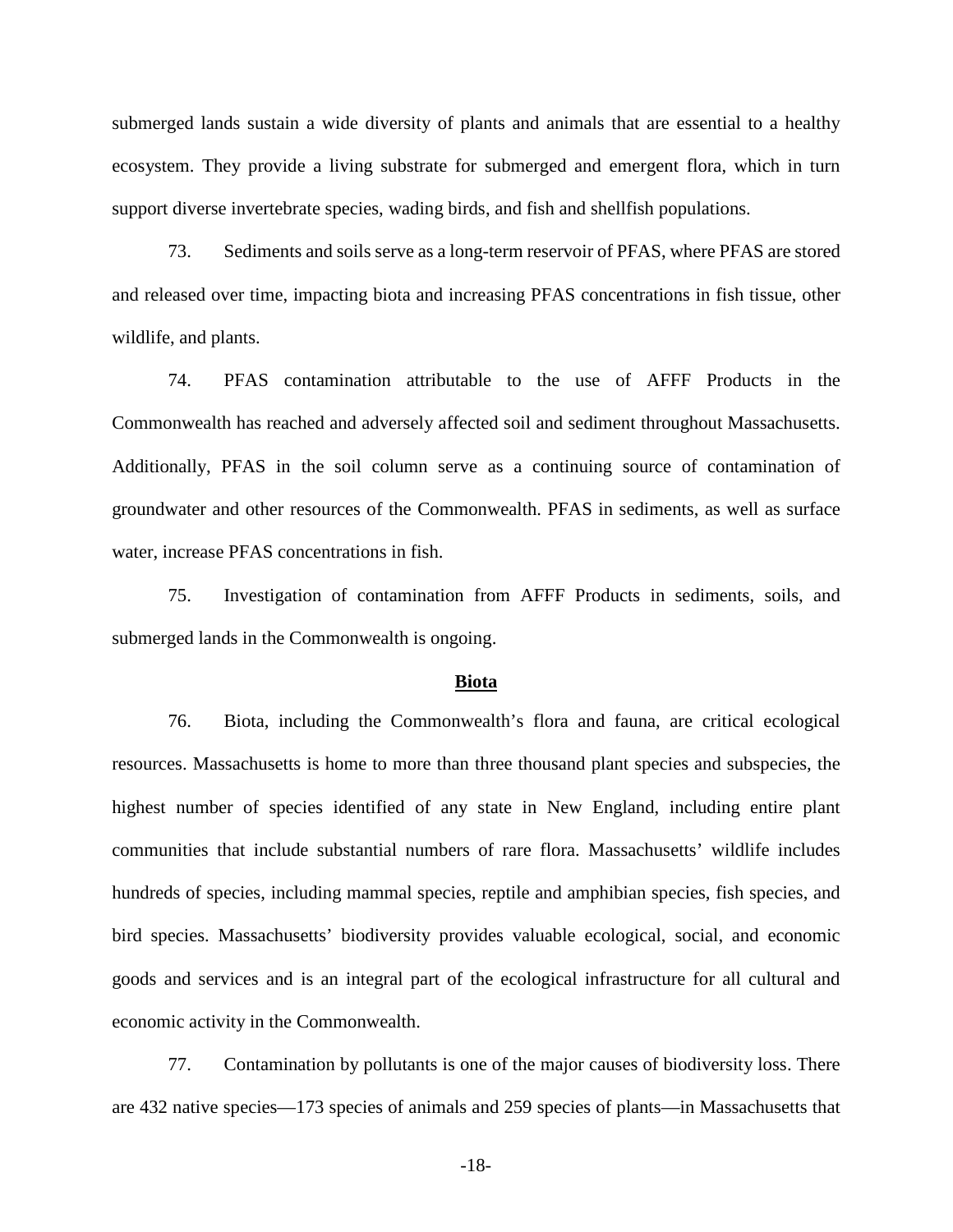are listed as endangered, threatened, or of special concern, meaning they are either at risk, or may become at risk, of extinction.

78. Natural resource injuries to biota in the Commonwealth negatively impact not only the individual species directly involved, but also the capacity of the injured ecosystems to regenerate and sustain life into the future.

79. PFAS contamination attributable to Defendants' AFFF Products has reached and adversely affected biota in the Commonwealth.

80. Investigation of AFFF Products-related contamination in biota in the Commonwealth is ongoing.

### **B. The Harmful Impacts of AFFF on the Environment and Human Health**

81. AFFF is a fire suppressing foam used to extinguish flammable liquid fires, including jet-fuel fires, aviation-related fires, hangar fires, ship fires, and chemical fires, and is routinely used to train firefighters and test firefighting equipment.

82. When used as intended during a firefighting event or training exercise, AFFF Products can cause hundreds, if not thousands, of gallons of foamy water laced with PFAS to enter the environment in a variety of ways, including but not limited to, through soils, sediment, surface water, and groundwater.

83. AFFF contains PFAS, which are highly fluorinated synthetic chemical compounds that include carbon chains containing at least one carbon atom on which all hydrogen atoms are replaced by fluorine atoms. The carbon-fluorine bond is one of the strongest bonds in chemistry and imparts to PFAS their unique chemical properties. The carbon-fluorine bond in PFAS generally does not occur in nature.

-19-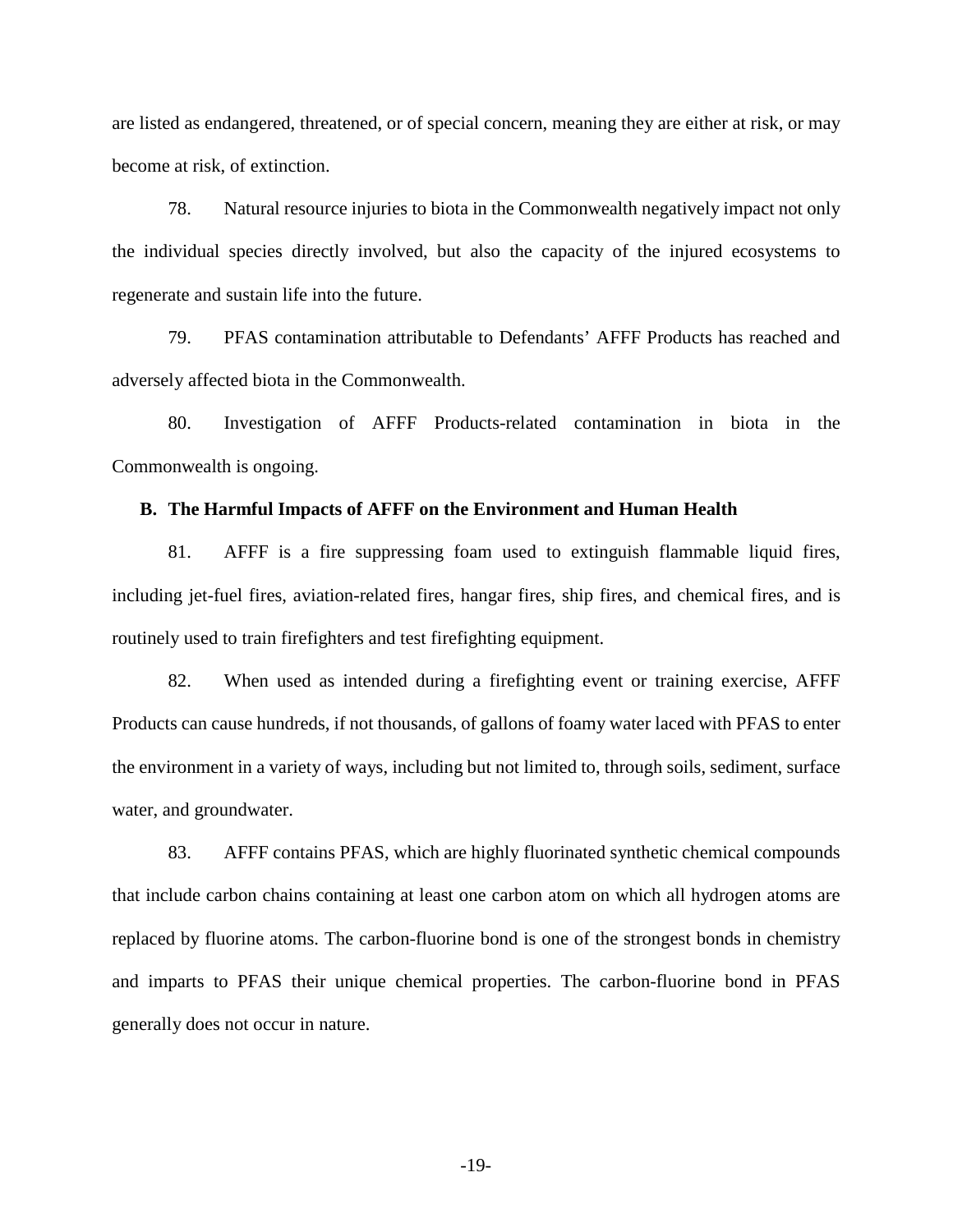84. The PFAS family, including PFOS, PFOA, PFHxS, PFNA, PFHpA, and PFDA, has characteristics that cause extensive and long-lasting environmental contamination.

85. PFAS are mobile and persistent in the environment. Once introduced into the environment, PFAS quickly spread because they easily dissolve in water and, thus, have reached numerous water systems within the Commonwealth. PFAS also persist in the environment indefinitely because their multiple carbon-fluorine bonds, which are exceptionally strong and stable, are resistant to metabolic and environmental degradation processes. Similarly, removal of PFAS from drinking water sources require specialized, and expensive, drinking water treatment systems. In short, once PFAS are used, they migrate through the environment, resist natural degradation, contaminate groundwater and drinking water, and are difficult and costly to remove.

86. PFAS bioaccumulate and biopersist in animals and are toxic to their health. Because several PFAS, including PFOS and PFOA, are very slowly excreted from individual organisms, ongoing low-level exposure results in a buildup in body burden (i.e., levels of PFAS remaining within the body). Thus, they also can biomagnify, meaning their concentration in organic tissue increases as they are consumed up the food chain. PFAS also are harmful to the environment and animal health.

87. PFAS are toxic and cause significant adverse effects to human health. The presence of these chemicals in drinking water presents a serious threat to public health. For example, PFOS exposure is associated with numerous adverse health effects in humans, including increases in serum lipids (i.e., high cholesterol), decreases in antibody response to vaccines, increases in risk of childhood infections, and adverse reproductive and developmental effects, along with pregnancy induced hypertension and preeclampsia. And PFOA exposure is associated with many

-20-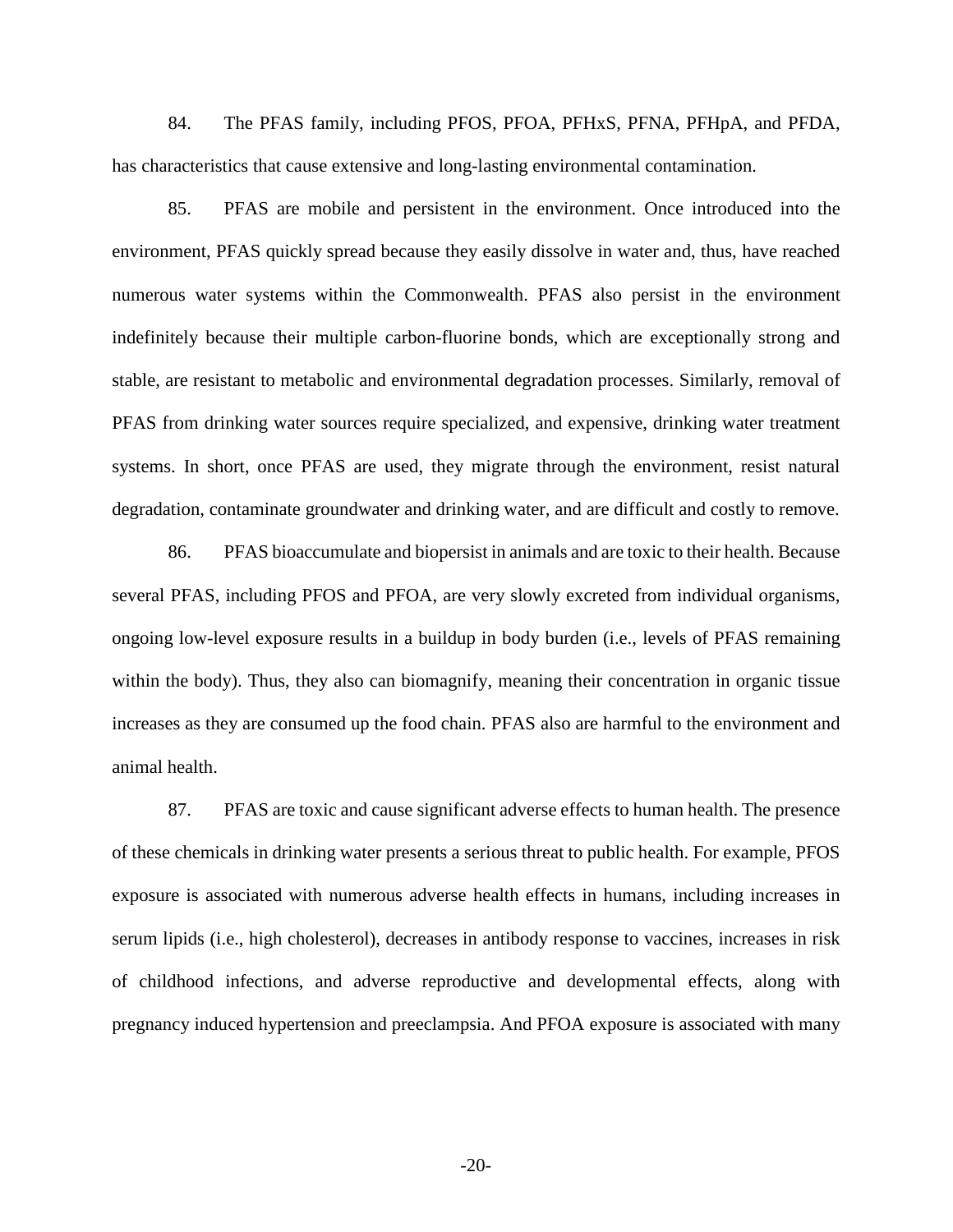of the same adverse health effects plus decreased birthweight, testicular and kidney cancers, ulcerative colitis, and thyroid disease.

### **C. Manufacturer Defendants' History of Manufacturing and Selling AFFF Products**

88. 3M began to produce PFOS and PFOA by electrochemical fluorination in the 1940s. In the 1960s, 3M used its fluorination process to develop AFFF.

89. 3M manufactured, marketed, and sold AFFF from the 1960s to the early 2000s. National Foam and Tyco/Ansul began to manufacture, market, and sell AFFF in the 1970s. Angus Fire and Chemguard began to manufacture, market, and sell AFFF in the 1990s. Buckeye began to manufacture, market, and sell AFFF in the 2000s.

90. Arkema's predecessors supplied fluorosurfactants used to manufacture AFFF beginning in the 1970s. Ciba Corporation ("Ciba") supplied fluorosurfactants used to manufacture AFFF beginning in the 1970s. Dynax supplied fluorosurfactants used to manufacture AFFF beginning in the 1990s. Old DuPont acquired Arkema's predecessors' fluorosurfactants business in 2002, after which it supplied fluorosurfactants used to manufacture AFFF. Chemguard acquired Ciba's fluorosurfactants business in 2003, after which it supplied fluorosurfactants used to manufacture AFFF. Following Chemours's spin-off from Old DuPont, Chemours supplied fluorosurfactants used to manufacture AFFF.

91. At varying times, AGC Chemicals, Clariant, and Old DuPont supplied fluorochemicals used to make AFFF.

92. From the 1960s through 2001, the U.S. Department of Defense purchased AFFF exclusively from 3M and Tyco/Ansul.

93. In 2000, 3M announced it was phasing out its manufacture of PFOS, PFOA, and related products, including AFFF. In its press release announcing the phase out, 3M stated "our

-21-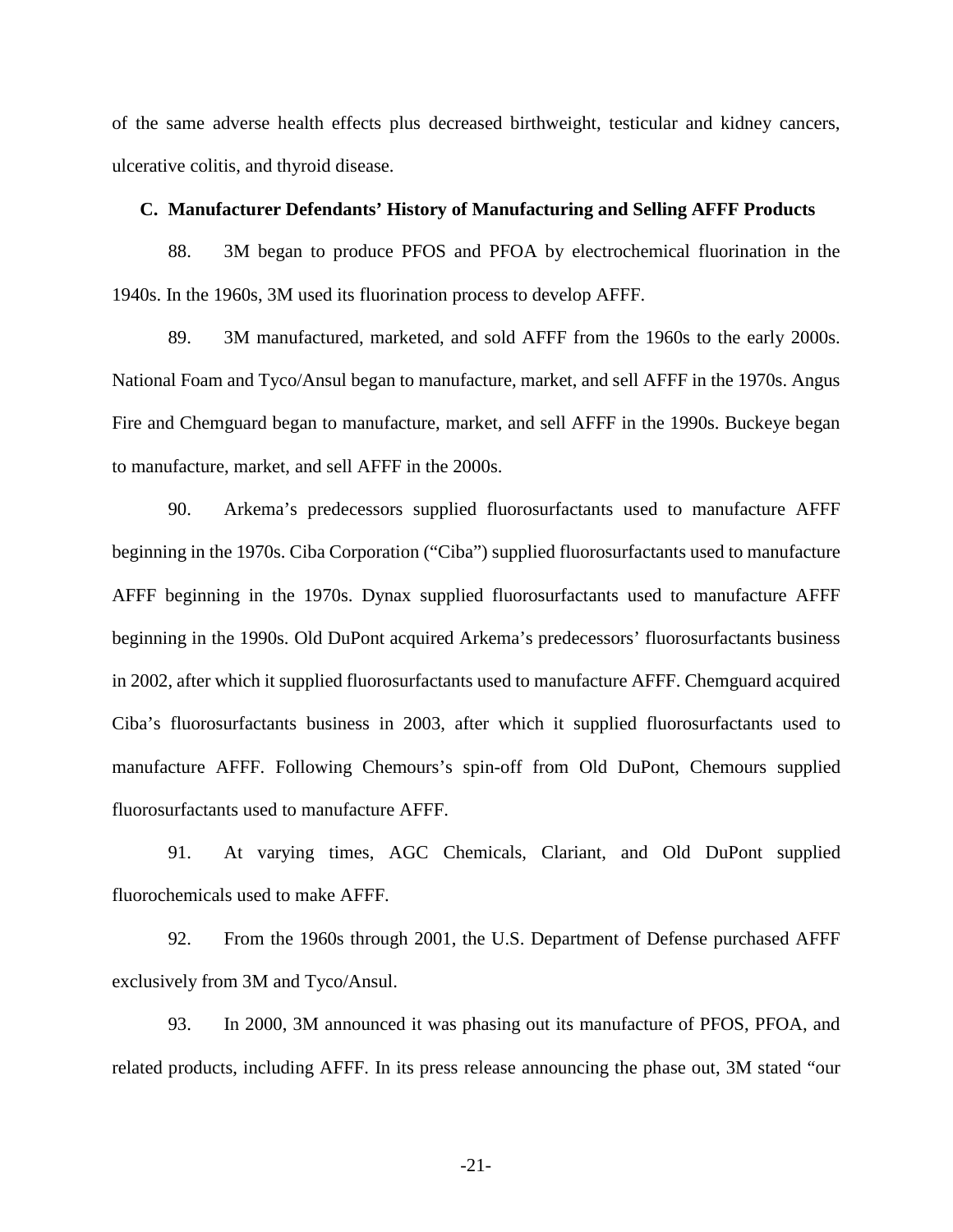products are safe" and that 3M's decision was "based on [its] principles of responsible environmental management." 3M further stated that "the presence of these materials at . . . very low levels does not pose a human health or environmental risk." In communications with EPA at that time, 3M stated that it had "concluded that . . . other business opportunities were more deserving of the company's energies and attention," and 3M did not reveal the risks to human health and environment posed by the chemicals of which it was aware.

94. After 3M exited the AFFF market, the remaining Manufacturer Defendants continued to manufacture and sell AFFF Products that contained PFAS. Indeed, Old DuPont saw an opportunity to grab a share of the AFFF market when 3M exited, although Old DuPont had decades of evidence that PFAS were highly toxic and dangerous in the environment.

95. Manufacturer Defendants advertised, offered for sale, and sold AFFF Products to federal, state, and territory government entities, including the military, counties, municipalities, airports, fire departments, and/or other governmental or quasi-governmental entities, for use in the Commonwealth.

96. 3M's AFFF Products, created using an electrochemical fluorination process, contain PFAS. The remaining Manufacturer Defendants' AFFF Products, created using a telomerization process, contain or break down into PFOA. AFFF Products manufactured by Manufacturer Defendants other than 3M are fungible and lack traits that would make it possible to identify the product as being manufactured, distributed, or sold by a particular Manufacturer Defendant. Due to this fungibility, Manufacturer Defendants are in the best position to identify the original manufacturer of the AFFF Products released at any particular site. Any inability of the Commonwealth to identify the original manufacturer of the specific AFFF Products released into

-22-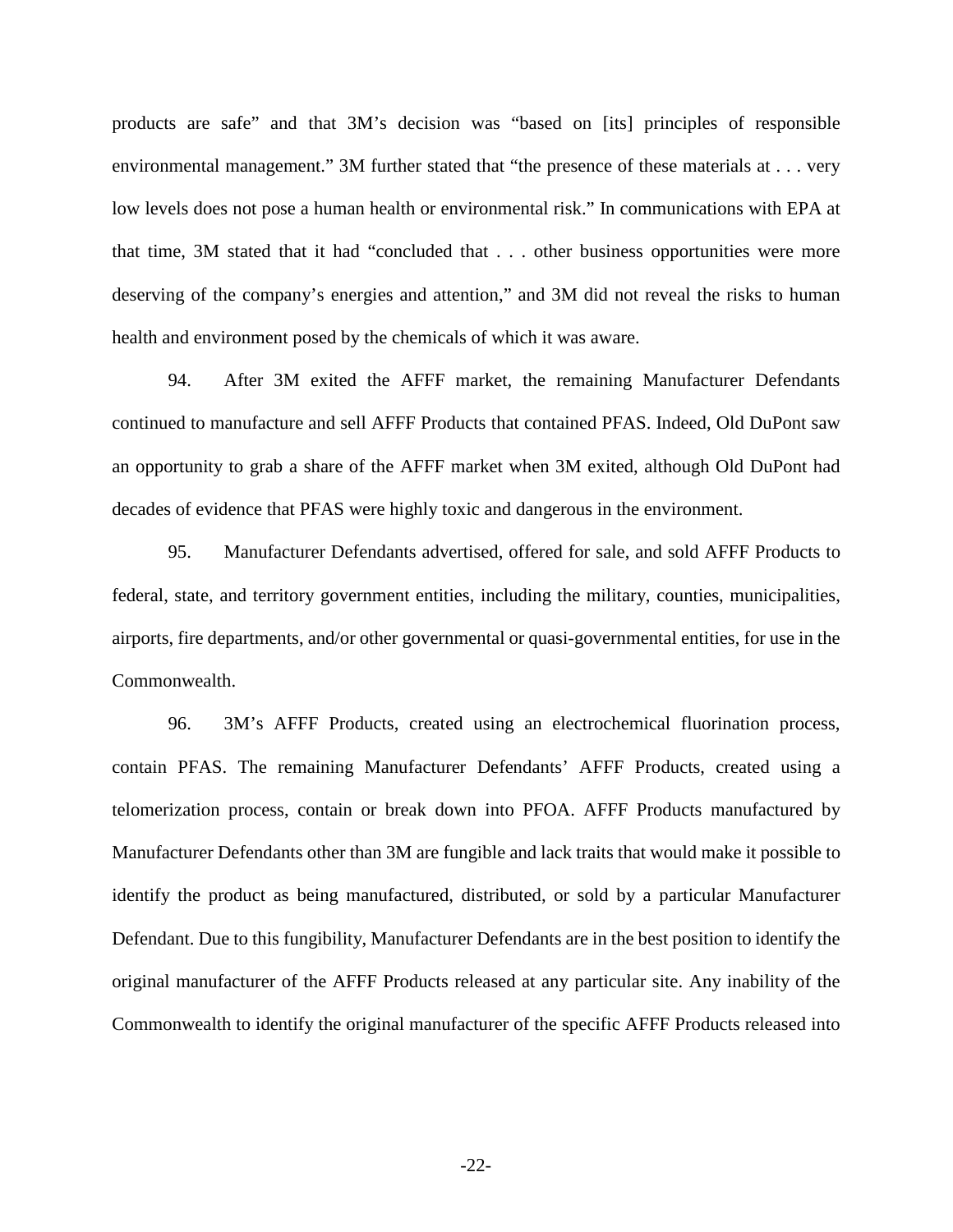the Commonwealth's natural resources in particular instances at particular sites is a result of the fungibility of the products and not as a result of any action or inaction by the Commonwealth.

97. Manufacturer Defendants knew their customers stored large stockpiles of AFFF Products. In fact, Manufacturer Defendants marketed their AFFF Products by promoting their long shelf life. Even after Manufacturer Defendants fully understood the toxicity of PFAS—and their deleterious impacts when released into the environment through use of AFFF Products exactly as they had marketed and intended for them to be used—Manufacturer Defendants concealed the true nature of PFAS. Even while Manufacturer Defendants phased out production or transitioned to other formulas, they did not advise their customers that they should not use AFFF Products that contained PFAS or otherwise reveal the dangers posed by the AFFF Products. Manufacturer Defendants further did not act to get these harmful products of theirs off the market. Manufacturer Defendants did not warn the Commonwealth or others that the use of AFFF Products with PFAS would harm the environment, endanger human health, or result in their incurring substantial costs to investigate and clean up groundwater contamination and damage to other natural resources.

98. Accordingly, for many years after the original sale of AFFF Products that contained PFAS, these AFFF Products were still being applied directly to the ground and washed into sediments, soils, and waters of the Commonwealth, harming the environment and endangering human health. Manufacturer Defendants never advised their customers that they needed to properly dispose of their stockpiles of AFFF Products, nor instructed them how to properly dispose of AFFF Products.

-23-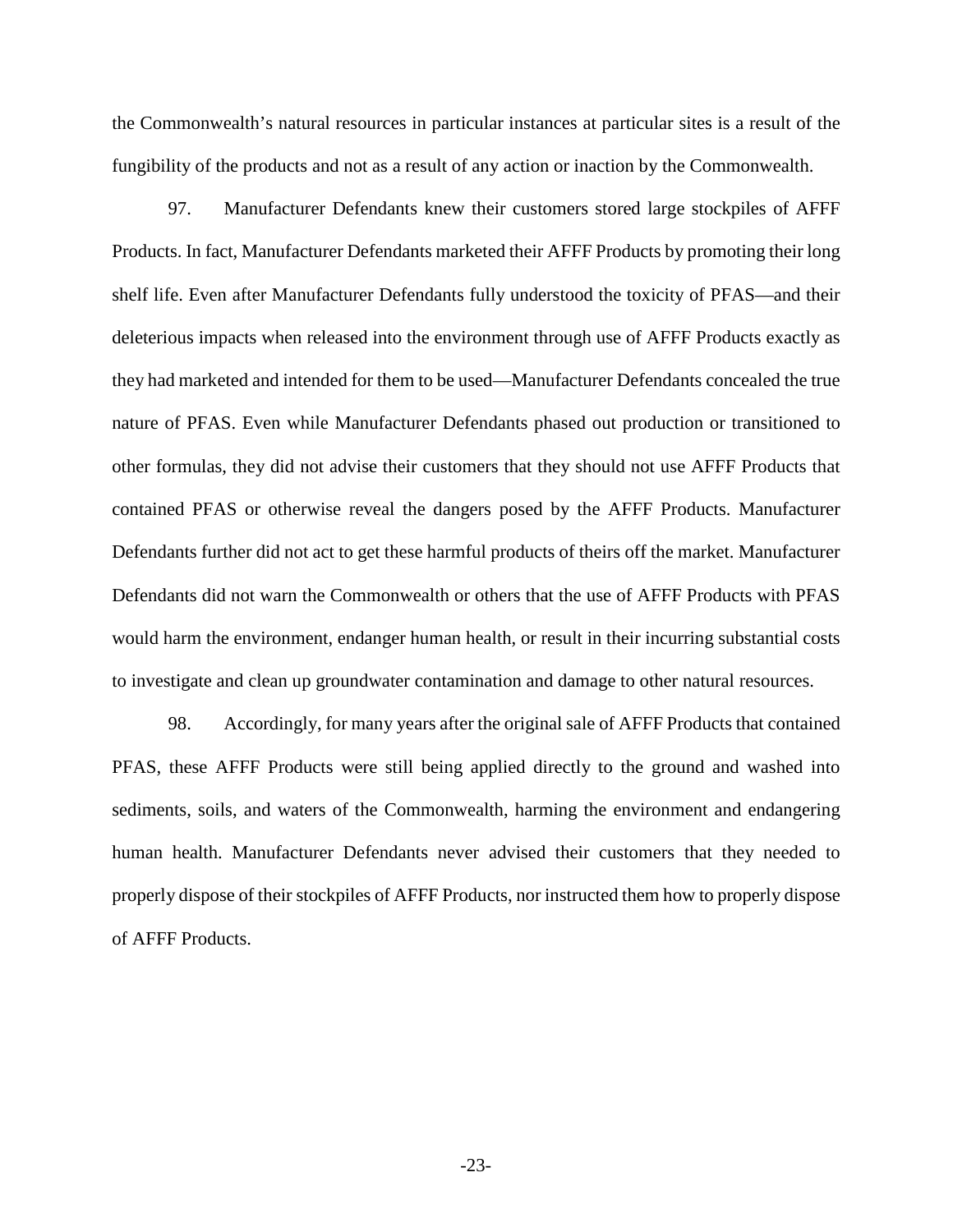**D. Manufacturer Defendants Knew, or If They Did Not Know, Should Have Known, That Their AFFF Products Containing PFOS, PFOA, and/or Their Precursors Were Harmful to the Environment and Human Health** 

## **i. 3M knew, or should have known, of the harm caused by PFAS, and 3M attempted to suppress negative information about these chemicals**

99. 3M has known for decades that the PFAS contained in its AFFF are toxic and adversely affect the environment and human health.

100. By 1956, 3M's PFAS were found to bind to proteins in human blood, resulting in bioaccumulation of those compounds in the human body.

101. 3M knew as early as 1960 that its PFAS waste could leach into groundwater and otherwise enter the environment. An internal 3M memorandum from 1960 described 3M's understanding that such wastes "[would] eventually reach the water table and pollute domestic wells."

102. As early as 1963, 3M knew that its PFAS products were highly stable in the environment and did not degrade after disposal.

103. By the 1970s, 3M had become concerned about the risks posed to the general population by exposures to 3M's fluorochemicals.

104. By no later than 1970, 3M was aware that its PFAS products were hazardous to marine life. Around this time, 3M abandoned a study of its fluorochemicals because of the severe pollution of nearby surface water that was being caused by the company's release of the chemicals during the study.

105. In 1975, 3M found there was a "universal presence" of PFOA in blood serum samples taken from across the United States. Since PFOA is not naturally occurring, this finding reasonably alerted 3M to the high likelihood that its products were a source of this PFOA—a scenario 3M discussed internally but did not share outside the company. This finding also alerted

-24-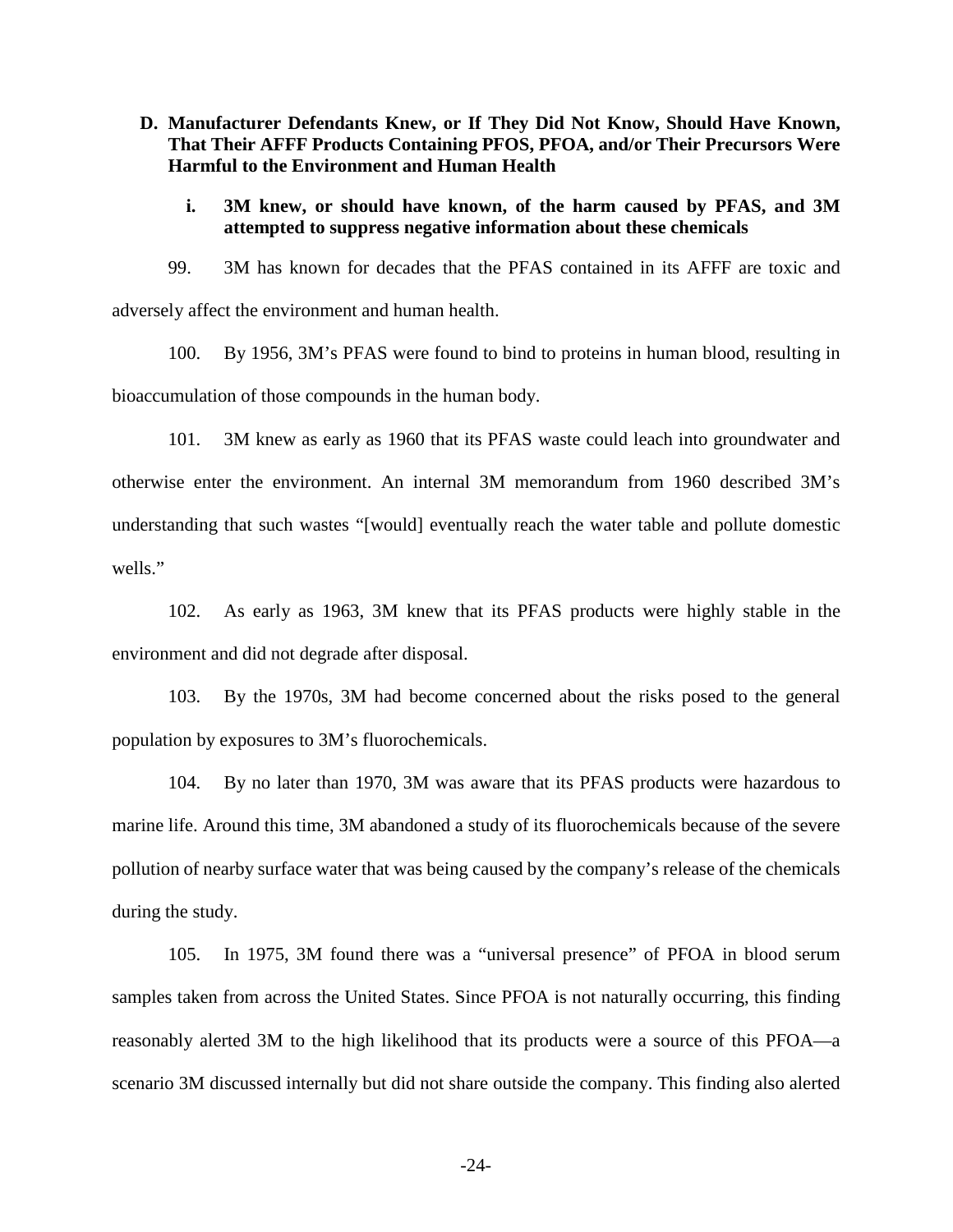3M to the likelihood that PFOA is mobile, persistent, bioaccumulative, and biomagnifying, as those characteristics would explain the presence of PFOA in human blood.

106. As early as 1976, 3M began monitoring the blood of its employees for PFAS because the company was concerned about PFAS's health effects.

107. In 1978, 3M conducted PFOS and PFOA studies in monkeys and rats. All monkeys died within the first few days or weeks after being given food contaminated with PFOS. The studies also showed that PFOS and PFOA affected the liver and gastrointestinal tract of the species tested.

108. In the late 1970s, 3M studied the fate and transport characteristics of PFOS in the environment, including in surface water and biota. A 1979 report drew a direct line between effluent from 3M's Decatur, Alabama plant and fluorochemicals bioaccumulating in fish tissue taken from the Tennessee River adjacent to the 3M plant.

109. According to a 3M environmental specialist who resigned his position due to the company's inaction over PFOS's environmental impacts, 3M had resisted calls from its own ecotoxicologists going back to 1979 to perform an ecological risk assessment on PFOS and similar chemicals. At the time of the specialist's resignation in 1999, 3M continued its resistance.

110. In 1983, 3M scientists opined that concerns about PFAS "give rise to legitimate questions about the persistence, accumulation potential, and ecotoxicity of fluorochemicals in the environment."

111. In 1984, 3M's internal analyses demonstrated that fluorochemicals were likely bioaccumulating in 3M's employees.

112. Despite its understanding of the hazards associated with the PFAS in its products, 3M actively sought to suppress scientific research on the hazards associated with them and

-25-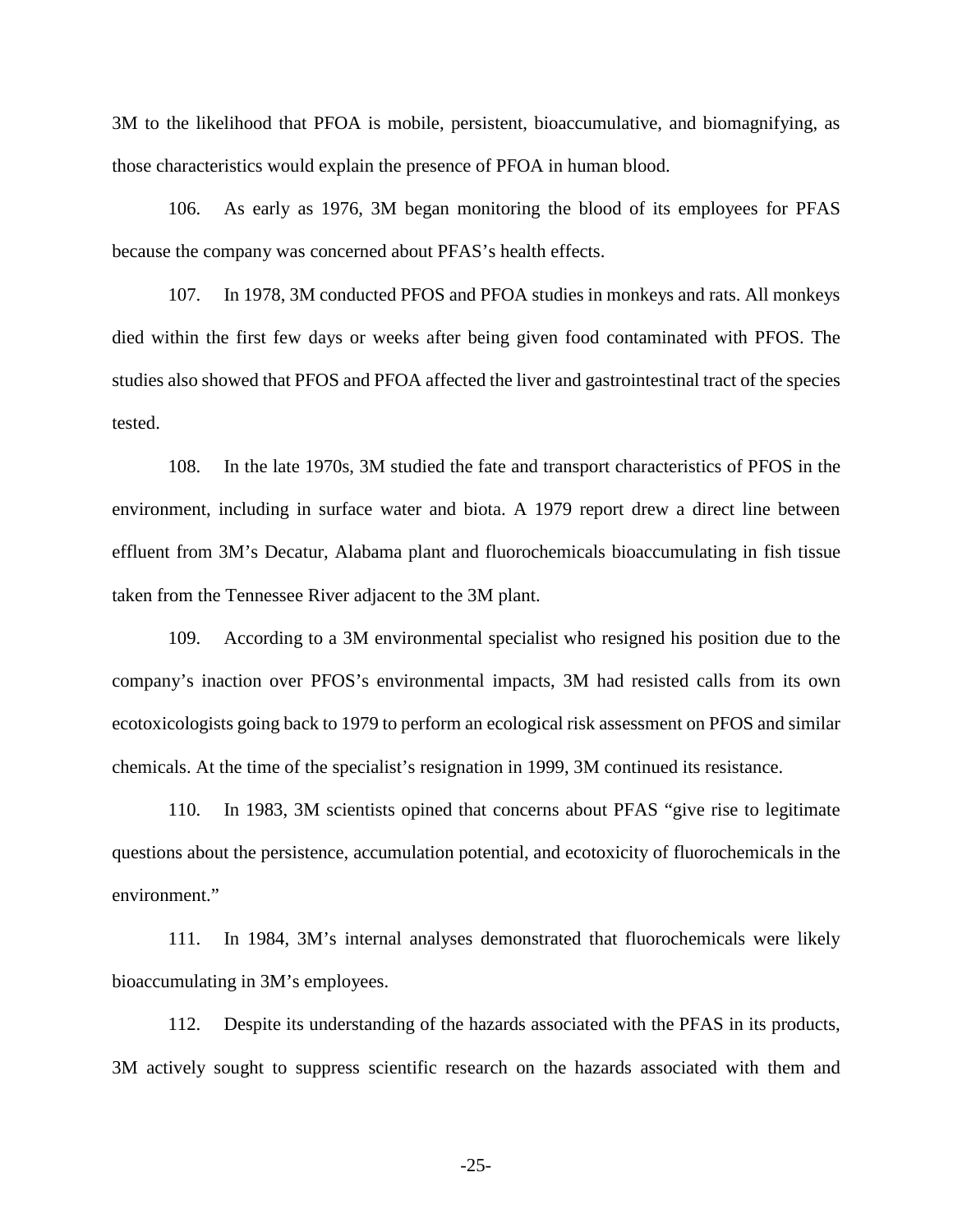mounted a campaign to control the scientific dialogue on the fate, exposure, analytics, and effects to human health and the ecological risks of PFAS.

113. At least one scientist funded by 3M saw his goal as "keep[ing] 'bad' papers [regarding PFAS] out of the literature" because "in litigation situations," those articles "can be a large obstacle to refute."

114. 3M engaged in a variety of tactics to deceive others and to hide the negative effects of PFAS. For example, Dr. Rich Purdy, a former environmental specialist with 3M, wrote a letter detailing, without limitation: (1) 3M's tactics to prevent research into the adverse effects of its PFOS, (2) 3M's submission of misinformation about its PFOS to EPA, (3) 3M's failure to disclose substantial risks associated with its PFOS to EPA, (4) 3M's failure to inform the public of the widespread dispersal of its PFOS in the environment and population, (5) 3M's production of chemicals it knew posed an ecological risk and a danger to the food chain, and (6) 3M's attempts to keep its workers from discussing the problems with the company's fluorochemical projects to prevent their discussions from being used in the legal process.

115. Despite its knowledge of the risks associated with exposures to its PFAS products, when 3M announced it would phase out its PFOS, PFOA, and related products (including AFFF) in 2000, it falsely asserted "our products are safe," instead of disclosing what it knew about the substantial threat posed by PFOS and PFOA.

116. 3M knew, or should have known, that its AFFF, in its intended use, would release PFAS that would dissolve in water; reach water systems and the environment in the Commonwealth; resist degradation; bioaccumulate and biomagnify; and harm ecological, animal, and human health in the Commonwealth due to their toxicity. Such knowledge was accessible to

-26-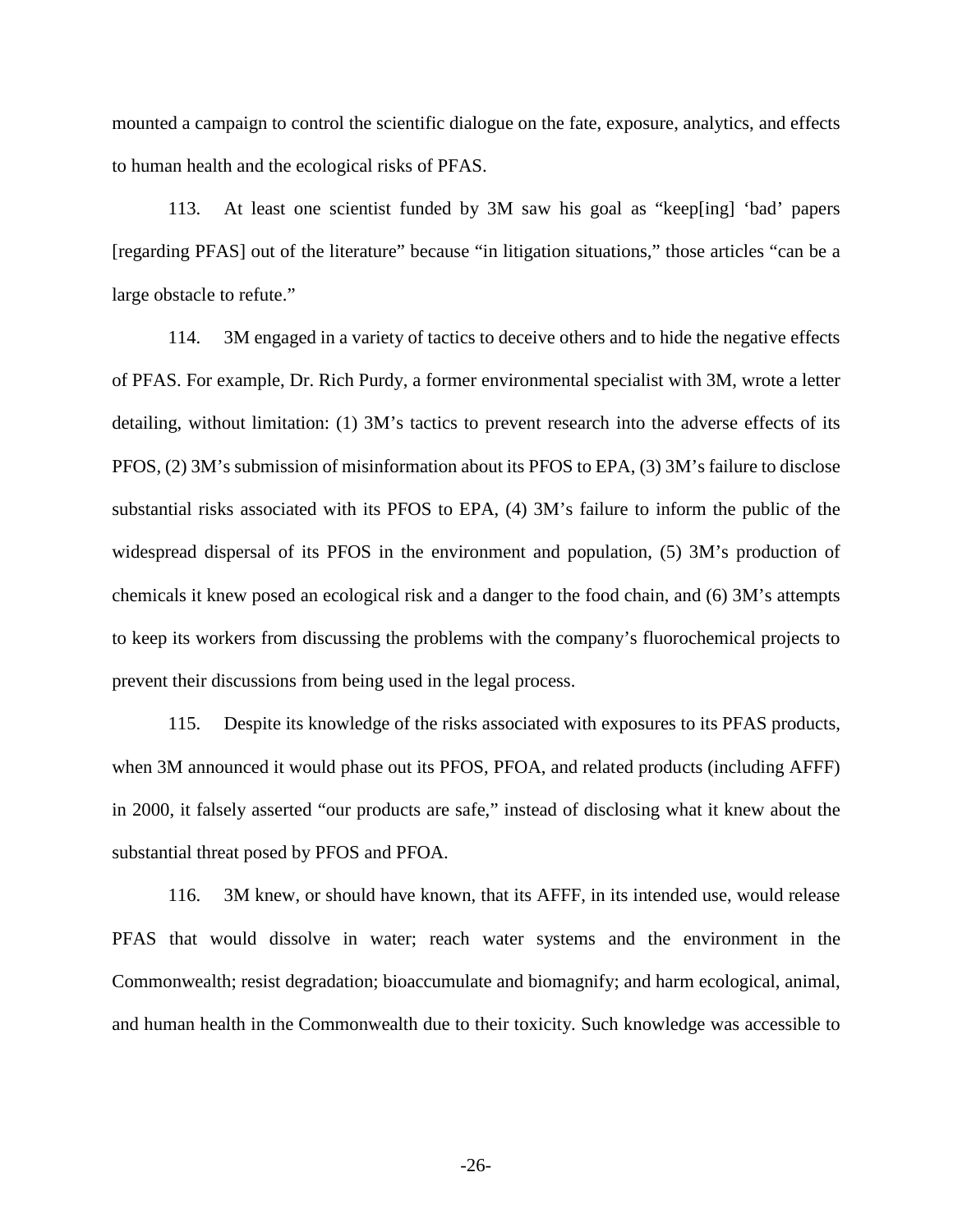3M, but not to the Commonwealth until 3M's acts and omissions came to light and the Commonwealth developed its own understanding of the toxicity of PFAS.

## **ii. The remaining Manufacturer Defendants knew, or should have known, of the harm caused by the release of PFOA from their AFFF Products**

117. The remaining (non-3M) Manufacturer Defendants knew, or should have known, that, in their intended and/or common use, their AFFF Products containing PFAS would harm the environment and human health.

118. The remaining Manufacturer Defendants knew, or should have known, that their AFFF Products released PFAS that would dissolve in water; reach water systems and the environment in the Commonwealth; resist degradation; bioaccumulate and biomagnify; and harm ecological, animal, and human health in the Commonwealth due to their toxicity.

119. Information regarding PFAS was readily accessible to each of the remaining Manufacturer Defendants for decades, and since 2002 for Old DuPont, because each is an expert in the field of AFFF Products' manufacture and/or the PFAS-containing materials needed to manufacture AFFF Products, and each has detailed information and understanding about the PFAS in AFFF Products. The Commonwealth, by contrast, did not have access to such information.

# **iii. Old DuPont knew, or should have known, of the harms caused by PFOA, and it concealed its knowledge from regulators and users of AFFF Products**

120. Old DuPont began using PFOA and other PFAS in their specialty chemical productions applications, including household products, like Teflon®, in the 1950s and, quickly thereafter, developed an understanding of the dangers of using these chemicals.

121. During this time, Old DuPont was aware that PFOA was toxic to animals and humans and that it bioaccumulates and persists in the environment. Old DuPont also knew that Teflon®, which contains PFOA and other PFAS, and related industrial facilities emitted and discharged PFOA and other PFAS in large quantities into the environment and that tens of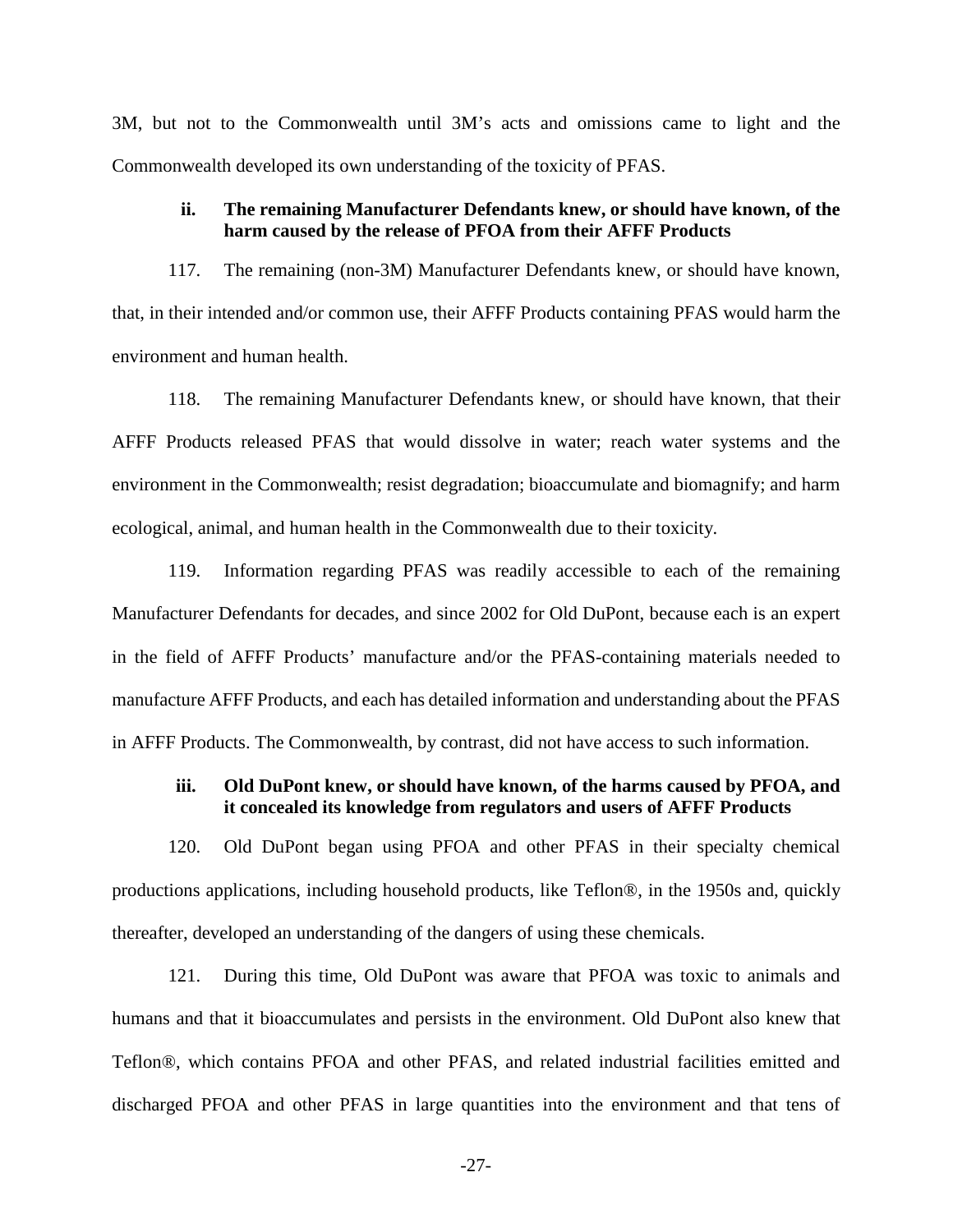thousands of people had been exposed to its PFAS, including via public and private drinking water supplies.

122. Old DuPont scientists issued internal warnings about the toxicity associated with its PFOA products as early as 1961, including that PFOA caused adverse liver reactions in rats and dogs. Old DuPont's Toxicology Section Chief opined that such products should be "handled with extreme care" and that contact with the skin should be "strictly avoided."

123. In 1978, based on information it received from 3M about elevated and persistent fluoride levels in workers exposed to PFOA, Old DuPont initiated a plan to review and monitor the health conditions of potentially exposed workers in order to assess whether any negative health effects were attributable to PFOA exposure. This monitoring plan involved obtaining blood samples from the workers and analyzing the samples for the presence of fluorine.

124. By 1979, Old DuPont had data indicating that its workers exposed to PFOA had a significantly higher incidence of health issues than did unexposed workers. Old DuPont did not share these data or the results of its worker health analysis with the general public or government entities, including the Commonwealth, at that time.

125. The following year, Old DuPont internally confirmed, but did not make public, that PFOA "is toxic," that humans accumulate PFOA in their tissues, and that "continued exposure is not tolerable."

126. Not only did Old DuPont know that PFOA accumulated in humans, but it was also aware that PFOA could cross the placenta from an exposed mother to her gestational child. In 1981, Old DuPont conducted a blood sampling study of pregnant or recently pregnant employees. Of the eight women in the study who worked with fluoropolymers, two—or 25%—had children with birth defects in their eyes or face, and at least one had PFOA in the umbilical cord.

-28-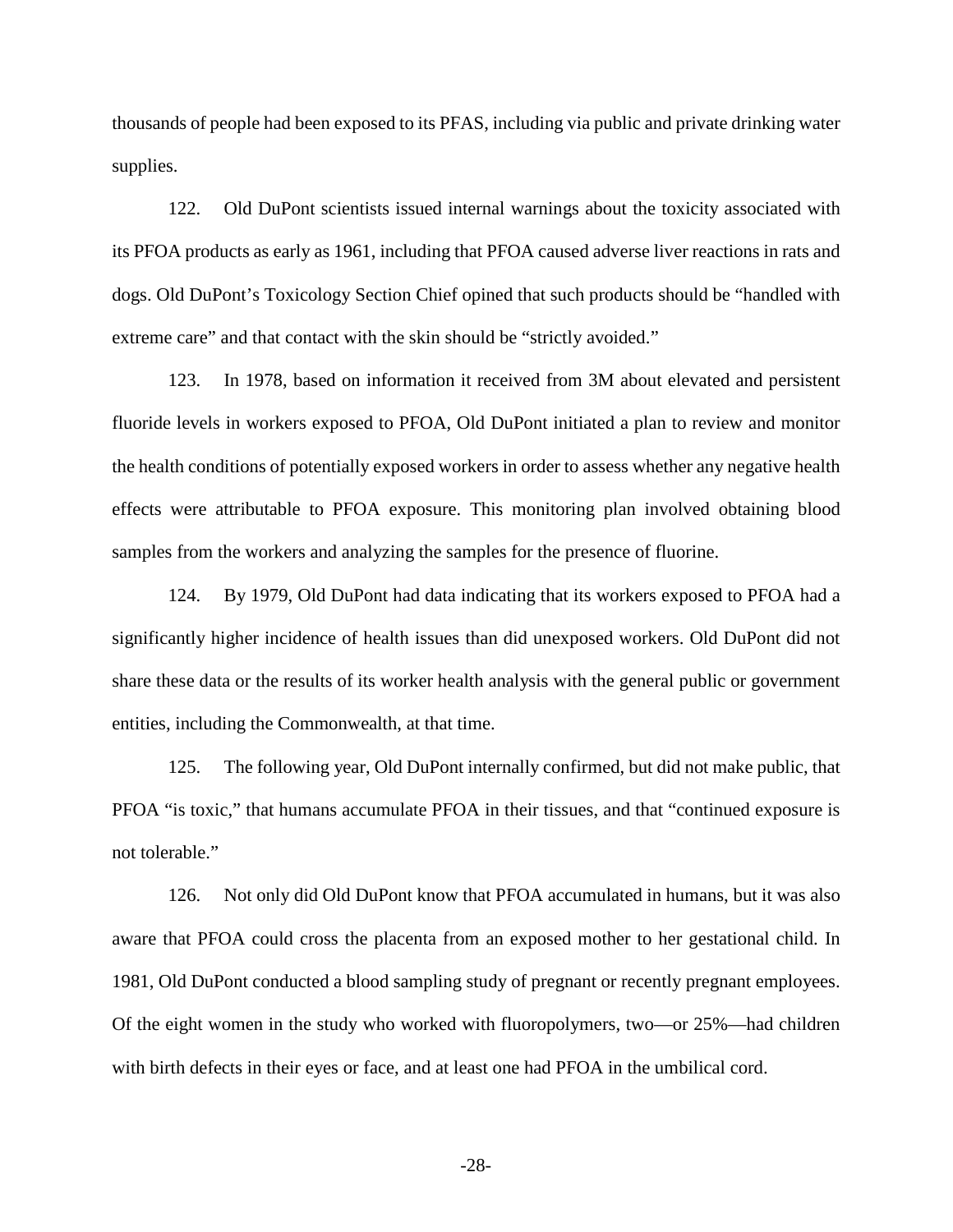127. In fact, Old DuPont reported to EPA in March 1982 that results from a rat study showed PFOA crossing the placenta if present in maternal blood, but Old DuPont concealed the results of the study of its own plant workers.

128. While Old DuPont knew about PFOA's toxicity danger as early as the 1960s, Old DuPont was also aware that PFAS was capable of contaminating the surrounding environment, leading to human exposure. No later than 1984, Old DuPont was aware that PFOA is biopersistent.

129. Old DuPont was long aware that the PFAS it was releasing from its facilities could leach into groundwater used for public drinking water. After obtaining data on these releases and the consequent contamination near Old DuPont's plant in West Virginia, Old DuPont, in 1984, held a meeting at its corporate headquarters in Wilmington, Delaware to discuss health and environmental issues related to PFOA. Old DuPont employees in attendance spoke of the PFOA issue as "one of corporate image, and corporate liability." They were resigned to Old DuPont's "incremental liability from this point on if we do nothing" because Old DuPont was "already liable for the past 32 years of operation." They also stated that the "legal and medical [departments within Old DuPont] will likely take the position of total elimination" of PFOA use in Old DuPont's business and that these departments had "no incentive to take any other position."

130. Old DuPont's own Epidemiology Review Board ("ERB") repeatedly raised concerns about Old DuPont's statements to the public that there were no adverse health effects associated with human exposure to PFOA. For example, in February 2006, the ERB "strongly advise[d] against any public statements asserting that PFOA does not pose any risk to health" and questioned "the evidential basis of [Old DuPont's] public expression asserting, with what appears to be great confidence, that PFOA does not pose a risk to health."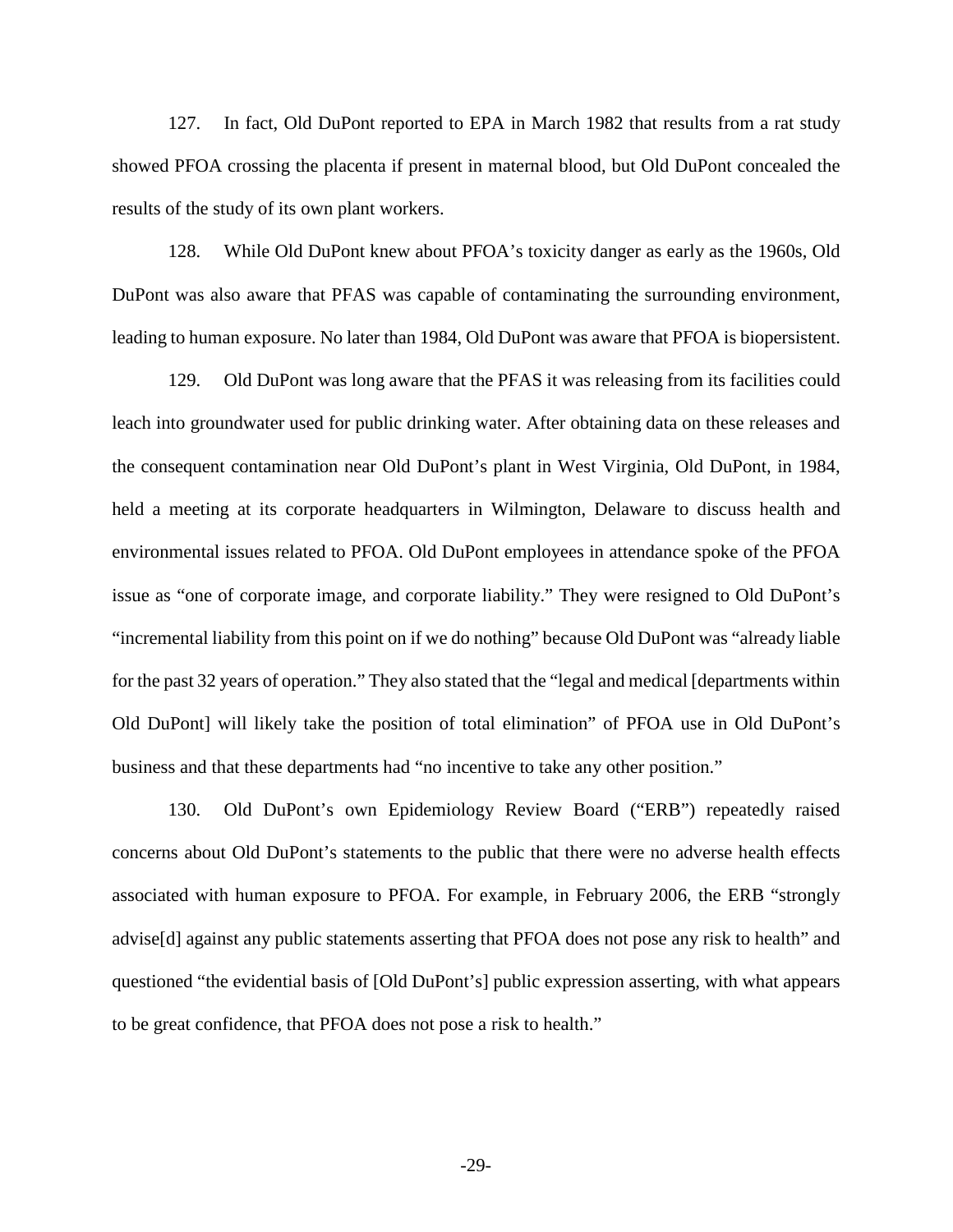131. In 2004, EPA filed an administrative enforcement action against Old DuPont based on its failure to disclose toxicity and exposure information for PFOA, in violation of the federal Toxic Substances Control Act ("TSCA") and Resource Conservation and Recovery Act ("RCRA"). Old DuPont eventually settled the lawsuit by agreeing to pay over \$16 million in civil administrative penalties and supplemental environmental projects. EPA called the settlement the "largest civil administrative penalty EPA has ever obtained under any federal environmental statute."

132. Despite its knowledge regarding PFOA's toxicity, Old DuPont continued to claim that PFOA posed no health risks and, in fact, only entered the market for the sale of AFFF after 3M announced its phase out of PFOA and PFOS in 2000 (due to its knowledge of the compounds' toxicity and threats of further enforcement action by EPA). In 2008, Old DuPont literature is quoted in an article on AFFF in Industrial Fire World magazine, stating that Old DuPont "believes the weight of evidence indicates that PFOA exposure does not pose a health risk to the general public" because "there are no human health effects known to be caused by PFOA."

## **iv. Old DuPont worked in concert with other Manufacturer Defendants and the Firefighting Foam Coalition to protect AFFF Products from scrutiny**

133. The Firefighting Foam Coalition ("FFFC"), a Virginia-based national AFFF trade group, was formed in 2001 to advocate for AFFF's continued viability. National Foam, Kidde-Fenwal, Tyco/Ansul, Chemguard, Dynax, Old DuPont, and Chemours (collectively, "FFFC Defendants"), among others in the industry, were members of the FFFC. Through their involvement in the FFFC, as well as a variety of other trade associations and groups, FFFC Defendants shared knowledge and information regarding PFOA and its precursors released from AFFF Products but did not share that information with the general public or government entities, including the Commonwealth.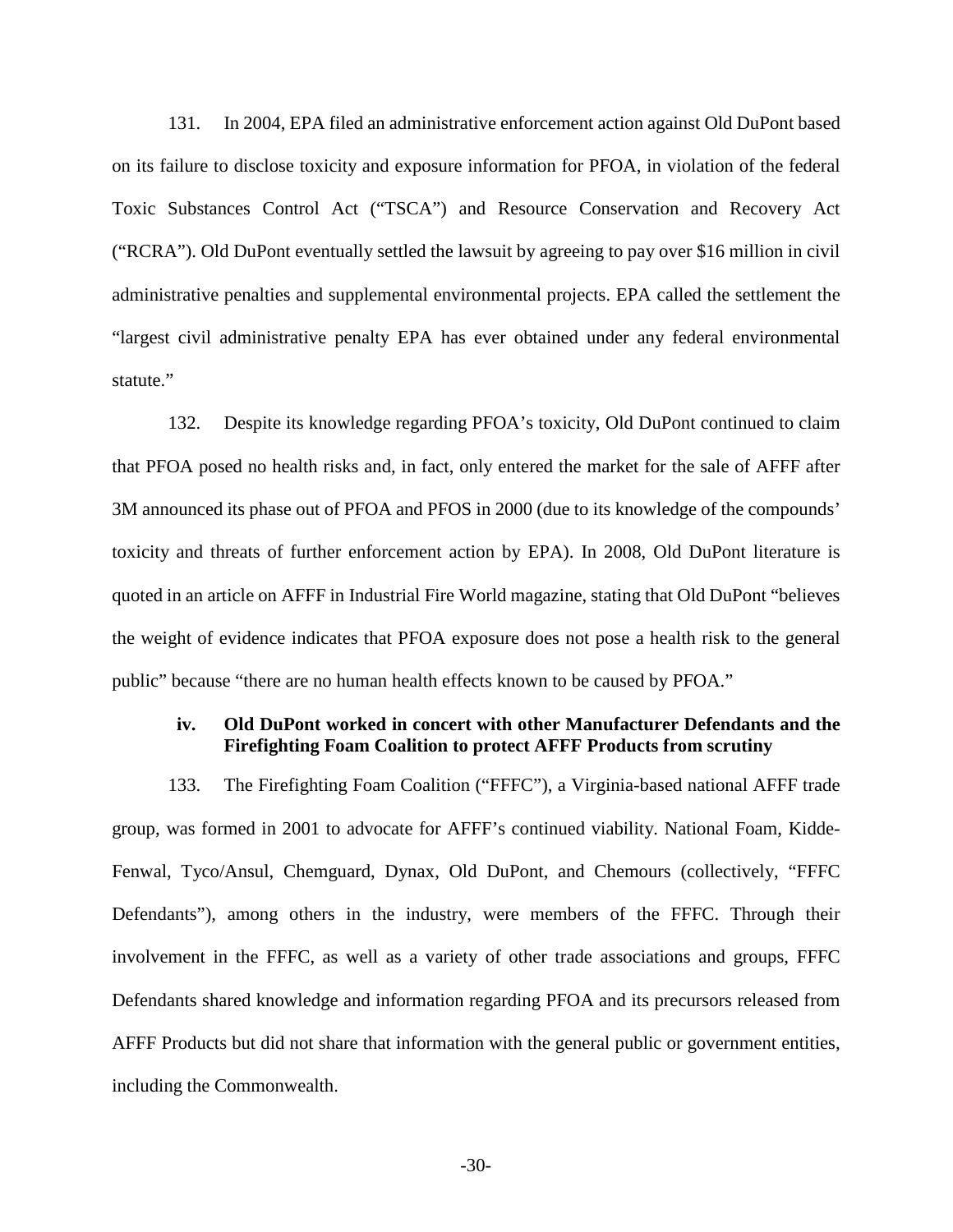134. FFFC Defendants worked together to protect AFFF Products from scrutiny, including by coordinating their messaging on PFOA's toxicological profile and their AFFF Products' contribution of PFOA into the environment. All of this was done as a part of the FFFC's efforts to shield its members and the AFFF industry from the detrimental impact of the public and government entities learning the truth about the harms of PFOA to the environment and human health. FFFC Defendants regularly published newsletters promoting their AFFF Products, while also regularly attending trade group conferences to disseminate misleading messaging.

135. FFFC Defendants' coordinated messaging and publishing efforts were meant to dispel concerns about the impact AFFF Products had on the environment and human health. They worked in concert to conceal known risks of their AFFF Products and the PFOA and its precursors that they contained from the general public and government entities, including the Commonwealth, reflecting their express or tacit understanding to conceal such risks.

136. FFFC Defendants repeated the same messaging for years to the effect that only one PFAS chemical, PFOS, had been taken off the market, and because FFFC Defendants' products did not contain PFOS, their products were safe.

137. FFFC Defendants knew, however, that their messaging regarding their AFFF Products was false. Each of the FFFC Defendants knew that PFOA was released *directly into the environment* from the use of their AFFF Products and that PFOA presented a similar threat to the environment and public health as that posed by PFOS. While FFFC Defendants knew this, it was not similarly understood by the public and government entities, including the Commonwealth.

# **E. AFFF Products Have Resulted in PFAS Contamination in the Commonwealth, Including Sources of Drinking Water, and Manufacturer Defendants Are Liable for Costs to Remediate and Restore Contaminated Natural Resources**

138. The Commonwealth's natural resources have been contaminated with PFAS by the use of AFFF Products, and investigation of contamination is ongoing. Manufacturer Defendants'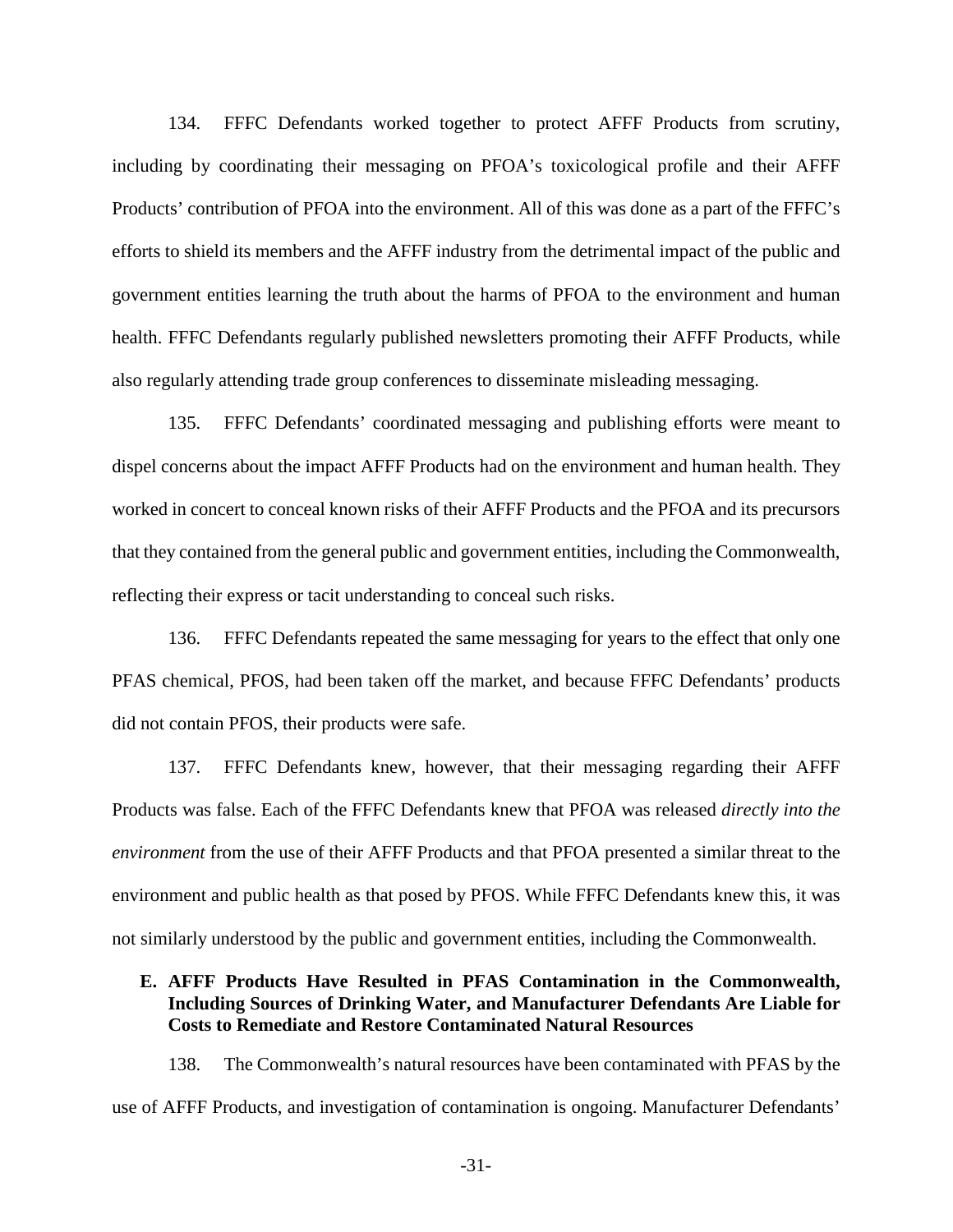designing, manufacturing, marketing, and selling of AFFF Products in the Commonwealth, including to the U.S. military, have been a substantial factor in causing PFAS contamination and its injuries to the natural resources of the Commonwealth. As investigation continues, additional locations are identified, and on- and offsite AFFF Products-related contamination is delineated, it is expected that significant further PFAS contamination from AFFF Products will be uncovered.

139. Thus far, 126 drinking water systems in 86 communities in the Commonwealth are contaminated by PFAS, with many of these systems showing PFAS levels orders of magnitude higher than the PFAS6 MCL of 20 ppt.

140. Although the contamination from Manufacturer Defendants' AFFF Products is widespread in the Commonwealth, the following three sites exemplify the variety and breadth of the contamination these products have caused in the Commonwealth: Hanscom Field/Air Force Base, Joint Base Cape Cod, and Stow's Former Fire Station.

141. Hanscom Field/Air Force Base is located in Middlesex County within the Towns of Bedford, Lexington, Concord, and Lincoln. PFAS concentrations in excess of 44,000 ppt, several orders of magnitude above the PFAS6 MCL, have been detected in groundwater at Hanscom Field/Air Force Base. The Town of Bedford's Shawsheen Road Wellfield is located to the north/northeast of Hanscom Field/Air Force Base. That wellfield was taken offline in 2019 due to PFAS contamination from AFFF Products. The Shawsheen River and some of its tributaries run along the outskirts of Hanscom Field/Air Force Base. The Shawsheen River and its tributaries have been contaminated with PFAS from AFFF Products used at Hanscom Field/Air Force Base, including during firefighting exercises and a charter jet crash.

142. Joint Base Cape Cod is located in Barnstable County, within the Massachusetts Towns of Bourne, Falmouth, Mashpee, and Sandwich. Joint Base Cape Cod is a 22,000-acre state-

-32-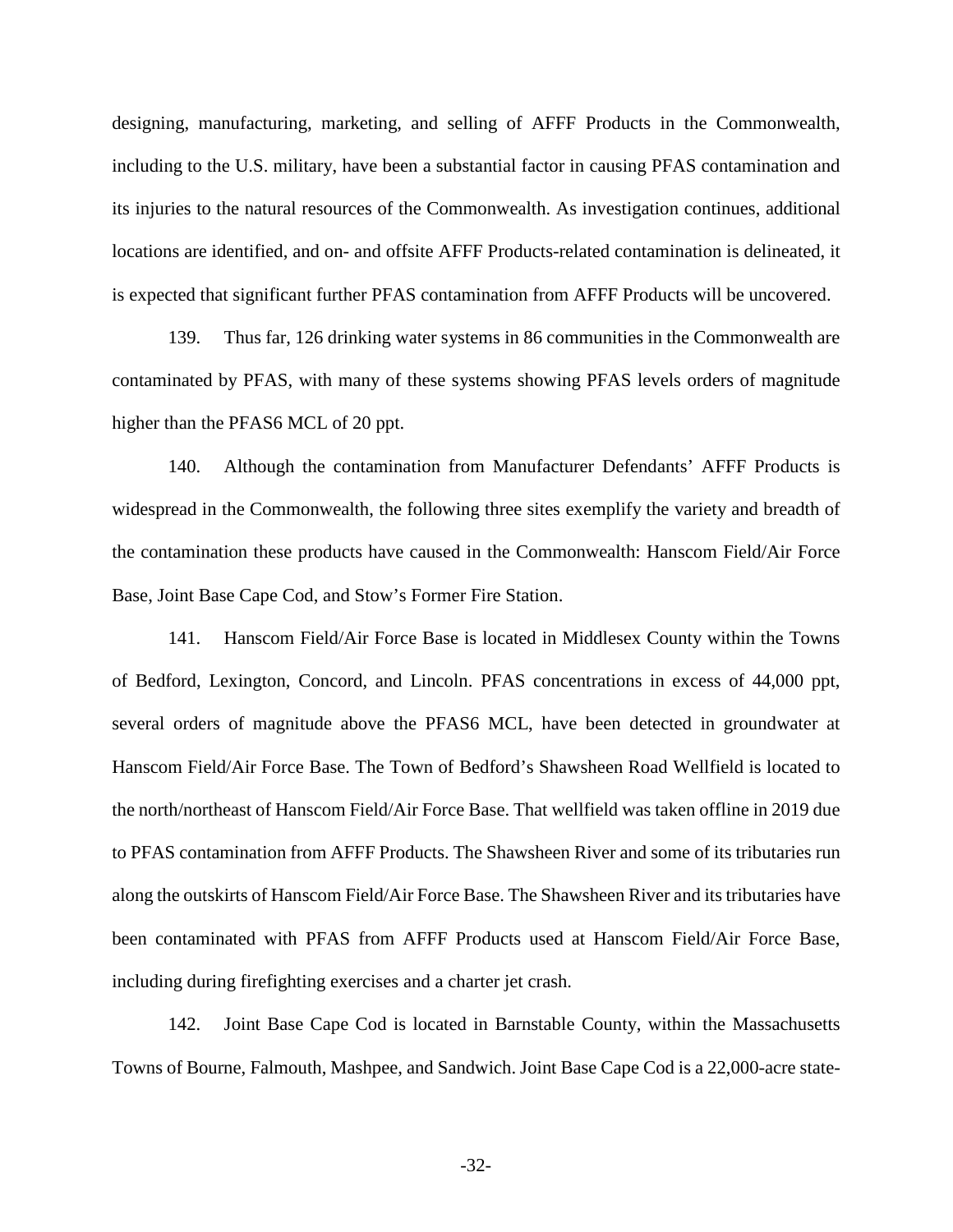federal military facility located over Cape Cod's sole source aquifer (Sagamore Lens) that provides drinking water for roughly 200,000 year-round and 500,000 seasonal residents of the Cape. Several PFAS contaminant plumes have been identified in groundwater at Joint Base Cape Cod, resulting from past use of AFFF Products at the base. The PFAS contaminant plumes have migrated off base and have impacted at least 22 private residential drinking water wells and five public water supply wells at levels exceeding the PFAS6 MCL. One of the PFAS contaminant plumes has reached dimensions of 1.5 miles long, 1300 feet wide, and 110 feet thick, and that plume has migrated to nearby natural resources, including downgradient surface water bodies that are used for cranberry bog farming and to Hen Cove and Red Brook Harbor, which are saltwater shellfishing areas located in Buzzards Bay.

143. PFAS-containing AFFF Products were used for training purposes at the former fire station in the Town of Stow, leading to widespread PFAS contamination of the groundwater. PFAS6 groundwater contamination has reached 33,412 ppt at the former fire station itself—more than a thousand times higher than the PFAS6 MCL of 20 ppt. These PFAS have also contaminated the public water supply wells at Stow's Hale Middle School, Stow Center School, and the Stow municipal offices, as well as nearby private water supply wells. PFAS6 was found in 192 of the 265 (72%) of the nearby private wells tested. Of those 192 private wells, 87 were above the PFAS6 MCL and 16 were above 90 ppt, therefore posing an imminent hazard to persons consuming the well water under Massachusetts regulations.

144. As investigation of AFFF Products-related contamination continues, additional contamination areas will be discovered on a location-by-location basis. Such investigation is necessary to ascertain the scope of AFFF Products-related contamination and to return the natural

-33-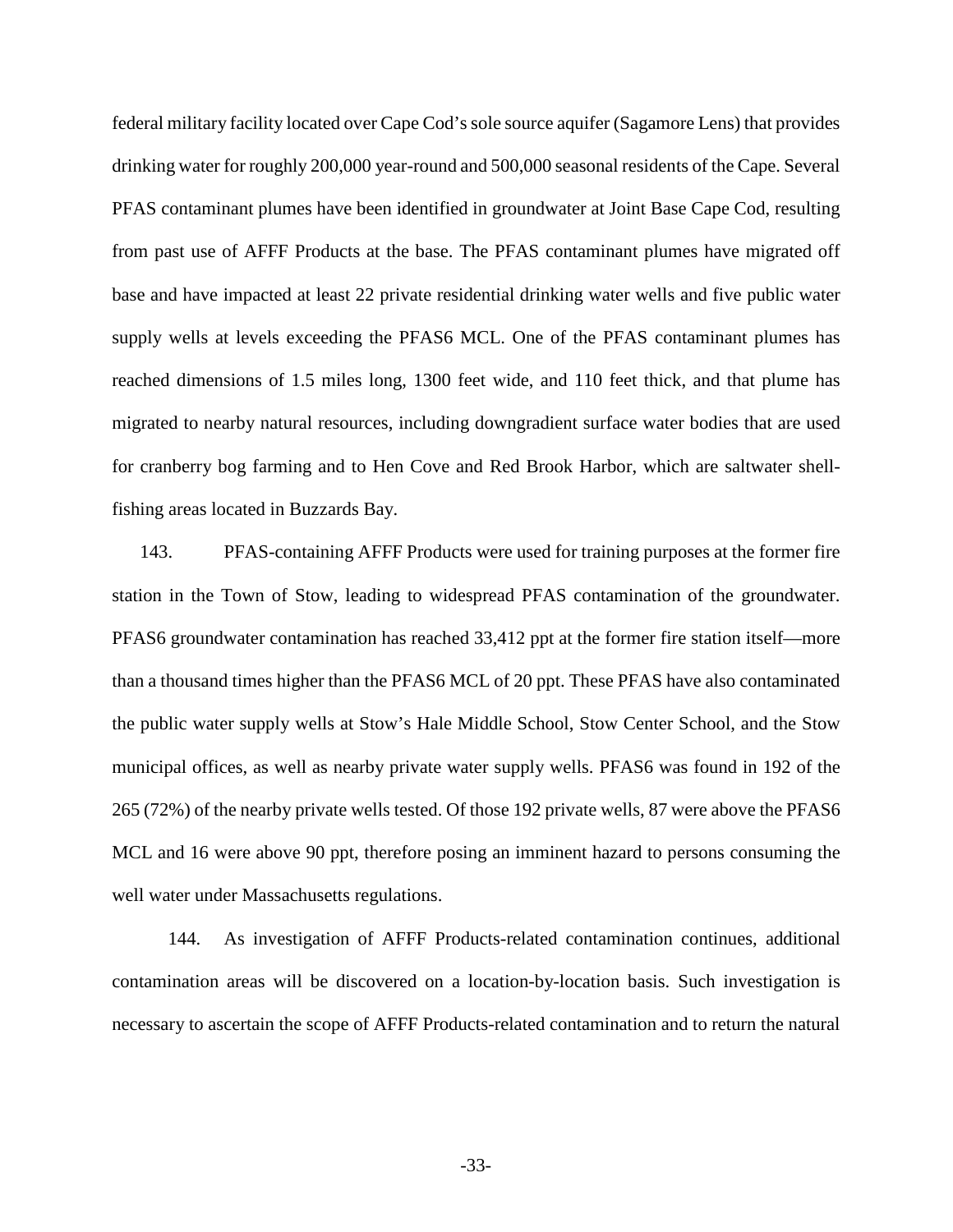resources impacted to levels that are safe for human health and the environment and to the condition they were in prior to the impact of these contaminants.

145. Manufacturer Defendants are liable for the cost of investigation, remediation, and restoration of all the property, soils, sediments, waters, and other natural resources contaminated with PFAS from AFFF Products, as well as for the Commonwealth's loss of past, present, and future use of such contaminated natural resources.

146. The PFAS contamination in groundwater and surface water is likewise impacting the Commonwealth's drinking water sources. Manufacturer Defendants are liable for all of the costs necessary to investigate and treat (in perpetuity) any and all drinking water wells and sources of drinking water impacted by PFAS from AFFF Products in the Commonwealth.

147. Moreover, the nature of the PFAS contamination renders it inherently opaque to detection and fails to provide the Commonwealth with notice of the harm until the contamination is known to exist above the PFAS6 MCL, whereby the discovery rule applies and tolls any applicable statute of limitations. Defendants' conduct of fraudulently concealing the toxic nature of their AFFF Products containing PFAS and of PFAS themselves similarly tolls any applicable statute of limitations because they sought to affirmatively conceal the harm caused by their products. And, as the contamination is continuing to this day, the continuing tort rule also tolls any applicable tort statute of limitations.

# **F. Old DuPont's Multi-Step, Fraudulent Scheme to Isolate Its Valuable Tangible Assets from Its PFAS Liabilities and Hinder Creditors**

148. Old DuPont sought to insulate itself from billions of dollars of legacy environmental liabilities, especially those arising from PFOA and other PFAS contamination at chemical plants that it owned and operated throughout the country, and these efforts have included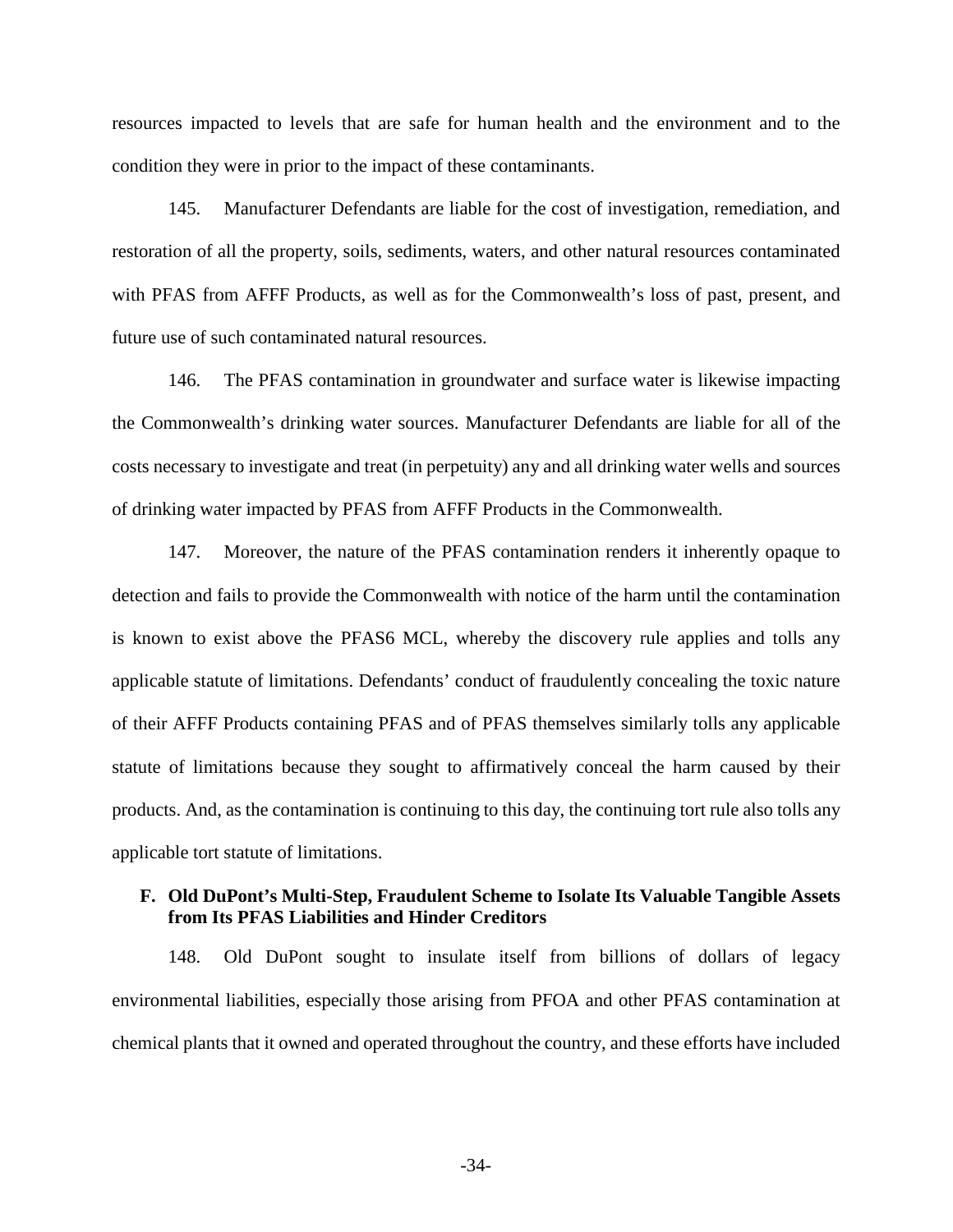unlawful attempts to shield assets from liability for AFFF contamination, including liability for PFAS contamination in the Commonwealth.

149. Old DuPont's potential cumulative liability related to PFOA and other PFAS, including PFAS-containing AFFF, is likely billions of dollars due to the persistence, mobility, bioaccumulative properties, and toxicity of these "forever" compounds, as well as Old DuPont's decades'-long attempt to hide the dangers of PFAS from the public.

150. For more than five decades, Old DuPont manufactured, produced, or utilized PFOA and other PFAS at plants in New Jersey and West Virginia, and at Fayetteville Works in North Carolina. As alleged above, throughout this time, Old DuPont was aware that PFOA was toxic, harmful to animals and humans, bioaccumulative, and persistent in the environment. Old DuPont also knew that it had emitted and discharged PFOA and other PFAS in large quantities into the environment and that tens of thousands of people had been exposed to PFOA, including through public and private drinking water supplies, like those in Massachusetts, which Old DuPont had contaminated. Thus, Old DuPont knew, or reasonably should have known, that it faced billions of dollars in liabilities arising from its use of PFAS, including PFAS-containing AFFF.

151. For example, in 1999, members of the Tennant family, who owned property impacted by PFOA contamination adjacent to Old DuPont's Washington Works plant in West Virginia, sued Old DuPont in West Virginia federal court.

152. Old DuPont's in-house counsel was very concerned about Old DuPont's exposure to liability related to PFOA. In November 2000, one of Old DuPont's in-house lawyers handling PFOA issues wrote to his co-counsel: "We are going to spend millions to defend these lawsuits and have the additional threat of punitive damages hanging over our head. Getting out in front and acting responsibly can undercut and reduce the potential for punitives . . . . Our story is not a good

-35-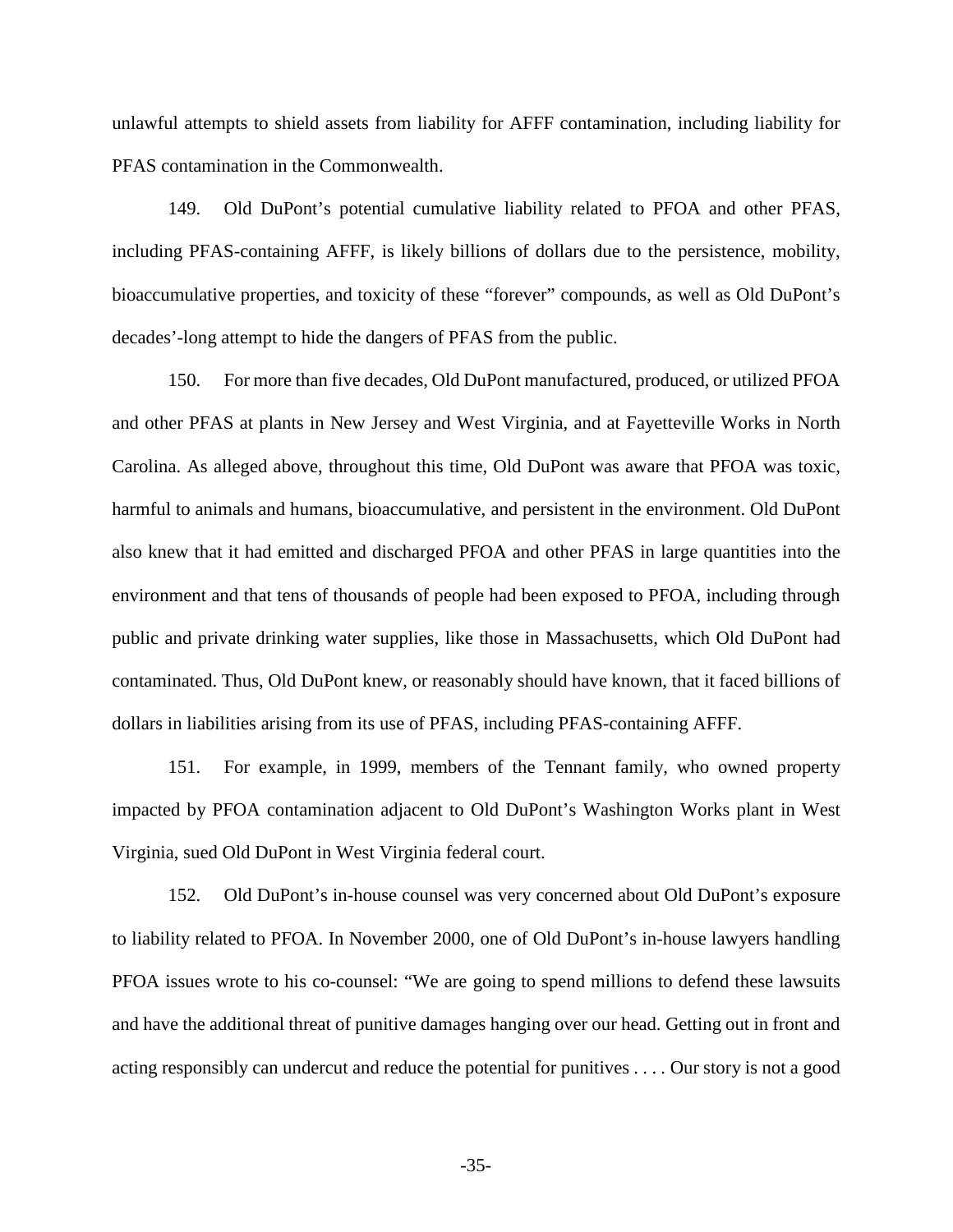one, we continued to increase our emissions into the river in spite of internal commitments to reduce or eliminate the release of this chemical into the community and the environment because of our concern about the biopersistence of this chemical."

153. In 2005, after settling the Tennant case, Old DuPont settled claims by EPA for violations of TSCA and RCRA related to PFAS, as discussed in Paragraph 131 above. Also, in 2005, a West Virginia court entered a final order approving a 2004 settlement with Old DuPont of a class action lawsuit filed on behalf of 70,000 Ohio and West Virginia residents who had been exposed to PFOA that Old DuPont had discharged from Washington Works. Under the terms of the settlement, which provided class benefits in excess of \$300 million, Old DuPont agreed to fund a panel of scientists (the "Science Panel") to confirm which diseases were linked to PFOA exposure, to filter local water from impacted public and private drinking water supplies, and to pay up to \$235 million for medical monitoring of the affected community for any diseases that the Science Panel linked to PFOA exposure. The settlement also provided that any class members who developed the diseases linked by the Science Panel would be entitled to sue for personal injury, and Old DuPont agreed not to contest the fact that the class members' exposure to PFOA could cause each of the linked diseases.

154. By 2012, after seven years of studies, the Science Panel confirmed "probable links" between class-member exposure to PFOA and the following serious human diseases: medically diagnosed high cholesterol, ulcerative colitis, pregnancy induced hypertension, thyroid disease, testicular cancer, and kidney cancer.

155. After the Science Panel confirmed such probable links with human disease, more than 3,500 personal injury claims were filed against Old DuPont in Ohio and West Virginia by class members with one or more of those linked diseases under the terms of the 2005 class

-36-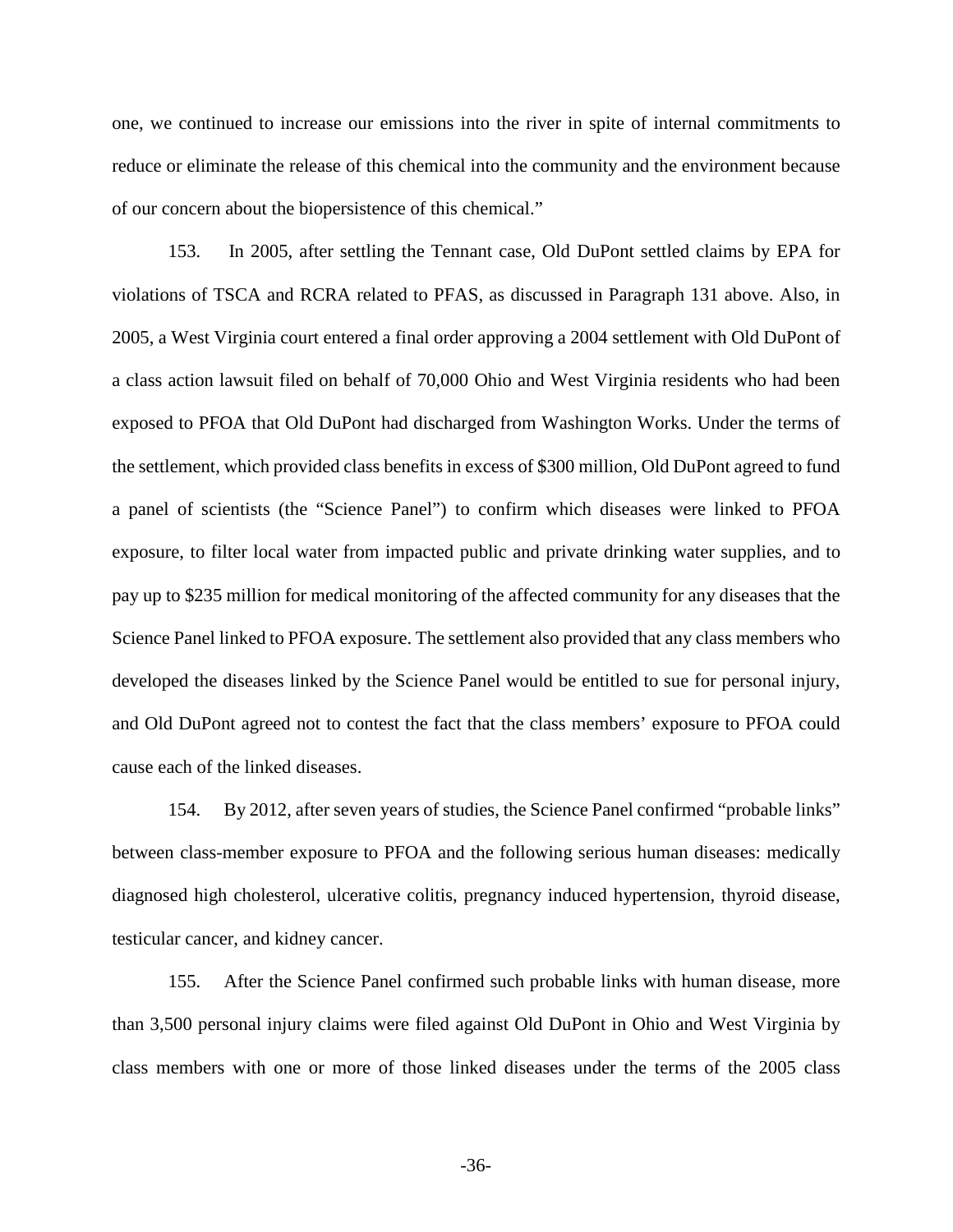settlement. In 2013, these claims were consolidated in federal multidistrict litigation styled *In Re: E. I. du Pont de Nemours and Company C-8 Personal Injury Litigation* (MDL No. 2433) in the U.S. District Court for the Southern District of Ohio. A number of trials were scheduled to take place in 2015 and 2016.

156. Old DuPont must have known that it faced substantial exposure at these trials, as well as liability related to PFOA and other PFAS contamination at other sites throughout the country, and that its liability was likely billions of dollars.

157. Anticipating this significant liability exposure, Old DuPont had convened an internal initiative known as "Project Beta" on or about 2013 for Old DuPont's management to consider restructuring the company in order to, among other things, avoid responsibility for the widespread environmental harm that Old DuPont's PFAS had caused and shield billions of dollars in assets from these substantial liabilities.

158. In furtherance of possible restructuring opportunities, including potential merger structures, in or around 2013, Old DuPont and The Dow Chemical Company ("Old Dow") began to discuss a possible "merger of equals."

159. However, neither Old Dow, nor any other rational merger partner, would agree to a transaction that would result in exposing Old Dow, or any other merger partner, to the substantial PFAS and environmental liabilities that Old DuPont faced.

160. Accordingly, Old DuPont's management decided to pursue a corporate restructuring strategy specifically designed to isolate Old DuPont's massive legacy liabilities from its valuable tangible assets in an attempt to shield those assets from creditors and entice Old Dow to pursue the proposed merger.

161. Old DuPont engaged in a three-part restructuring plan, as described below.

-37-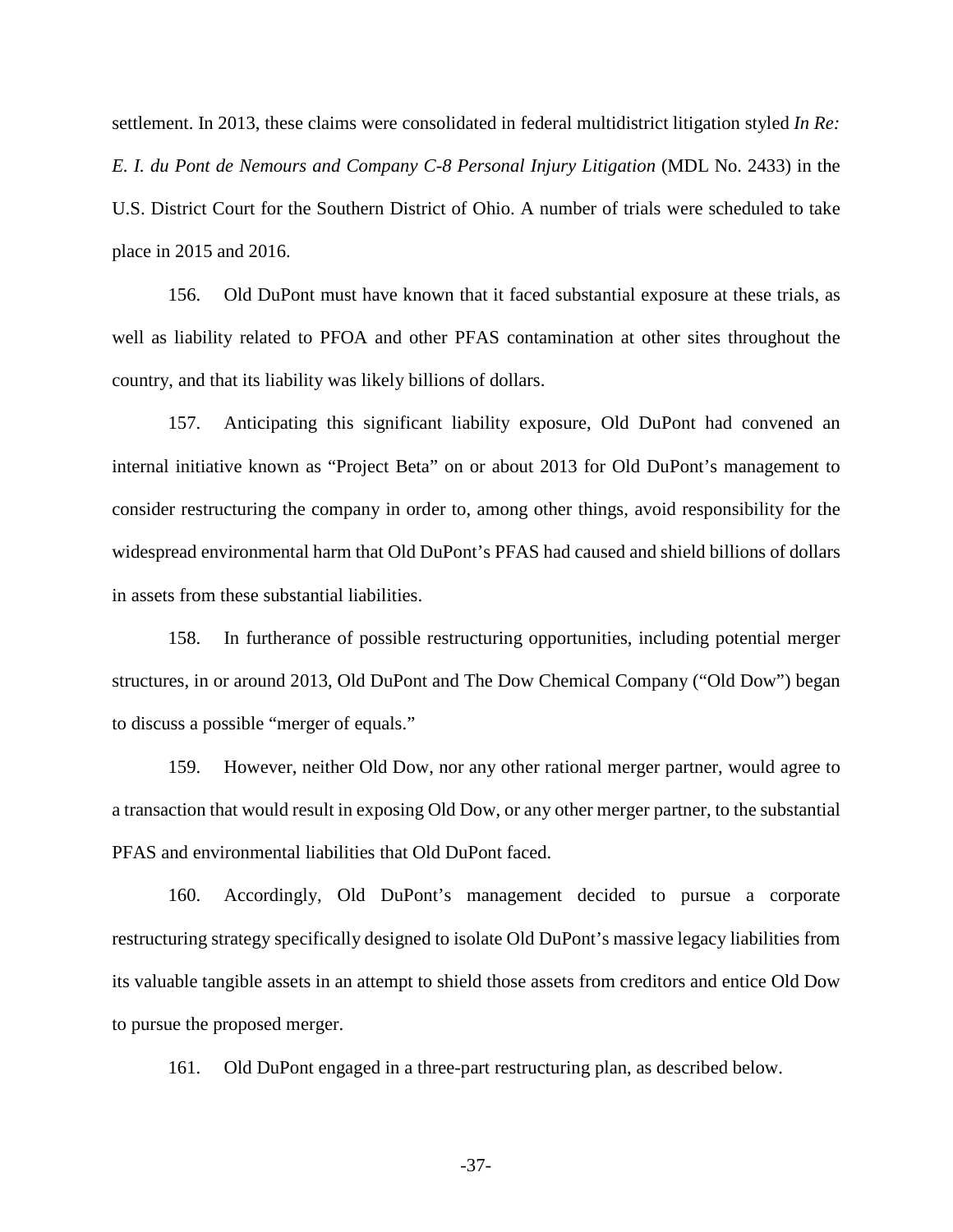162. The first step in Old DuPont's plan was to transfer its performance chemicals business (which included Teflon® and other products) ("Performance Chemicals Business") into its wholly owned subsidiary, Chemours. And then, in July 2015, Old DuPont "spun-off" Chemours as a separate public entity and saddled Chemours with Old DuPont's massive legacy liabilities (the "Chemours Spinoff").

163. Old DuPont knew that Chemours was undercapitalized and could not satisfy the massive liabilities that it caused Chemours to assume. Old DuPont also knew that the Chemours Spinoff alone would not isolate its own assets from its PFAS liabilities and that Old DuPont still faced direct liability for its own conduct.

164. The second step involved Old DuPont and Old Dow entering into an "Agreement and Plan of Merger" in December 2015, pursuant to which Old DuPont and Old Dow merged with subsidiaries of a newly formed holding company, DowDuPont, Inc. ("DowDuPont"), which was created for the sole purpose of effectuating the merger. Old DuPont and Old Dow became subsidiaries of DowDuPont.

165. Then, through a series of subsequent agreements, DowDuPont engaged in numerous business segment and product line "realignments" and "divestitures."

166. The third step involved DowDuPont spinning off two new publicly traded companies: (i) Corteva, which currently holds Old DuPont as a subsidiary, and (ii) Dow, Inc. ("New Dow"), which currently holds Old Dow. DowDuPont was then renamed DuPont de Nemours, Inc. (i.e., New DuPont).

167. As a result of these transactions, between December 2014 (pre-Chemours Spinoff) and December 2019 (post-Dow merger), the value of Old DuPont's tangible assets decreased by \$20.85 billion, or by approximately one-half.

-38-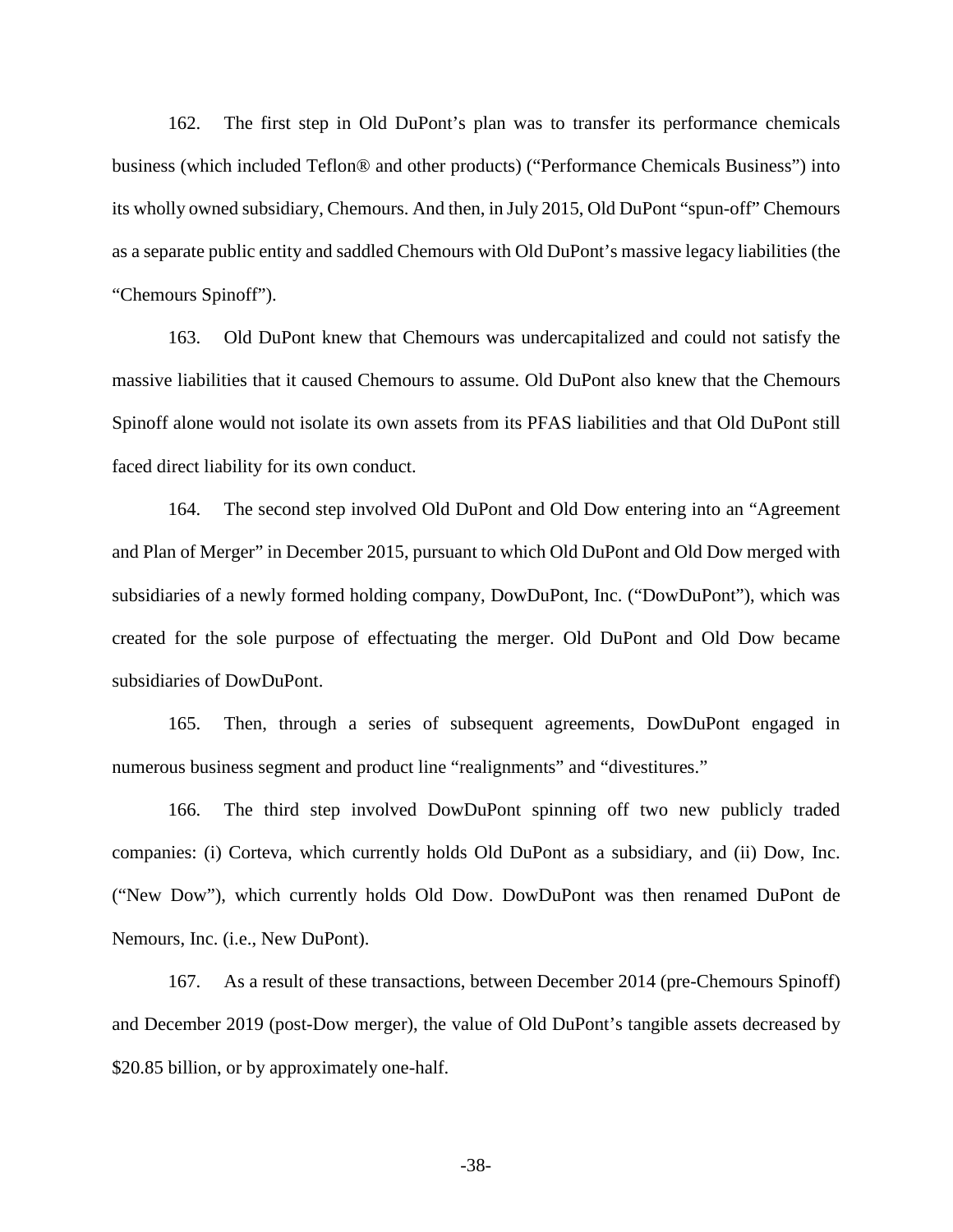168. New DuPont and New Dow now hold the vast majority of the tangible assets that Old DuPont formerly owned.

169. Many of the details about these transactions are hidden from the public in confidential schedules and exhibits to the various restructuring agreements. Old DuPont, New DuPont, and Corteva have, likely intentionally, buried these details in an apparent attempt to hide from creditors, like the Commonwealth, where Old DuPont's valuable assets went and the inadequate consideration that Old DuPont received in return.

170. In greater detail, the restructuring was implemented as follows.

#### **Step 1: The Chemours Spinoff**

171. In February 2014, Old DuPont formed Chemours as a wholly owned subsidiary.

172. On April 30, 2015, it was converted from a limited liability company to a corporation named "The Chemours Company."

173. On July 1, 2015, Old DuPont completed the spinoff of its Performance Chemicals Business, and Chemours became a separate, publicly traded entity.

174. At the time of the spinoff, the Performance Chemicals Business consisted of Old DuPont's Titanium Technologies, Chemical Solutions, and Fluoroproducts segments, including business units that had manufactured, used, and discharged PFOA into the environment.

175. Prior to the Chemours Spinoff, Chemours's Board of Directors had three members, all of whom were Old DuPont employees.

176. On June 19, 2015, a fourth member of the Board, who had served as a member of Old DuPont's Board of Directors from 1998 to 2015, was appointed.

177. On July 1, 2015, effective immediately prior to the Chemours Spinoff, the size of the Chemours Board of Directors was expanded to eight members. The three initial Old DuPont employees resigned from the Board, and seven new members were appointed to fill the vacancies.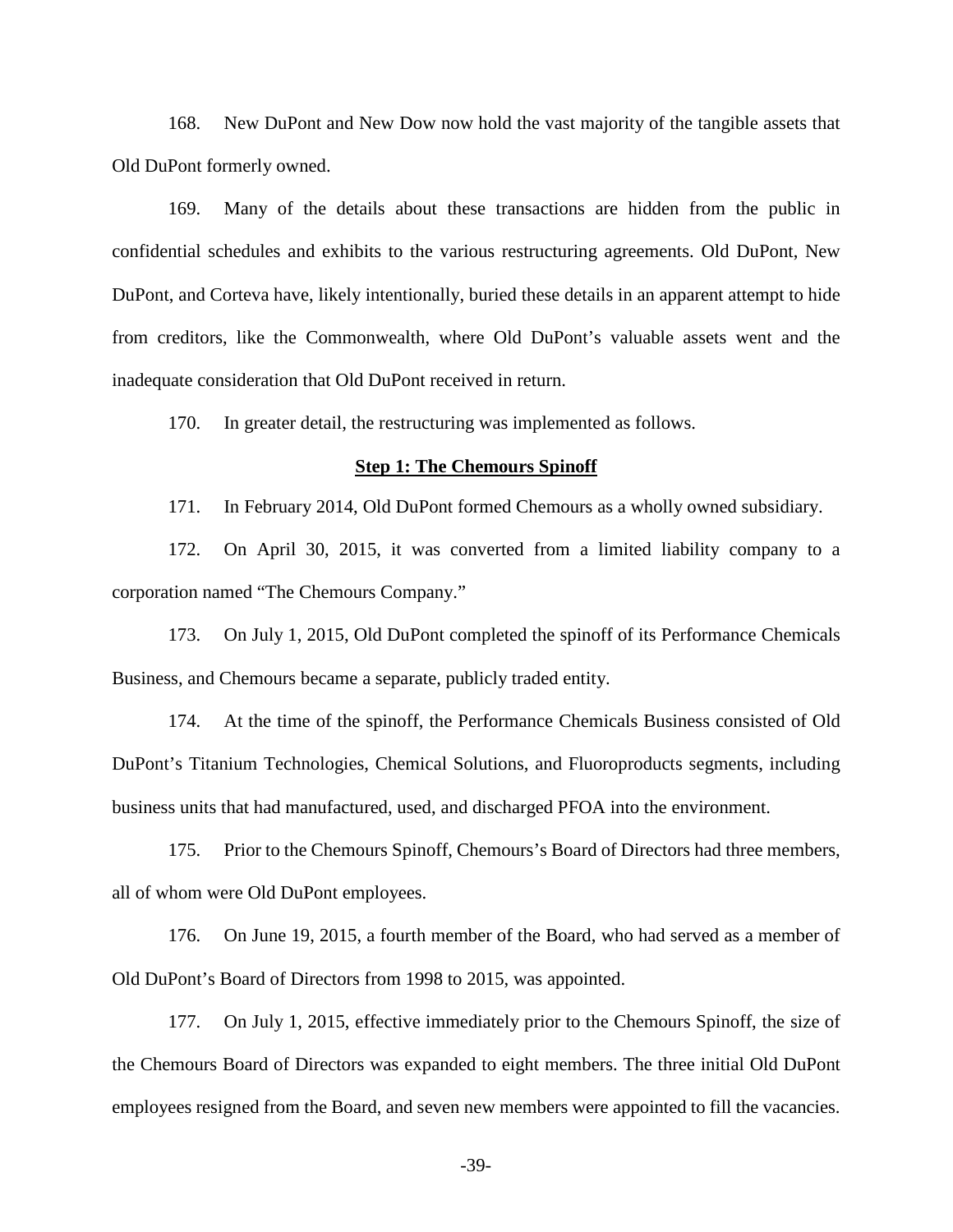178. To effectuate the Chemours Spinoff, Old DuPont and Chemours entered into the June 26, 2015 Separation Agreement (the "Chemours Separation Agreement").

179. Pursuant to the Chemours Separation Agreement, Old DuPont agreed to transfer to Chemours all businesses and assets related to the Performance Chemicals Business, including 37 active chemical plants.

180. At the same time, Chemours accepted a broad assumption of Old DuPont's massive liabilities relating to Old DuPont's Performance Chemicals Business. The specific details regarding the nature and value of probable maximum loss and the anticipated timing of the liabilities that Chemours assumed are set forth in the nonpublic schedules and exhibits to the Chemours Separation Agreement.

181. Notwithstanding the billions of dollars in environmental and PFAS liabilities that Chemours would face, on July 1, 2015, Chemours transferred to Old DuPont approximately \$3.4 billion as a cash dividend, along with a "distribution in kind" of promissory notes with an aggregate principal amount of \$507 million.

182. Thus, in total, Chemours distributed approximately \$3.9 billion to Old DuPont. Chemours funded these distributions by entering into approximately \$3.995 billion of financing transactions, including senior secured term loans and senior unsecured notes, on May 12, 2015. Also, Chemours distributed approximately \$3.0 billion in common stock to Old DuPont's shareholders on July 1, 2015 (181 million shares at \$16.51 per share price).

183. Accordingly, most of the valuable assets that Chemours may have had at the time of the Chemours Spinoff were unavailable to creditors with current or future PFAS claims, like those of the Commonwealth here, and Old DuPont stripped Chemours's value for itself and its shareholders. Old DuPont, however, only transferred \$4.1 billion in net assets to Chemours. The

-40-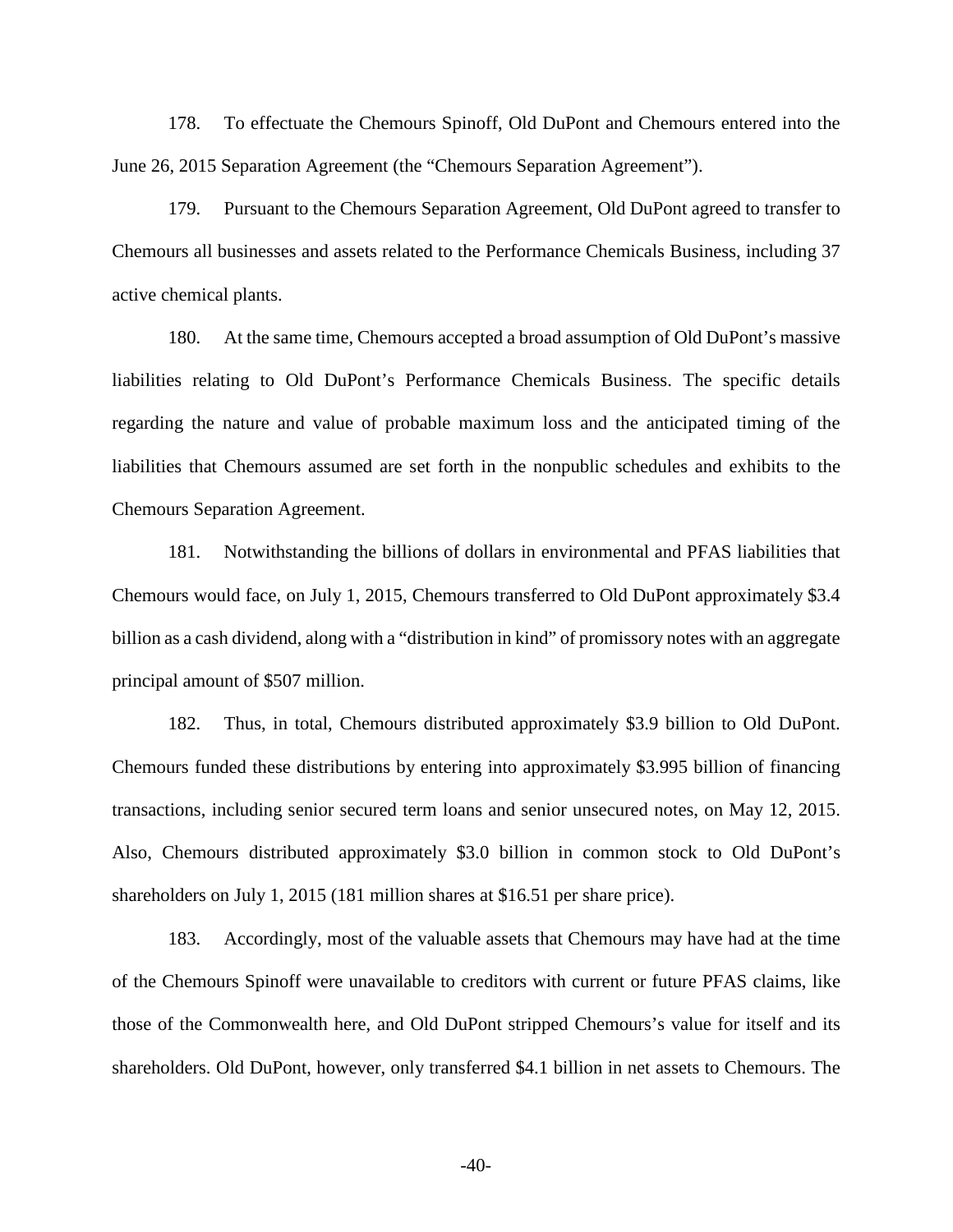Chemours Separation Agreement also required Chemours to assume billions of dollars of Old DuPont's PFAS liabilities and includes an indemnification of Old DuPont in connection with these liabilities, which is uncapped and does not have a survival period.

184. Specifically, the Chemours Separation Agreement requires Chemours to indemnify Old DuPont against, and assume for itself, all "Chemours Liabilities," which are defined broadly to include, among other things, "any and all Liabilities relating . . . primarily to, arising primarily out of or resulting primarily from, the operation or conduct of the Chemours Business, as conducted at any time prior to, at or after the Effective Date . . . including . . . any and all Chemours Assumed Environmental Liabilities," which includes Old DuPont's historic liabilities relating to and arising from its decades of emitting pollution, including PFOA, into the environment from its dozens of facilities.

185. Under the Chemours Separation Agreement, Chemours must indemnify Old DuPont against, and assume for itself, the Chemours Liabilities regardless of (i) when or where such liabilities arose; (ii) whether the facts upon which they are based occurred prior to, on, or subsequent to the effective date of the spinoff; (iii) where or against whom such liabilities are asserted or determined; (iv) whether arising from or alleged to arise from negligence, gross negligence, recklessness, violation of law, fraud, or misrepresentation by any member of the Old DuPont group or the Chemours group; (v) the accuracy of the maximum probable loss values assigned to such liabilities; and (vi) which entity is named in any action associated with any liability.

186. The Chemours Separation Agreement also requires Chemours to indemnify Old DuPont from, and assume all, environmental liabilities that arose prior to the Chemours Spinoff if they were "primarily associated" with the Performance Chemicals Business.

-41-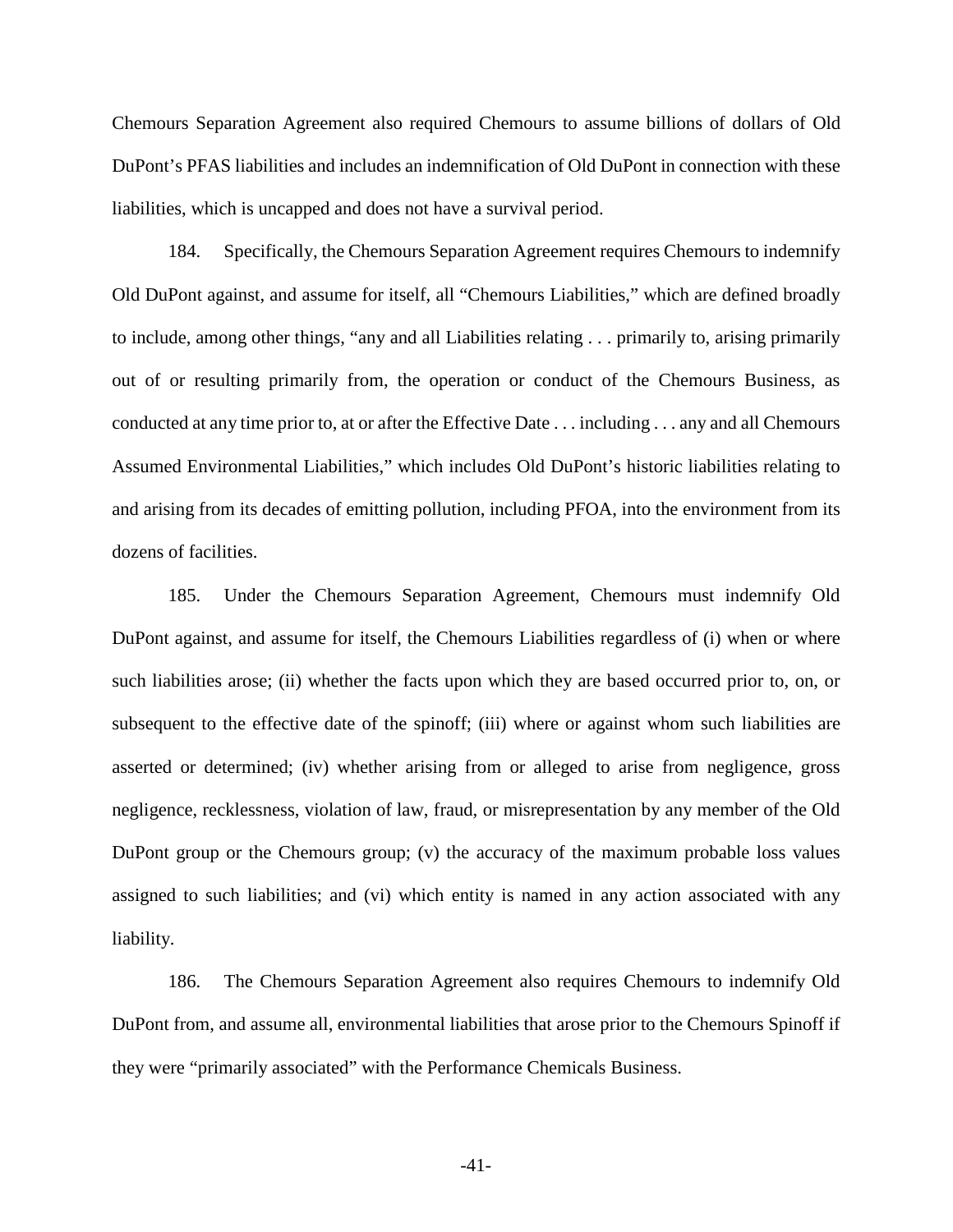187. In addition, Chemours agreed to use its best efforts to be fully substituted for Old DuPont with respect to "any order, decree, judgment, agreement or Action with respect to Chemours Assumed Environmental Liabilities."

188. Notably, Chemours sued Old DuPont in Delaware state court in 2019, alleging, among other things, that if (i) the full value of Old DuPont's PFAS and environmental liabilities were properly estimated and (ii) the Court does not limit Chemours's liability that the Chemours Separation Agreement imposes, then Chemours would have been insolvent at the time it was spun off from Old DuPont.

189. There was no meaningful, arms'-length negotiation of the Chemours Separation Agreement, and Old DuPont largely dictated its terms.

190. In its Delaware lawsuit, Chemours alleged that Old DuPont refused to allow any procedural protections for Chemours in the negotiations, and Old DuPont and its outside counsel prepared all the documents to effectuate the Chemours Spinoff. Indeed, during the period in which the terms of commercial agreements between Chemours and Old DuPont were negotiated, Chemours did not have an independent board of directors or management independent of Old DuPont.

191. Old DuPont's apparent goal with respect to the Chemours Spinoff was to segregate a large portion of Old DuPont's legacy environmental liabilities, including liabilities related to its PFAS chemicals and products such as PFAS-containing AFFF, and in so doing, shield Old DuPont.

192. Not surprisingly, given Old DuPont's extraction of nearly \$4 billion from Chemours immediately prior to the Chemours Spinoff, Chemours was thinly capitalized and unable to satisfy the substantial liabilities that it assumed from Old DuPont. Indeed, Chemours disclosed in public filings with the U.S. Securities and Exchange Commission ("SEC") that its

-42-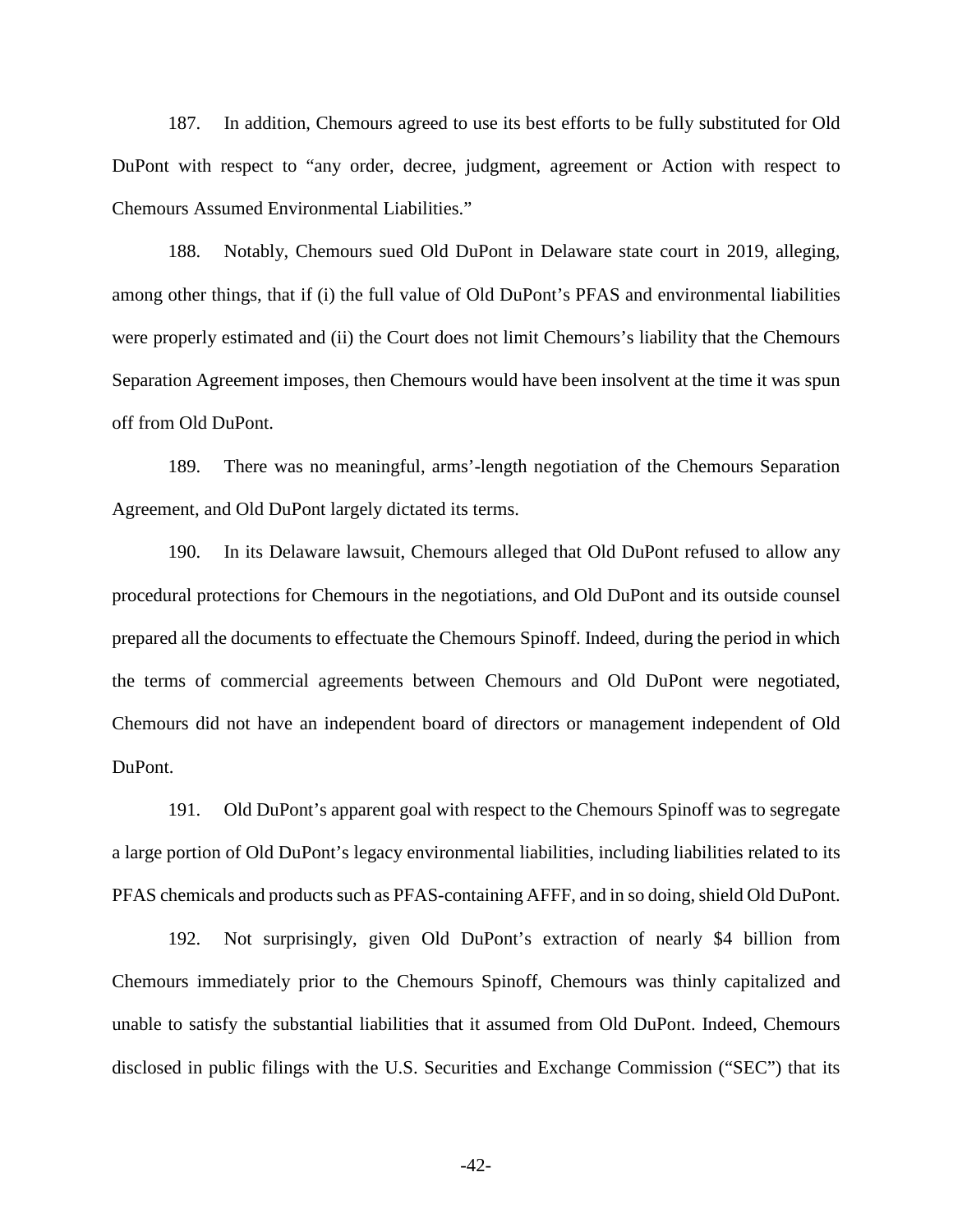"significant indebtedness" arising from its separation from Old DuPont restricted its current and future operations.

193. Shortly after the Chemours Spinoff, market analysts described Chemours as "a bankruptcy waiting to happen" and a company "purposely designed for bankruptcy."

194. At the end of December 2014, Chemours reported it had total assets of \$5.959 billion and total liabilities of \$2.286 billion. At the end of 2015, following the Chemours Spinoff, Chemours reported that it had total assets of \$6.298 billion and total liabilities of \$6.168 billion, yielding a total net worth of \$130 million.

195. For the year 2015, Chemours reported \$454 million in "other accrued liabilities," which in turn included \$11 million for accrued litigation and \$68 million for environmental remediation. Chemours separately reported \$553 million in "other liabilities," which included an additional \$223 million for environmental remediation and \$58 million for accrued litigation.

196. Chemours significantly underestimated its liabilities, including the liabilities that it had assumed from Old DuPont with respect to PFAS, which Old DuPont and Chemours knew or should have known would be billions of dollars in addition to other environmental liabilities for other contaminants discharged at Old DuPont and Chemours facilities.

197. For example, in 2017, Chemours and Old DuPont amended the Chemours Separation Agreement in connection with the settlement of the personal injury multidistrict litigation brought by thousands of residents who had been exposed to PFOA from Old DuPont's Washington Works plant. Per the amendment, Chemours paid \$320.35 million to the plaintiffs in the settlement on August 21, 2017, and Old DuPont paid an additional \$320.35 million on September 1, 2017.

-43-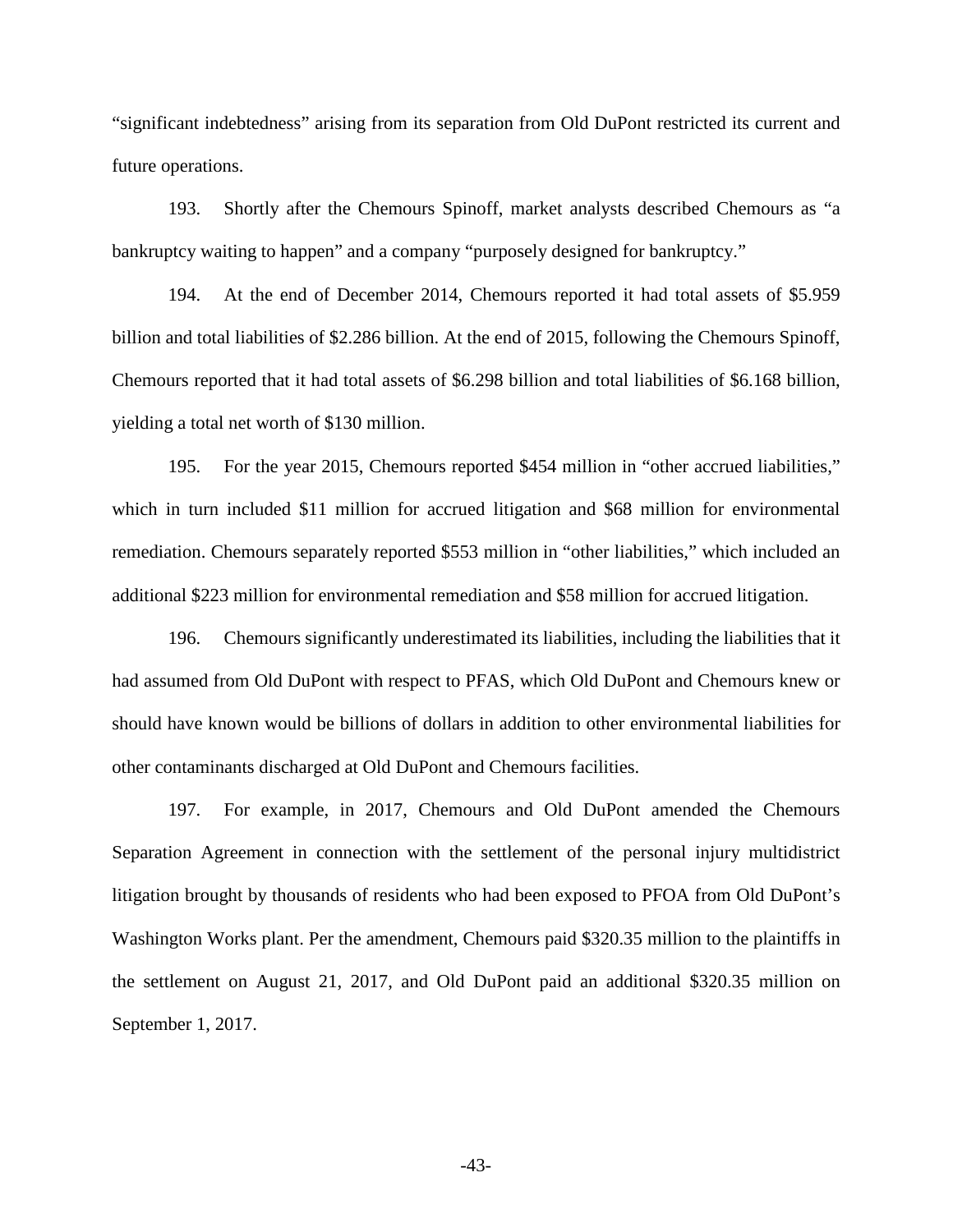198. Had the full extent of Old DuPont's legacy liabilities been taken into account, as they should have been at the time of the Chemours Spinoff, Chemours would have had negative equity (that is, total liabilities greater than total assets), not only on a tangible basis, but also on a total equity basis, and Chemours would have been rendered insolvent at that time.

### **Step 2: The Old Dow/Old DuPont "Merger"**

199. After the Chemours Spinoff, Old DuPont took the untenable position that it was somehow no longer responsible for the widespread PFAS contamination that it had caused over several decades.

200. Of course, Old DuPont could not contractually discharge all of its historical liabilities through the Chemours Spinoff, and Old DuPont remained liable for the liabilities it had caused and Chemours had assumed.

201. Old DuPont knew that it could not escape liability and would still face exposure for PFAS liabilities, including for potentially massive punitive damages. So Old DuPont moved to the next phase of its fraudulent scheme.

202. On December 11, 2015, less than six months after the Chemours Spinoff, Old DuPont and Old Dow announced that their respective boards had approved an agreement "under which the companies [would] combine in an all-stock merger of equals" and that the combined company would be named DowDuPont, Inc. (the "Dow-DuPont Merger"). The companies disclosed that they intended to subsequently separate the combined companies' businesses into three publicly traded companies through further spinoffs, each of which would occur 18 to 24 months following the closing of the merger.

203. To effectuate the transaction, Old DuPont and Old Dow entered into an Agreement and Plan of Merger (the "Dow-DuPont Merger Agreement") that provided for (i) the formation of a new holding company Diamond-Orion HoldCo, Inc., later named DowDuPont, and then renamed

-44-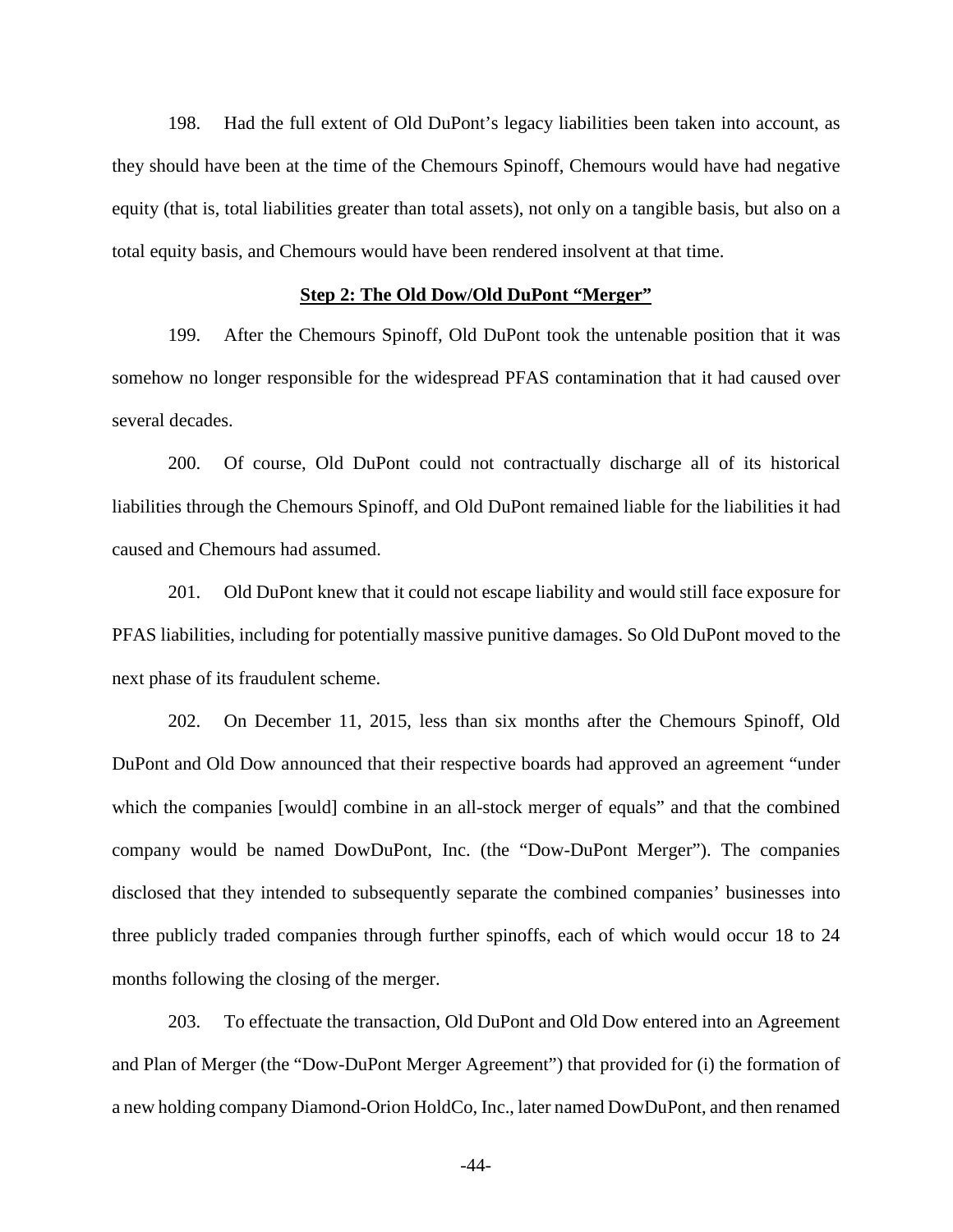DuPont de Nemours, Inc. (i.e., New DuPont), and (ii) the creation of two new merger subsidiaries into which Old Dow and Old DuPont each would merge.

204. Thus, as a result of the merger, and in accordance with the DowDuPont Merger Agreement, Old Dow and Old DuPont each became wholly owned subsidiaries of DowDuPont.

205. Although Old DuPont and Old Dow referred to the transaction as a "merger of equals," the two companies did not actually merge at all, because doing so would have infected Old Dow with all of Old DuPont's historical PFAS liabilities. Rather, Old DuPont and Old Dow became affiliated sister companies that were each owned by the newly formed DowDuPont. DowDuPont was aware of Old DuPont's historical PFAS liabilities.

206. The below image reflects the corporate organization following the "merger":



**Step 3: The Shuffling, Reorganization, and Transfer of Valuable Assets Away from Old DuPont and Separation of Corteva and New Dow** 

207. Following the Dow-DuPont Merger, DowDuPont underwent a significant internal reorganization and engaged in numerous business segment and product line "realignments" and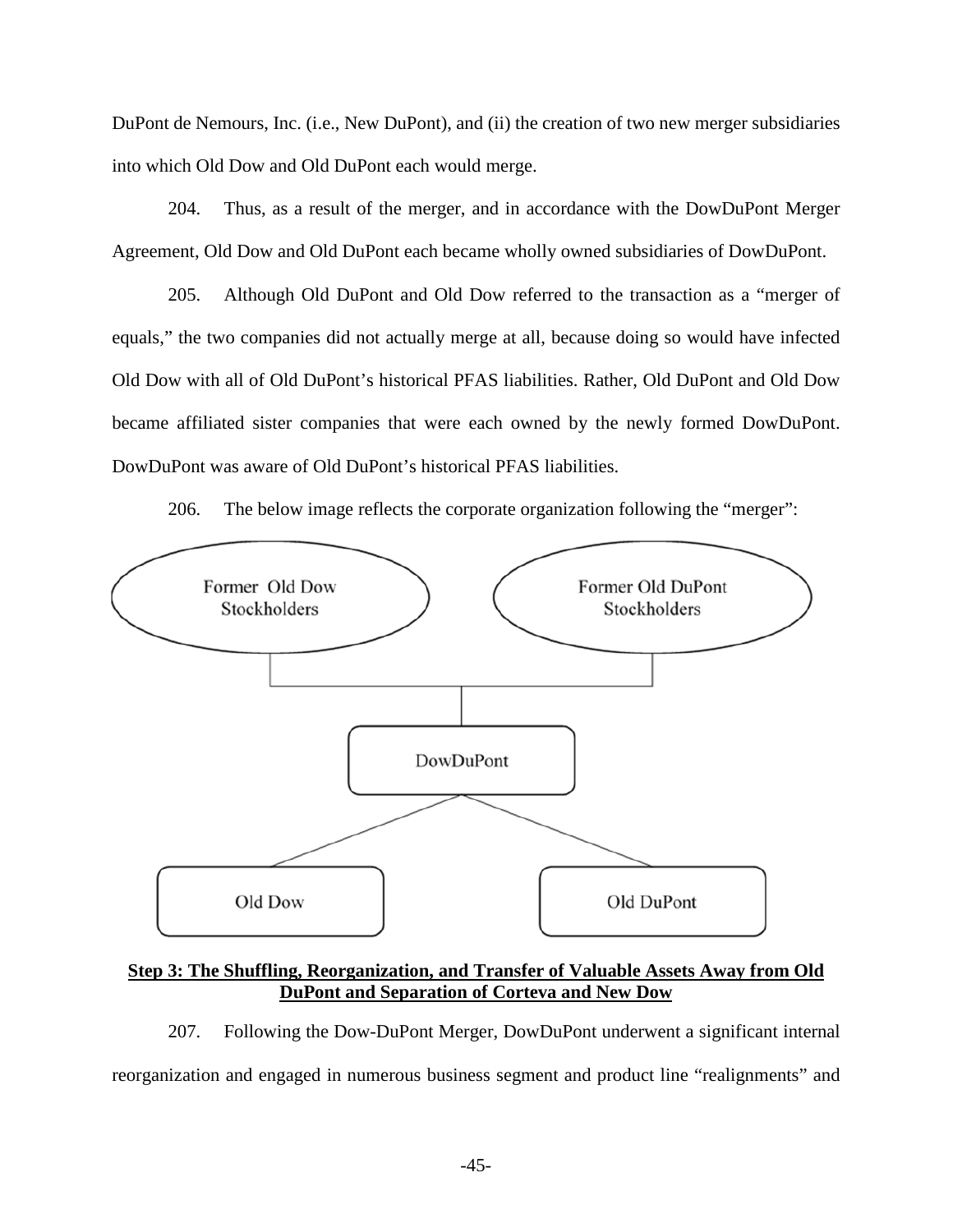"divestitures." The net effect of these transactions has been the transfer, either directly or indirectly, of a substantial portion of Old DuPont's assets out of the company.

208. It is apparent that the transactions were intended to frustrate and hinder creditors with claims against Old DuPont, including with respect to its substantial environmental and PFAS liabilities.

209. Old DuPont's assets, including its remaining business segments and product lines, were transferred either directly or indirectly to DowDuPont, which reshuffled the assets and combined them with the assets of Old Dow, and then reorganized the combined assets into three distinct divisions: (i) the "Agriculture Business," (ii) the "Specialty Products Business," and (iii) the "Materials Science Business."

210. While the precise composition of these divisions, including many details of the specific transactions, the transfer of business segments, and the divestiture of product lines during this time, are not publicly available, it is apparent that Old DuPont transferred a substantial portion of its valuable assets to DowDuPont, for far less than the assets were worth.

211. Once the assets of Old DuPont and Old Dow were combined and reorganized, DowDuPont incorporated two new companies to hold two of the three newly formed business lines: (i) Corteva, which became the parent holding company of Old DuPont, which in turn holds the Agriculture Business, and (ii) New Dow, which became the parent holding company of Old Dow, and which holds the Materials Science Business. DowDuPont retained the Specialty Products Business and prepared to spin off Corteva and New Dow into separate, publicly traded companies.

212. The below graph depicts the structure of DowDuPont after the internal reorganization and realignment:

-46-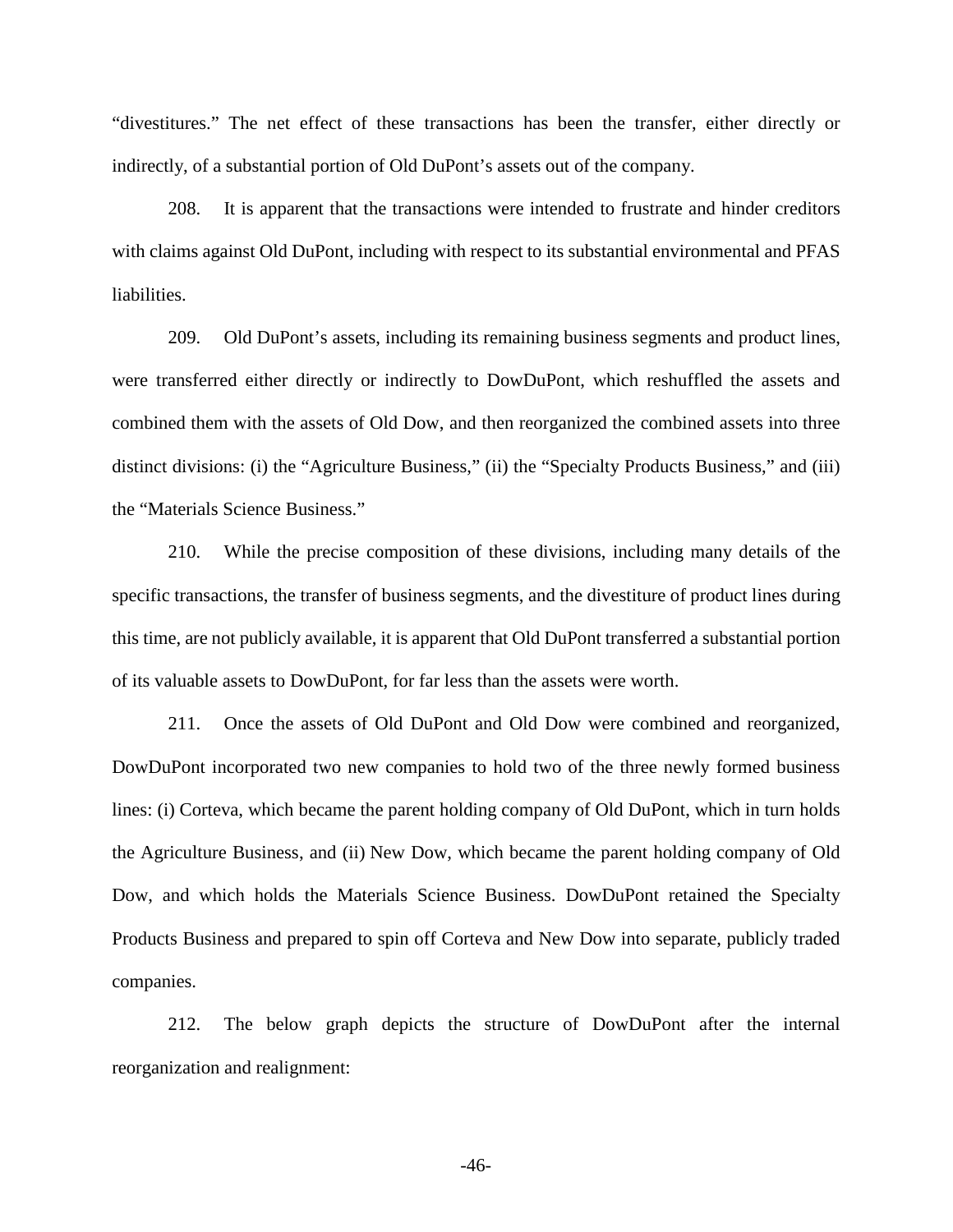

213. The mechanics of the separations are governed by the April 1, 2019 Separation and Distribution Agreement among Corteva, New Dow, and DowDuPont (the "DowDuPont Separation Agreement").

214. The agreement generally allocates the assets primarily related to the respective business divisions to Corteva (Agriculture Business), New Dow (Materials Science Business), and New DuPont (Specialty Products Business). New DuPont also retained several "non-core" business segments and product lines that once belonged to Old DuPont.

215. Similarly, Corteva, New Dow, and New DuPont each retained the liabilities primarily related to the business divisions that they retained, i.e., (i) Corteva retained and assumed the liabilities related to the Agriculture Business, (ii) New DuPont retained and assumed the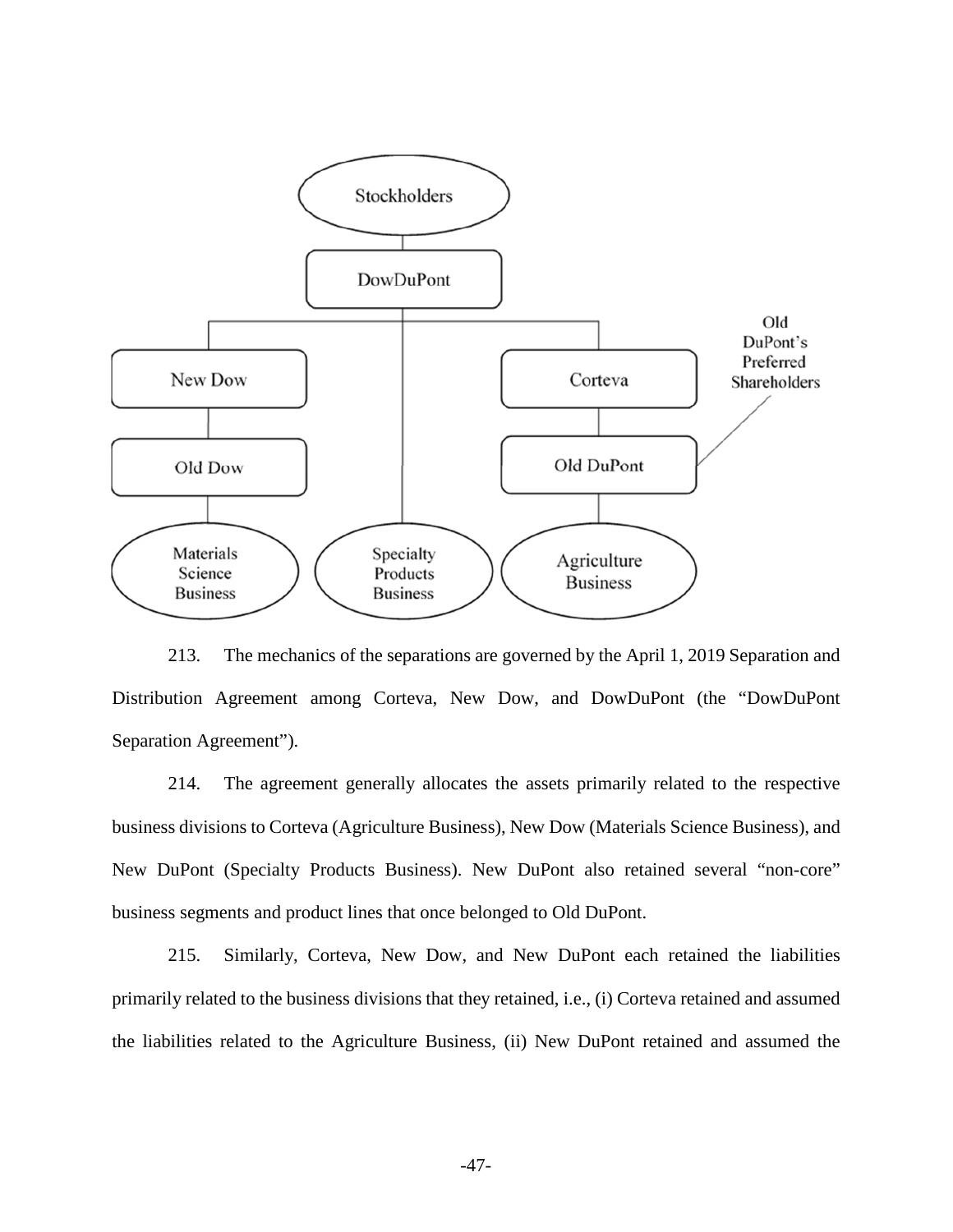liabilities related to the Specialty Products Business, and (iii) New Dow retained and assumed the liabilities related to the Materials Science Business.

216. Corteva and New DuPont also assumed direct financial liability of Old DuPont that was not related to the Agriculture, Materials Science, or Specialty Products Businesses, including the PFAS liabilities. These assumed PFAS liabilities are allocated between Corteva and New DuPont pursuant to the DowDuPont Separation Agreement.

217. This "allocation" applies to Old DuPont's legacy liabilities for PFAS contamination and its former Performance Chemicals Business, including the Commonwealth's claims in this case.

218. While New DuPont and Corteva have buried the details in nonpublic schedules, New DuPont and Corteva each assumed these liabilities under the DowDuPont Separation Agreement, along with other liabilities related to Old DuPont's discontinued and divested businesses. The Commonwealth can therefore bring claims against New DuPont and Corteva directly for Old DuPont's contamination of and damage to the Commonwealth's natural resources.

219. The separation of New Dow was completed on or about April 1, 2019, when DowDuPont distributed all of New Dow's common stock to DowDuPont stockholders as a pro rata dividend.

220. On or about May 2, 2019, DowDuPont consolidated the Agricultural Business line into Old DuPont, and then, on or about May 31, 2019, it "contributed" Old DuPont to Corteva. The following day, on June 1, 2019, DowDuPont spun off Corteva as an independent public company.

221. Corteva now holds 100% of the outstanding common stock of Old DuPont.

-48-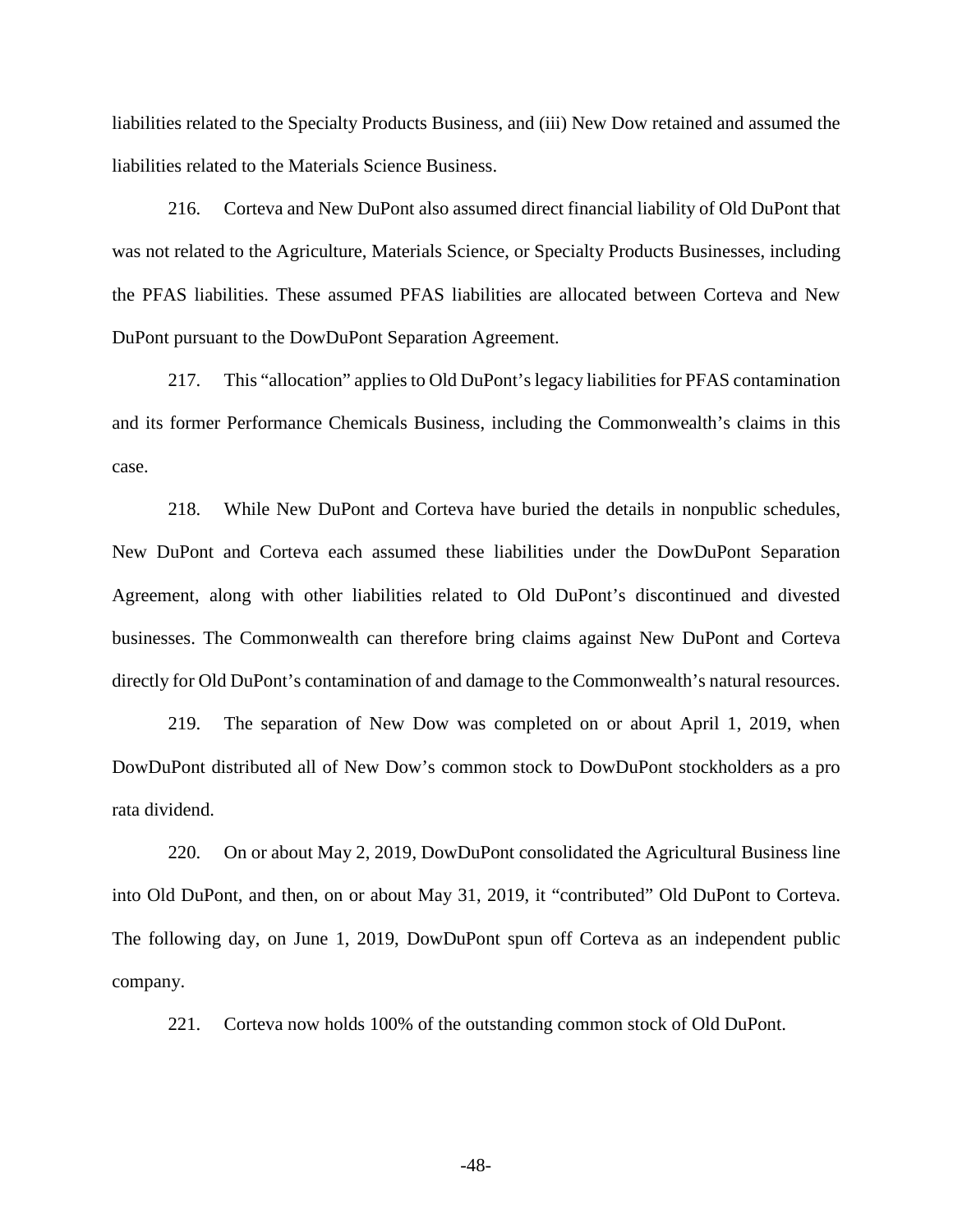222. The separation of Corteva was completed on or about June 1, 2019, when DowDuPont distributed all of Corteva's common stock to DowDuPont stockholders as a pro rata dividend.

223. The corporate structures of New Dow and Old Dow, and Corteva and Old DuPont, respectively, following the separations are depicted below:



224. Also, on or about June 1, 2019, DowDuPont changed its registered name to DuPont de Nemours, Inc. (i.e., New DuPont).

## **The Effect of the Years'-Long Scheme to Defraud the Commonwealth and Other Creditors and Avoid Financial Responsibility for Legacy Liabilities**

225. The net result of these transactions was to strip away valuable tangible assets from Old DuPont and transfer those assets to New DuPont and Corteva for far less than the assets are worth.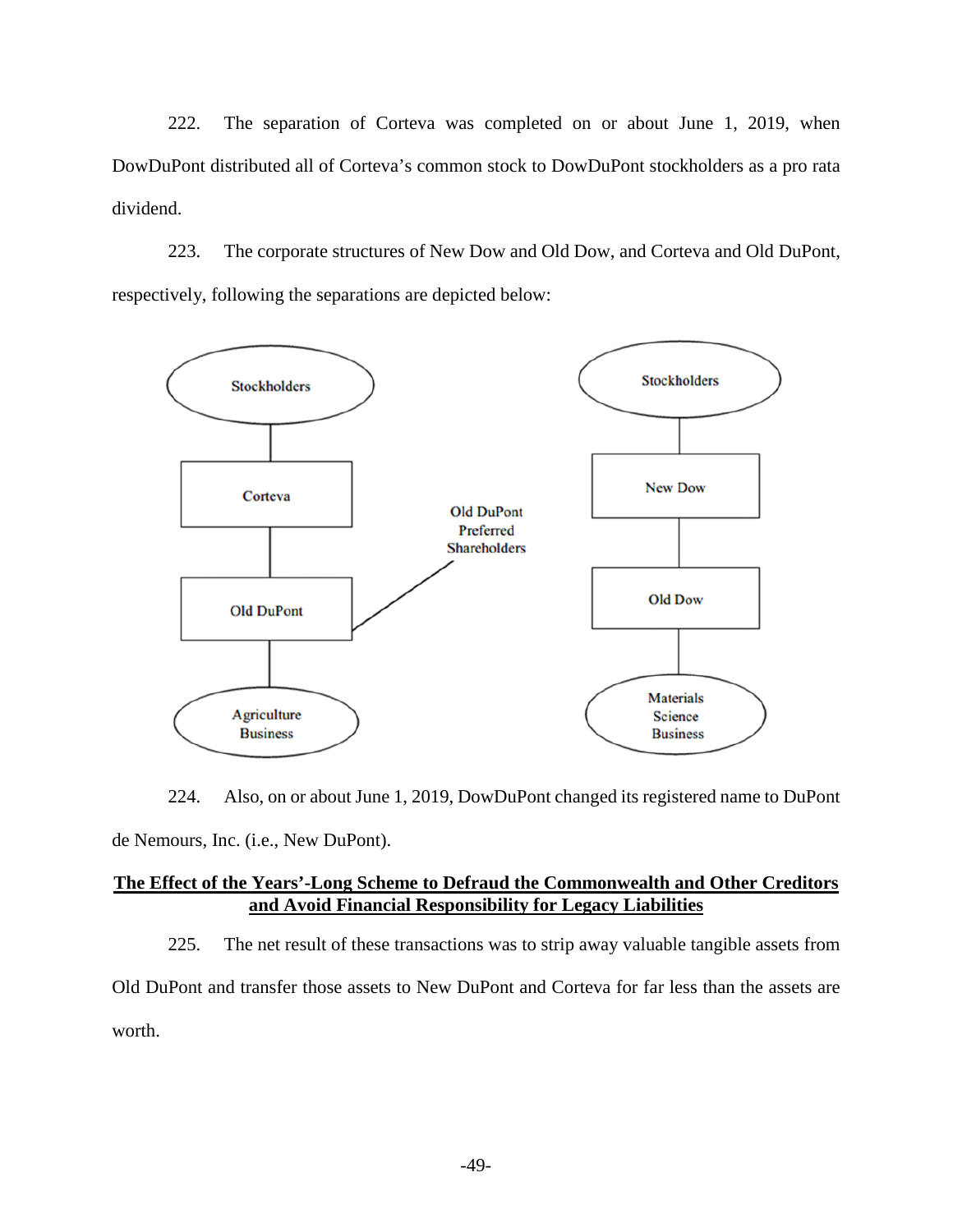226. Old DuPont estimated that the Dow-DuPont Merger created "goodwill" worth billions of dollars. When the Corteva separation was complete, a portion of this "goodwill" was assigned to Old DuPont in order to prop up its balance sheet. But, in reality, Old DuPont was left with substantially fewer tangible assets than it had prior to the restructuring.

227. In addition, Old DuPont owes a debt to Corteva of approximately \$4 billion. SEC filings demonstrate the substantial deterioration of Old DuPont's finances and the drastic change in its financial condition before and after the above transactions.

228. For example, for the fiscal year ended 2014, prior to the Chemours Spinoff, Old DuPont reported \$3.6 billion in net income and \$3.7 billion in cash provided by operating activities. For the 2019 fiscal year, just months after the Corteva separation, however, Old DuPont reported a net loss of \$1 billion and only \$996 million in cash provided by operating activities. That is a decrease of 128% in net income and a decrease of 73% in annual operating cash flow.

229. Additionally, Old DuPont reported a significant decrease in Income from Continuing Operations Before Income Taxes (a/k/a Earnings Before Tax, or "EBT"). Old DuPont reported \$4.9 billion in EBT for the period ending December 31, 2014. For the period ending December 31, 2019, Old DuPont reported EBT of negative \$422 million.

230. Also, for the fiscal year ended 2014, prior to the Chemours Spinoff, Old DuPont owned nearly \$41 billion in tangible assets. For the fiscal year ended 2019, Old DuPont owned just under \$21 billion in tangible assets.

231. That means in the five-year period over which the restructuring occurred, when Old DuPont knew that it faced billions of dollars in environmental and PFAS liabilities, Old DuPont transferred or divested approximately half of its tangible assets—totaling \$20 billion.

-50-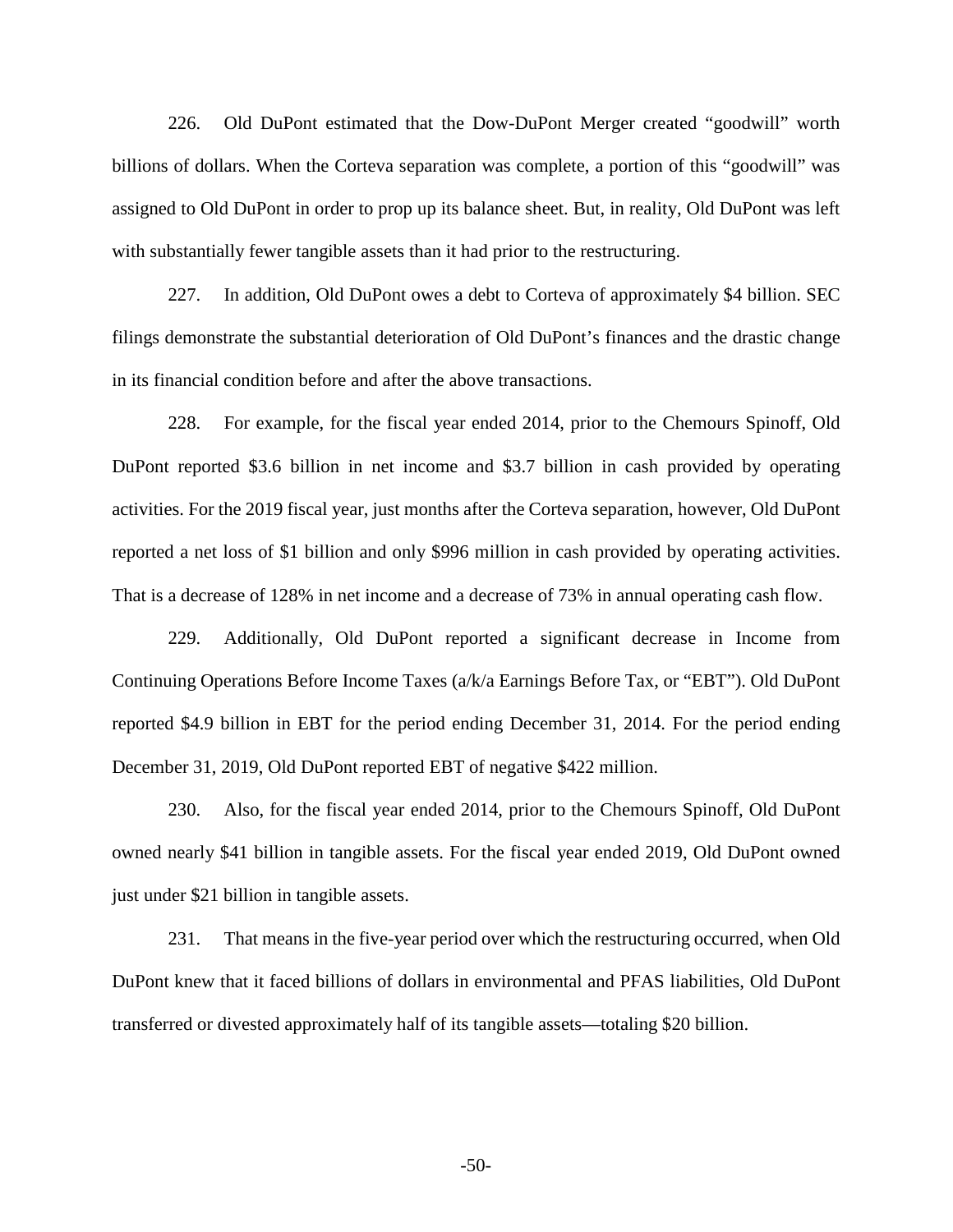232. As of September 2019, just after the Corteva spinoff, Old DuPont reported \$43.251 billion in assets. But almost \$21.835 billion of these assets were comprised of intangible assets, including "goodwill" from its successive restructuring activities.

233. At the same time, Old DuPont reported liabilities totaling \$22.060 billion. Thus, when the Corteva spinoff was complete, Old DuPont's tangible net worth (excluding its intangible assets) was negative \$644 million.

234. In addition, the Commonwealth's position is not protected by the "allocation" of liabilities to New DuPont and Corteva. Neither of those Defendants has publicly conceded that they assumed Old DuPont's historical environmental and PFAS liabilities. And it is far from clear that either entity will be able to satisfy future judgments.

235. Indeed, New DuPont—to which PFAS liabilities are allocated under the DowDuPont Separation Agreement—is in the process of divesting numerous business segments and product lines, including tangible assets that it received from Old DuPont and for which Old DuPont has received less than reasonably equivalent value.

236. New DuPont has received or will receive significant proceeds on the sales of Old DuPont's former business segments and product lines.

237. In September 2019, New DuPont sold the Sustainable Solutions business for \$28 million to Gyrus Capital, a private equity firm.

238. On December 15, 2019, New DuPont agreed to sell the Nutrition and Biosciences business to International Flavors & Fragrances, Inc., a manufacturer and supplier of flavors and fragrances used in the food, beverage, personal care, and household products industries, for \$26.2 billion. That transaction closed in February 2021.

-51-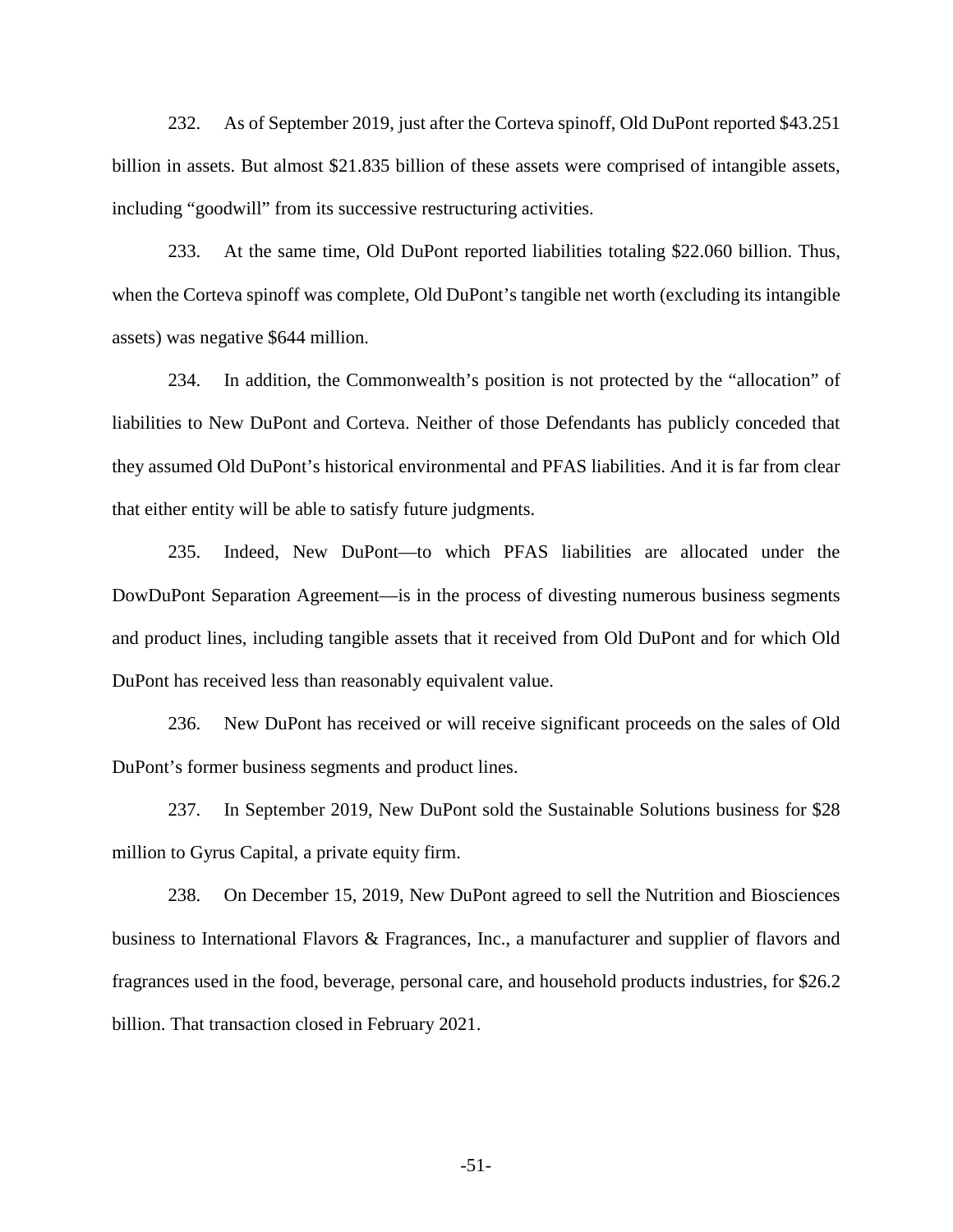239. In March 2020, New DuPont completed the sale of Compound Semiconductor Solutions for \$450 million to SK Siltron, a global maker of semiconductor wafers.

240. In addition, New DuPont has issued Notices of Intent to Sell relating to six non-core segments (estimated by market analysts at approximately \$4.5 billion), as well as the Transportation and Industrial Chemicals business, which had reported net sales revenue in 2019 of \$4.95 billion and estimated annual operating earnings before interest, taxes, depreciation, and amortization of \$1.3 billion.

241. Old DuPont's parent holding company, Corteva—to which PFAS liabilities are also allocated under the DowDuPont Separation Agreement once certain conditions are satisfied holds as its primary tangible asset the intercompany debt owed to it by its wholly owned subsidiary, Old DuPont. But Old DuPont does not have sufficient tangible assets to satisfy this debt obligation.

242. The Chemours Spinoff constitutes a fraudulent transfer, which entitles the Commonwealth to, among other things, void the transaction and recover property or value transferred from Chemours in the transaction. The Dow-DuPont Merger and subsequent separations of New DuPont and Corteva likewise constitute fraudulent transfers that entitle the Commonwealth to, among other things, recover property and value transferred to New DuPont and Corteva.

### **CAUSES OF ACTION**

# **COUNT I: PRODUCTS LIABILITY: IMPLIED WARRANTY OF MERCHANTABILITY-DESIGN DEFECT: UNIFORM COMMERCIAL CODE, M.G.L. C. 106, § 2-314 (ALL DEFENDANTS)**

243. The Commonwealth realleges and incorporates by reference the averments of the preceding paragraphs.

244. Manufacturer Defendants designed, manufactured, marketed, and sold AFFF Products containing PFAS that were used in the Commonwealth during the relevant time period.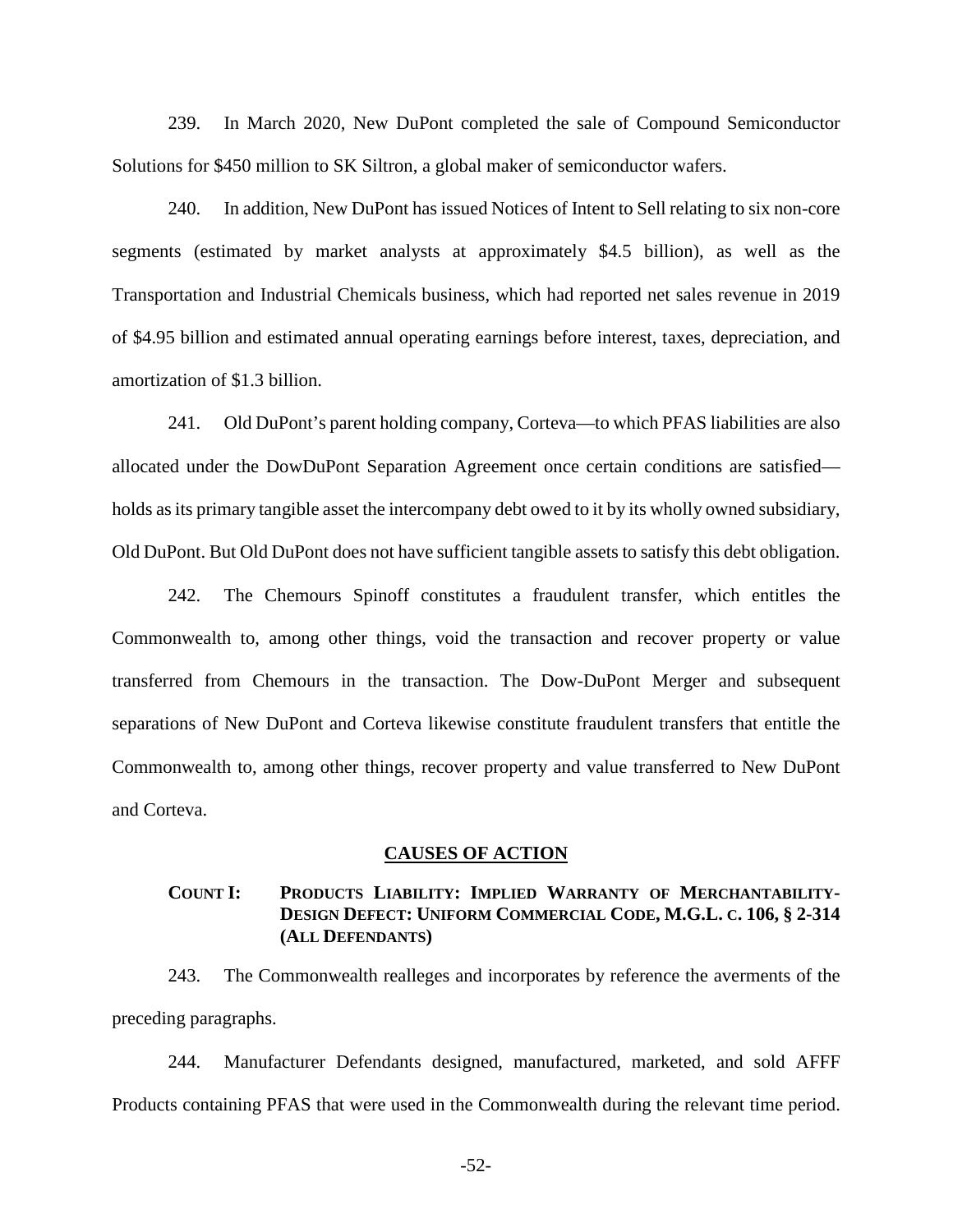By doing so, Manufacturer Defendants impliedly warranted that their AFFF Products were merchantable, safe, and fit for ordinary purposes for which they were used.

245. Manufacturer Defendants knowingly placed their AFFF Products that contained PFAS into the stream of commerce with full knowledge that they would be and were sold to end users in the Commonwealth.

246. Manufacturer Defendants knew, or reasonably should have known, that their design, manufacture, marketing, and sale, as well as their customers' use, of AFFF Products in an intended or reasonably foreseeable manner, would result in the release of PFAS in the environment, including at various locations in the Commonwealth.

247. Manufacturer Defendants' AFFF Products were defective in design and unreasonably dangerous because, among other things:

- i. Manufacturer Defendants' AFFF Products cause extensive and persistent PFAS contamination of the Commonwealth's natural resources when used in a reasonably foreseeable and intended manner;
- ii. PFAS released into the environment from Manufacturer Defendants' AFFF Products cause contamination in groundwater and surface water that are sources of drinking water and pose significant threats to public health and welfare; and
- iii. Manufacturer Defendants failed to disclose reasonable, appropriate, or adequate scientific studies to evaluate the environmental fate and transport and potential ecological and human health effects of PFAS.

248. Manufacturer Defendants' AFFF Products were in the same condition when they were purchased and/or used as they were when they left Manufacturer Defendants' control.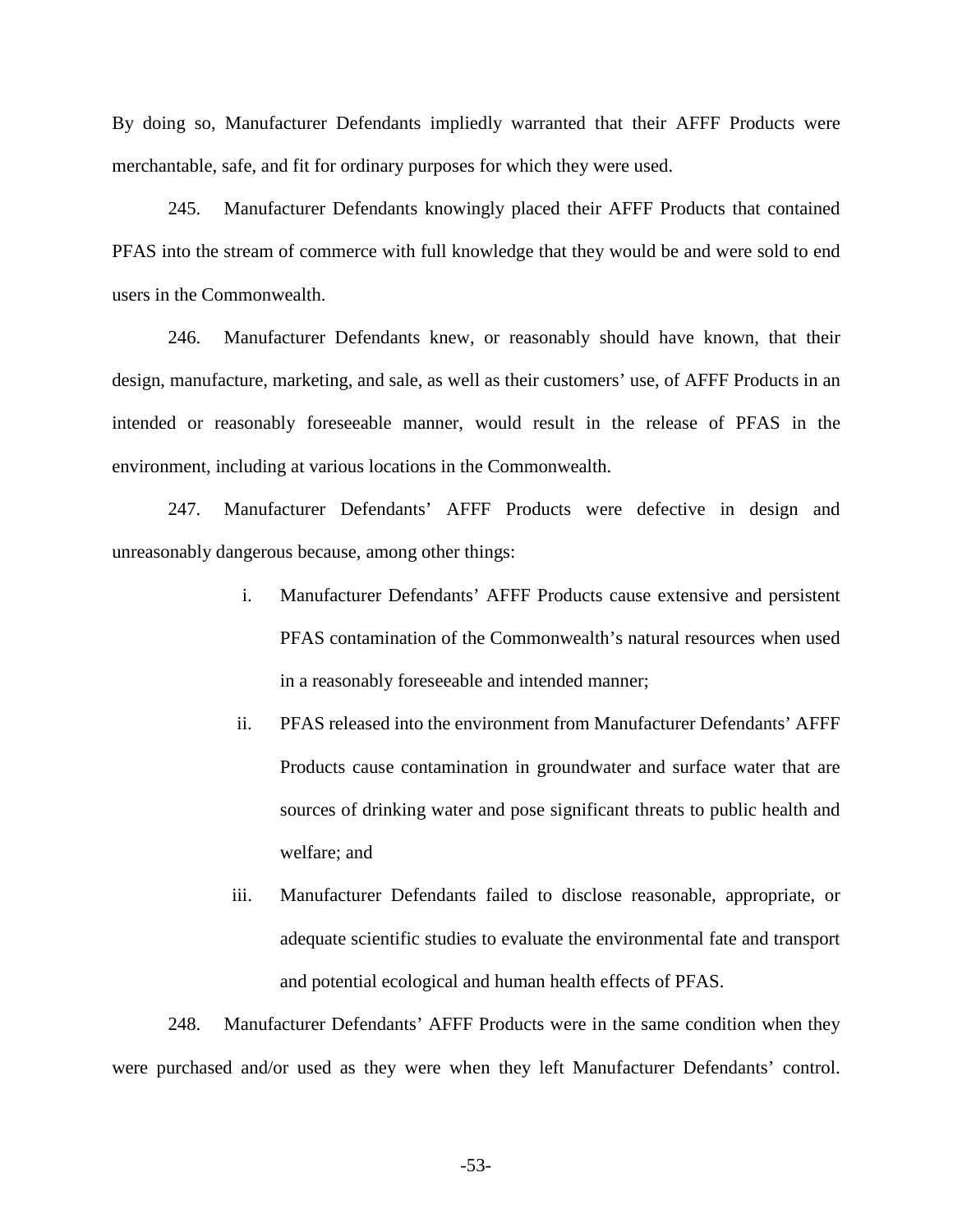Manufacturer Defendants' customers used the AFFF Products in a reasonably foreseeable manner and without any substantial change in the condition of the products.

249. As designers, manufacturers, marketers, and sellers of AFFF Products, Manufacturer Defendants had to make and sell products that are reasonably fit, suitable, and safe for their intended or reasonably foreseeable uses and also to any person or property that might reasonably be expected to come into contact with those products.

250. At all times relevant to this action, the AFFF Products that Manufacturer Defendants designed, manufactured, marketed, and sold were dangerous to an extent beyond that which would be contemplated by the ordinary consumer.

251. As a direct and proximate result of the defects in Manufacturer Defendants' design, manufacture, marketing, and sale of AFFF Products containing PFAS, groundwater, surface water, sediments, soils, estuaries, and other natural resources at and/or near the various sites throughout the Commonwealth where the AFFF Products were used have become contaminated with PFAS, causing the Commonwealth and its residents significant injury and damage.

252. As a direct and proximate result of Manufacturer Defendants' acts and omissions, as alleged herein, the Commonwealth has incurred, is incurring, and will continue to incur damages in an amount to be proved at trial related to PFAS contamination of groundwater, surface water, sediment, soils, estuaries, and other natural resources at and/or near the various sites throughout the Commonwealth where Manufacturer Defendants' AFFF Products were used, for which damages Manufacturer Defendants are strictly, jointly, and severally liable.

253. As a further direct and proximate result of Manufacturer Defendants' acts and omissions alleged in this Complaint, the Commonwealth has incurred, and will continue to incur, investigation, cleanup and removal, restoration, treatment, monitoring, and other costs and

-54-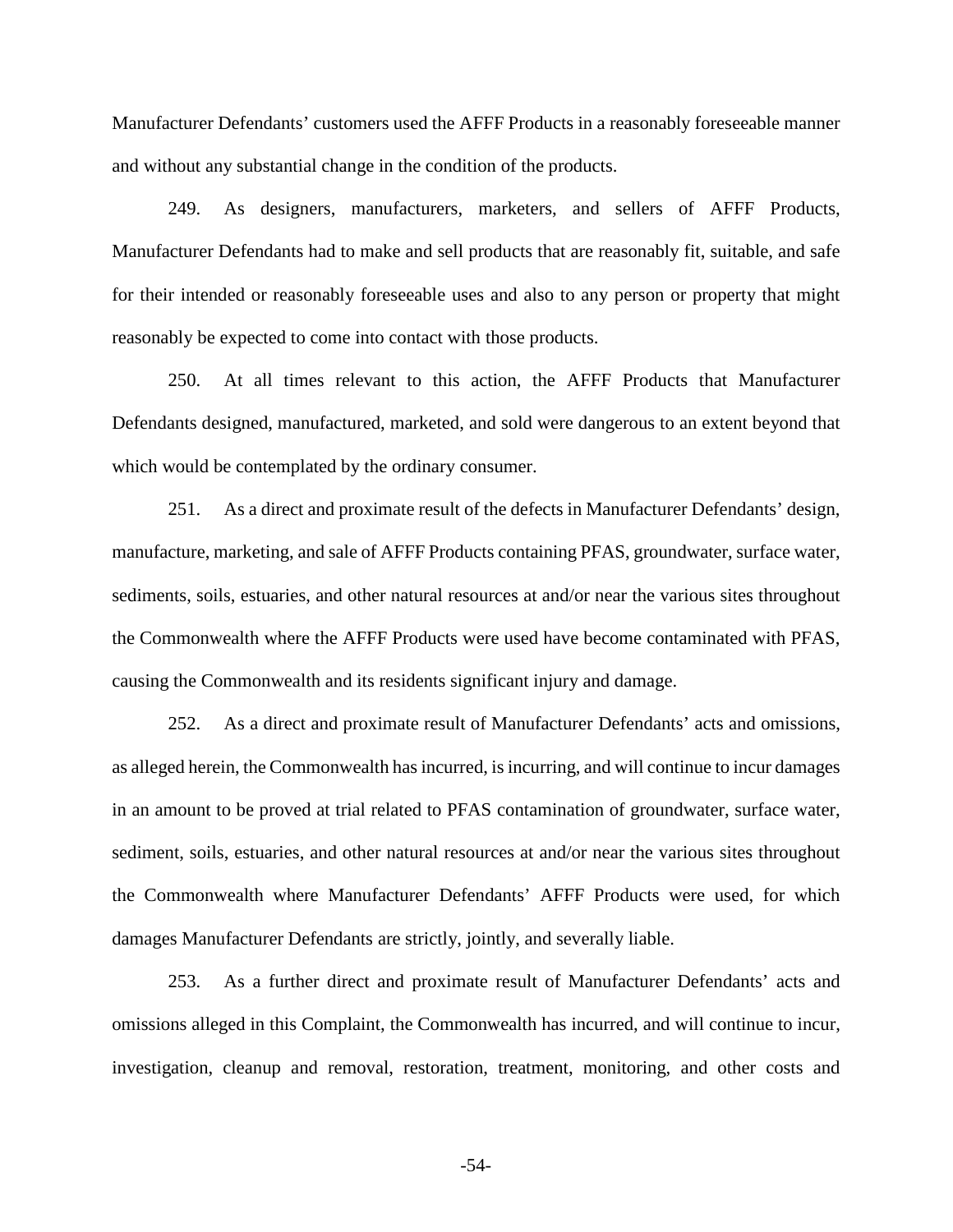expenses related to contamination of the air, drinking water, groundwater, surface water, sediments, soils, biota, estuaries, submerged lands, wetlands, and other natural resources at and/or near the various locations throughout the Commonwealth where Manufacturer Defendants' AFFF Products were used, for which costs and expenses Manufacturer Defendants are strictly, jointly, and severally liable.

254. Based upon Manufacturer Defendants' understanding of their own products, it was reasonably foreseeable that the use of AFFF Products would contaminate soil, groundwater, drinking water, and other natural resources with PFAS and pose risks to human health. Nevertheless, Manufacturer Defendants marketed and sold their defective products as safe and fit for their ordinary purposes and failed to warn users of AFFF Products of the true risks associated with the foreseeable uses of such products.

255. At all times relevant to this action, the foreseeable risk to the environment and public health and welfare posed by Manufacturer Defendants' AFFF Products containing PFAS outweighed the cost to Manufacturer Defendants of reducing or eliminating such risk.

256. At all times relevant to this action, Manufacturer Defendants knew or should have known about reasonably safer and feasible alternatives to their AFFF Products, and the omission of such alternative designs rendered their AFFF Products not reasonably safe. While Manufacturer Defendants have recently transitioned to short-chain PFAS-based AFFF Products, which they claim are safer, they could have made this transition earlier. Moreover, AFFF Products can be designed with fluorine-free compounds, which do not contain or break down into PFAS.

257. Manufacturer Defendants acted with willful or conscious disregard for the rights, health, and safety of the Commonwealth's residents and the well-being of the Commonwealth's natural resources, thereby entitling the Commonwealth to an award of punitive damages.

-55-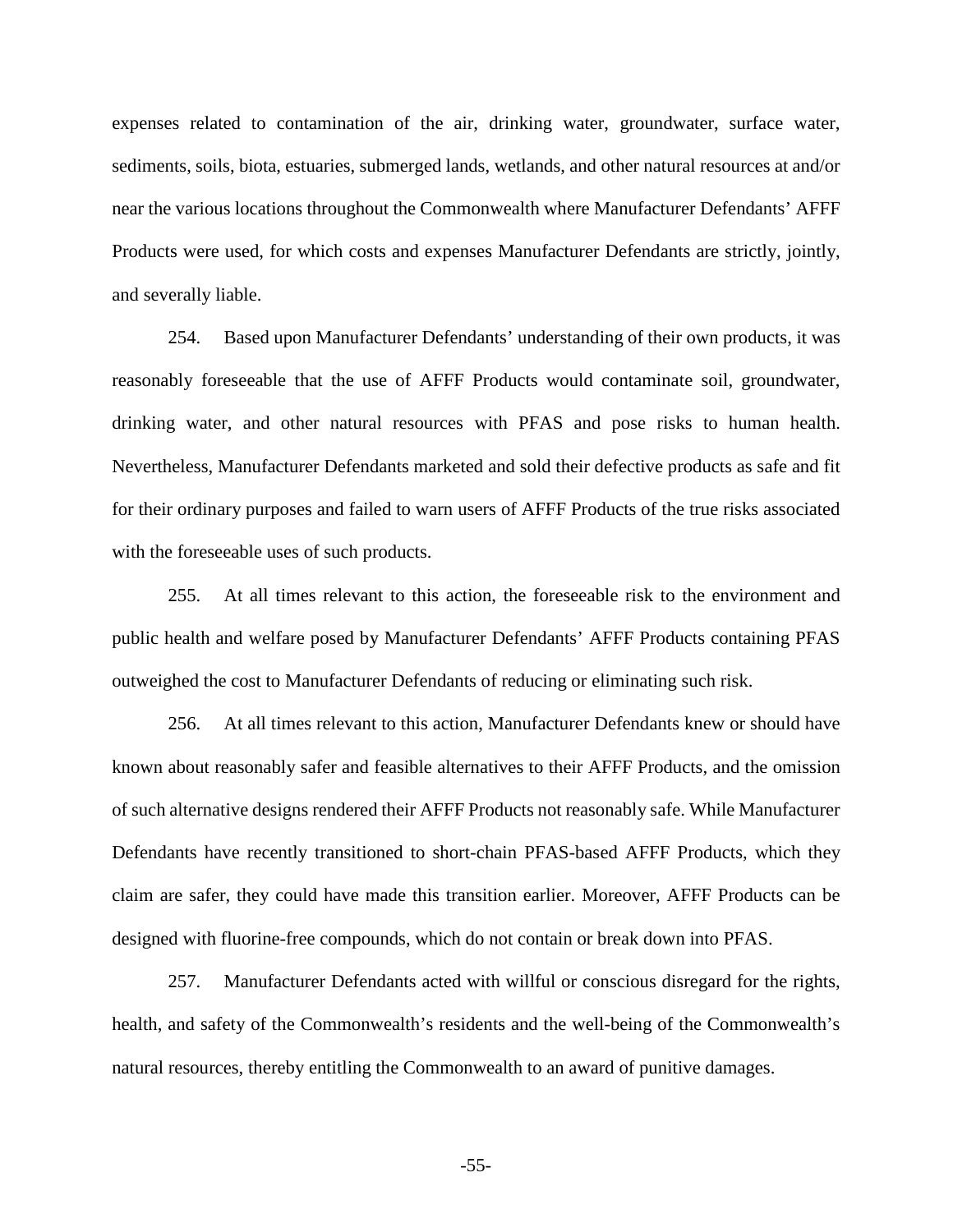258. As described above, New DuPont and Corteva assumed Old DuPont's design defect liability.

# **COUNT II: PRODUCTS LIABILITY: IMPLIED WARRANTY OF MERCHANTABILITY-FAILURE TO WARN: UNIFORM COMMERCIAL CODE, M.G.L. C. 106, § 2- 314 (ALL DEFENDANTS)**

259. The Commonwealth realleges and incorporates by reference the averments of the preceding paragraphs.

260. Manufacturer Defendants were required to warn end users and the Commonwealth of, *inter alia*, the dangers posed by their AFFF Products and the contamination that would result from their intended use.

261. Manufacturer Defendants knew, or should have known, of the substantial risk of harm to human health and the environment from their AFFF Products containing PFAS, but they failed to warn, or inadequately warned of, *inter alia*, the likelihood that PFAS would be released into the environment during the normal use of Manufacturer Defendants' AFFF Products and of the widespread, toxic, and persistent effects of such releases. Manufacturer Defendants failed to provide such warnings to (i) users and buyers of their AFFF Products containing PFAS, (ii) the Commonwealth, and (iii) others to which it was reasonably foreseeable Manufacturer Defendants' AFFF Products would cause harm. To the extent Manufacturer Defendants provided any warnings about their products, they were not warnings that a reasonably prudent person in the same or similar circumstances would have provided with respect to the danger posed by AFFF Products containing PFAS, and the warnings did not convey adequate information on the dangers of AFFF Products containing these chemicals to the mind of a reasonably foreseeable or ordinary user or bystander.

262. Despite the fact that Manufacturer Defendants knew or should have known about the risks of AFFF Products containing PFAS, Manufacturer Defendants withheld such knowledge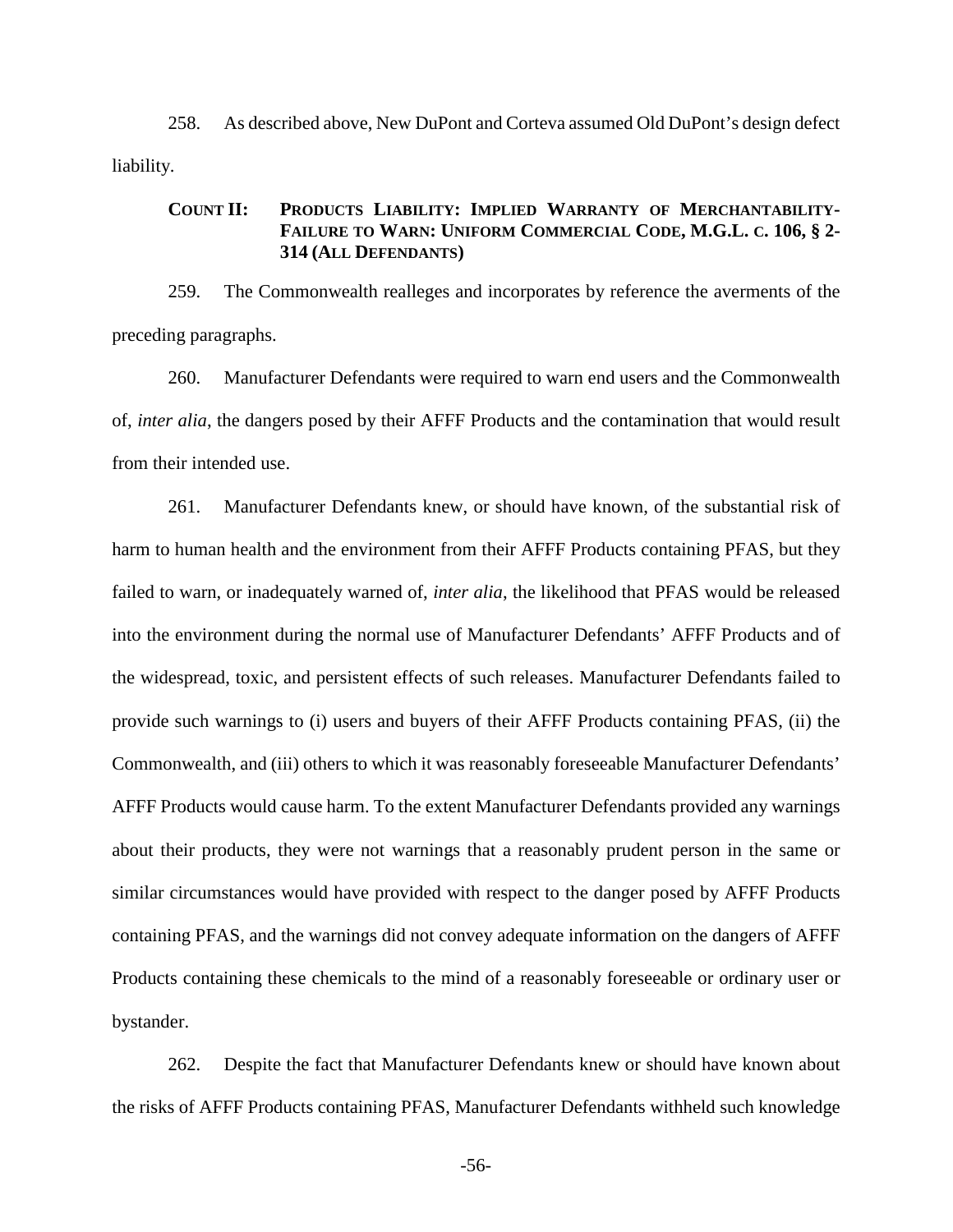from the Commonwealth, other government entities, and the public. Moreover, Manufacturer Defendants affirmatively distorted and/or suppressed their knowledge and the scientific evidence linking their products to the unreasonable dangers they pose.

263. At no time relevant to this action did Manufacturer Defendants warn users and buyers of their AFFF Products, including the Commonwealth and others who it was reasonably foreseeable would be harmed by AFFF Products, that Manufacturer Defendants' AFFF Products would release PFAS into the environment during the products' normal use and of the widespread, toxic, and persistent effects of such releases.

264. Had Manufacturer Defendants provided adequate warnings about the hazards associated with their AFFF Products containing PFAS, users and buyers, the Commonwealth, and others who it was reasonably foreseeable would be harmed by the AFFF Products would have heeded those warnings.

265. As a direct and proximate result of Manufacturer Defendants' failure to warn of the hazards of AFFF Products containing PFAS, groundwater, surface water, sediments, soils, biota, and other natural resources at and around various locations throughout the Commonwealth where Manufacturer Defendants' AFFF Products were used have become contaminated with PFAS.

266. As a direct and proximate result of Manufacturer Defendants' acts and omissions, the Commonwealth has incurred, is incurring, and will continue to incur in the future damages related to PFAS contamination in an amount to be proved at trial.

267. Manufacturer Defendants knew it was substantially certain that their acts and omissions described above would cause injury and damage to the Commonwealth's natural resources.

-57-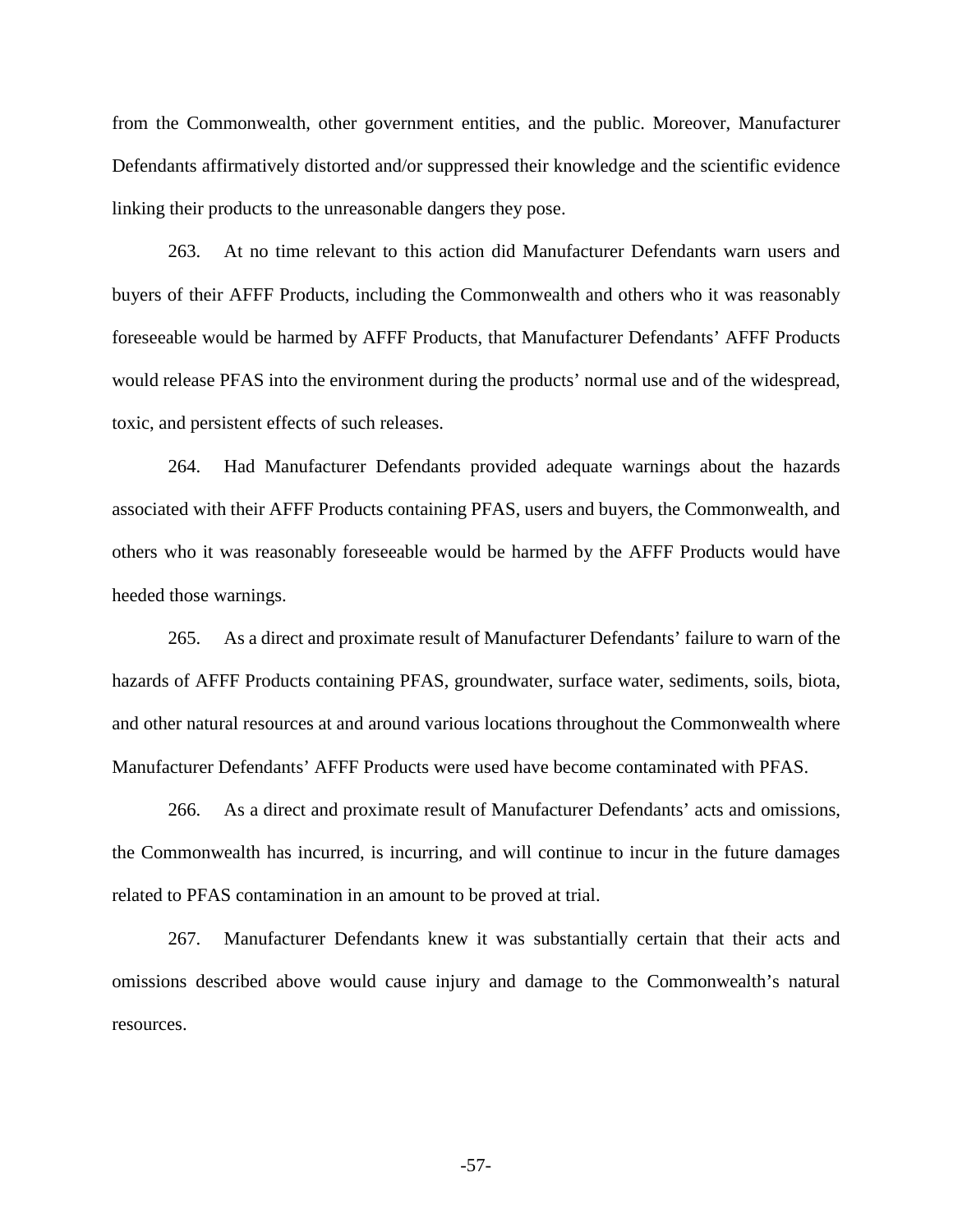268. Manufacturer Defendants are strictly liable for all such injury and damage, and the Commonwealth is entitled to recover all appropriate damages and other relief.

269. As described above, New DuPont and Corteva assumed Old DuPont's failure-towarn liability.

### **COUNT III: NEGLIGENCE (ALL DEFENDANTS)**

270. The Commonwealth realleges and incorporates by reference the averments of the preceding paragraphs.

271. Manufacturer Defendants had a duty to the Commonwealth to ensure that PFAS were not released as a result of the use of their AFFF Products and did not injure drinking water, groundwater, surface water, sediment, soils, biota, estuaries, and other natural resources in the Commonwealth.

272. Manufacturer Defendants had a duty to the Commonwealth to exercise due care in the research, design, formulation, handling, manufacture, marketing, sale, testing, labeling, use, distribution, promotion, and/or instructions for use of their AFFF Products containing PFAS.

273. Manufacturer Defendants breached these duties in that they negligently, carelessly, and/or recklessly researched, designed, formulated, handled, manufactured, marketed, sold, tested, labeled, used, distributed, promoted, and/or instructed for use of AFFF Products when they knew, or should have known, that PFAS would (i) be released into the environment, and (ii) be released and contaminate the Commonwealth's natural resources.

274. Despite their knowledge that contamination with PFAS was the inevitable consequence of their conduct as alleged herein, Manufacturing Defendants failed to provide reasonable warnings or special instructions, failed to take other reasonable precautionary measures to prevent or mitigate such contamination, and/or affirmatively misrepresented the hazards of PFAS in their AFFF Product information and/or instructions for use.

-58-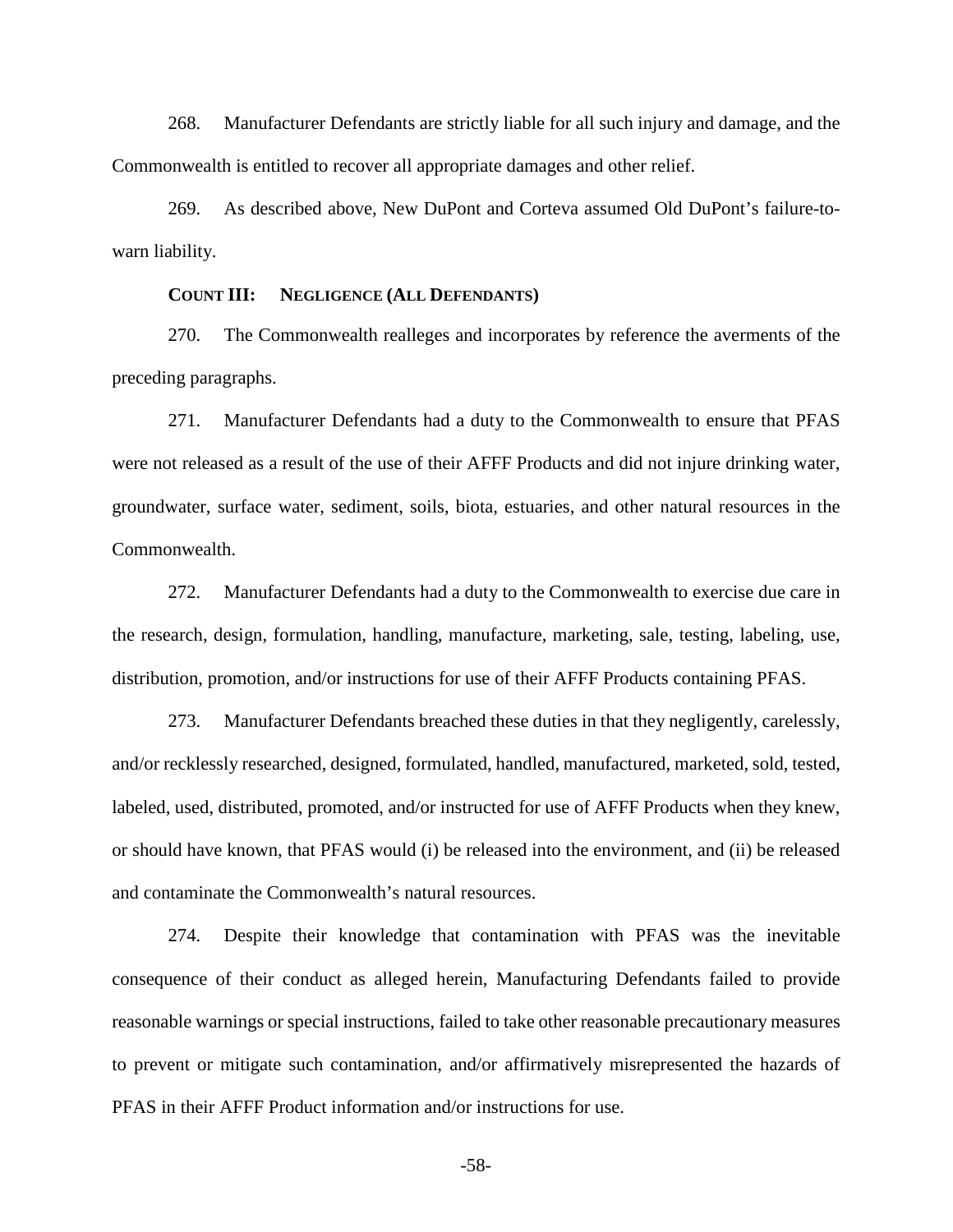275. As a direct and proximate result of Manufacturer Defendants' acts and omissions, the Commonwealth has suffered monetary losses and damages in amounts to be proven at trial, including but not limited to investigation, remediation, treatment, monitoring, and restoration, rehabilitation, acquisition of the equivalent of, and replacement costs and expenses for which Manufacturer Defendants are jointly and severally liable.

276. As long as the Commonwealth's natural resources remain contaminated with PFAS due to Manufacturer Defendants' conduct, the harm to the Commonwealth continues.

277. Manufacturer Defendants acted with willful or conscious disregard for the rights, health, and safety of the Commonwealth's residents and the well-being of the Commonwealth's natural resources, thereby entitling the Commonwealth to an award of punitive damages.

278. As described above, New DuPont and Corteva assumed Old DuPont's negligence liability.

### **COUNT IV: MASSACHUSETTS CONSUMER PROTECTION ACT (ALL DEFENDANTS)**

279. The Commonwealth realleges and incorporates by reference the averments of the preceding paragraphs.

280. CPA prohibits any person from engaging in unfair or deceptive acts or practices in the conduct of any trade or commerce in the Commonwealth.

281. Manufacturer Defendants are each a legal "person" that engages in trade or commerce. Users of AFFF Products are also persons who engage in trade or commerce.

282. Manufacturer Defendants' conduct as alleged above constitutes unfair or deceptive acts or practices in their trade or commerce in Massachusetts, within the meaning of M.G.L. c. 93A, § 2, and as set forth in, among others, 940 C.M.R. §§ 3.02(2), 3.05(1), 3.16, 6.03(1)-(2), 6.03(3)-(4), and 6.04.

-59-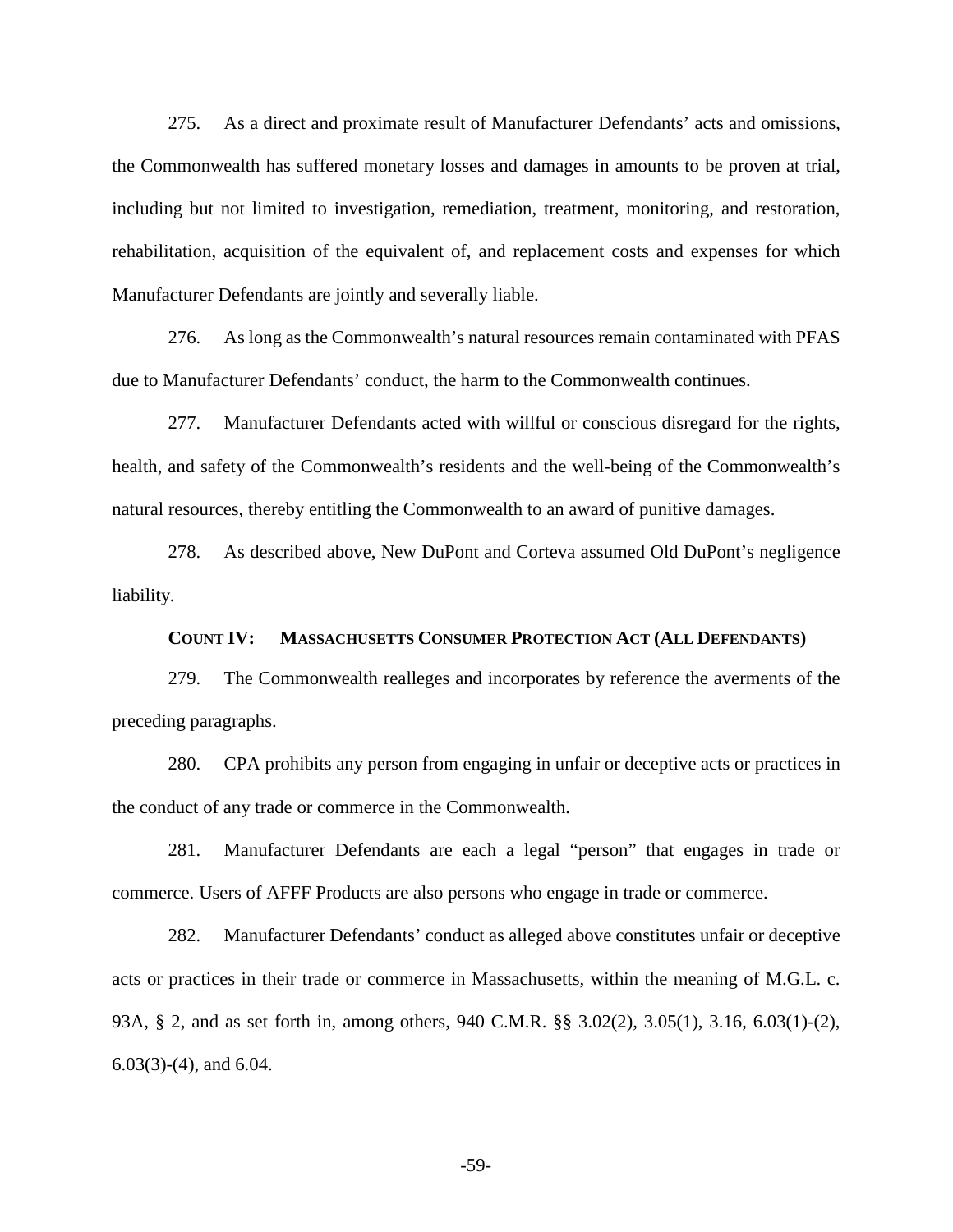283. Manufacturer Defendants' unfair or deceptive acts or practices were willful or knowing violations of M.G.L. c. 93A, § 2(a). Manufacturer Defendants violated M.G.L. c. 93A, §  $2(a)$  by:

- i. Selling AFFF Products to the Commonwealth's government entities, counties, municipalities, local fire departments, businesses, and residents despite knowing that use of the AFFF Products would result in PFAS contamination and, thus, burdening these entities with costs of investigation, and cleanup of existing stockpiles;
- ii. Despite knowing the dangers associated with PFAS, withholding this knowledge from the Commonwealth's government entities, counties, municipalities, local fire departments, businesses, and/or residents, such that these entities did not understand the full consequences of their use of AFFF Products; and
- iii. Deceptively claiming that their AFFF Products were safe and/or did not present a threat to the environment or human health.

284. Manufacturer Defendants have also violated M.G.L. c. 93A, § 2 by making misrepresentations to Massachusetts customers including the Commonwealth, including but not limited to, representing that AFFF Products were safe and did not pose a threat to the environment or human health, when such was not the case.

285. Manufacturer Defendants have also violated M.G.L. c. 93A, § 2 by engaging in the knowing omissions or concealments of material facts, including but not limited to:

i. Omitting or concealing material facts regarding the mobile, persistent, bioaccumulative, and toxic nature of PFAS; and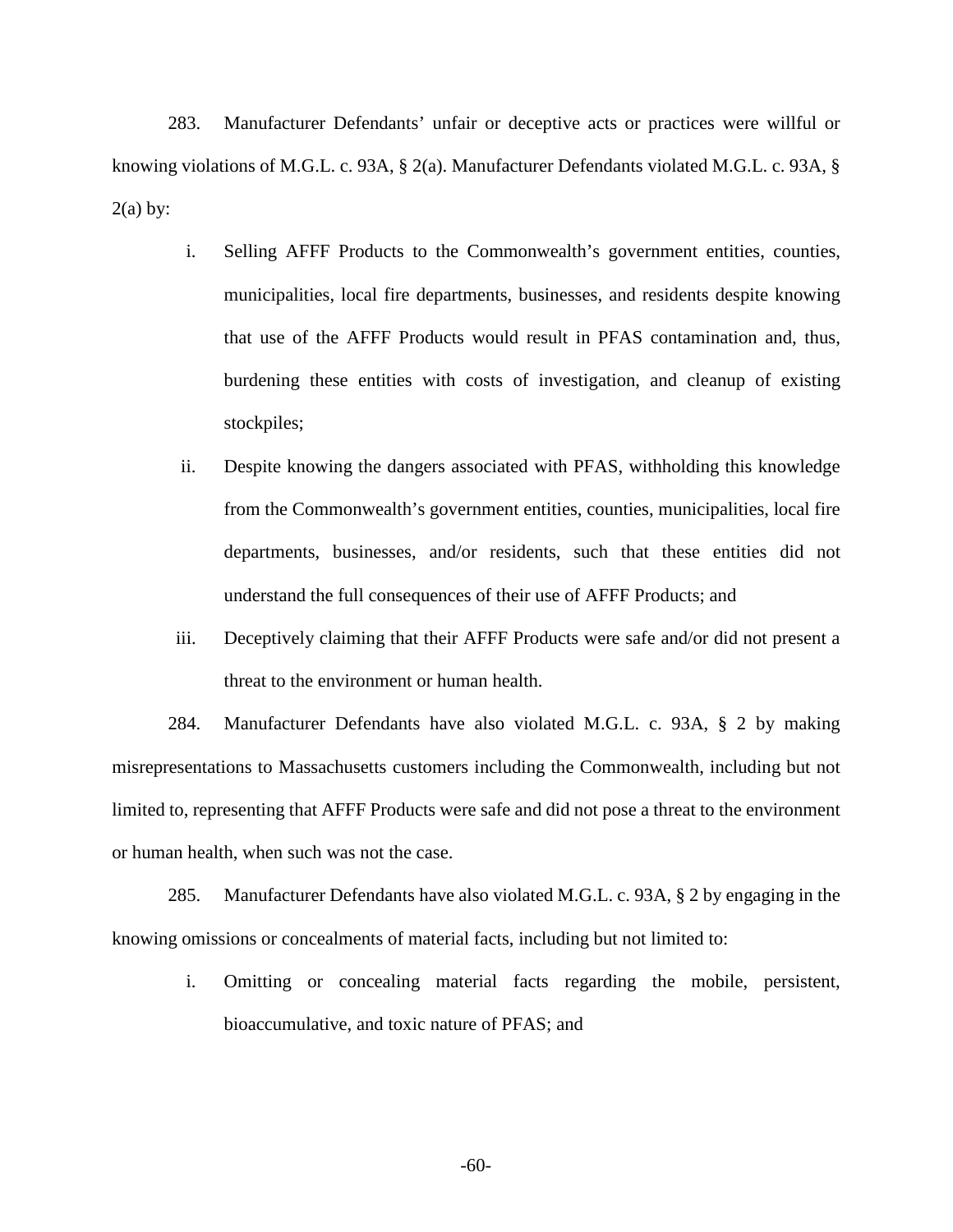ii. Omitting or concealing material facts regarding the effect of using Manufacturer Defendants' AFFF Products on the environment and human health.

286. Manufacturer Defendants' misrepresentations and omissions regarding the AFFF Products were and are material to the purchase of the AFFF Products in the Commonwealth.

287. Each unfair commercial practice and/or act of deception, misrepresentation, and/or knowing omission of fact by Manufacturer Defendants constitutes a separate violation of the CPA.

288. The Commonwealth suffered monetary damages as a result of Manufacturer Defendants' unfair and/or deceptive acts or practices declared unlawful by M.G.L. c. 93A, § 2(a) or by rule or regulation issued under M.G.L. c. 93A, § 2(c).

289. The Commonwealth is thus entitled to treble damages and civil penalties of \$5,000 from each Defendant for each violation of the CPA. M.G.L. c. 93A, § 4.

290. The Commonwealth also is entitled to its reasonable investigation and litigation costs, including its attorneys' fees, as well as disgorgement of Defendants' ill-gotten gains.

291. The Commonwealth provided Defendants with the required notice at least five days before the commencement of this suit.

292. As described above, New DuPont and Corteva assumed Old DuPont's CPA liability.

**COUNT V: PUBLIC NUISANCE (ALL DEFENDANTS)** 

293. The Commonwealth realleges and incorporates by reference the averments of the preceding paragraphs.

294. A public nuisance is an unreasonable interference with the exercise of a public right by directly encroaching on public property or by interfering with the public health, peace, comfort, or convenience. Manufacturer Defendants' acts and omissions related to their AFFF Products have caused PFAS contamination at various locations throughout the Commonwealth, which were

-61-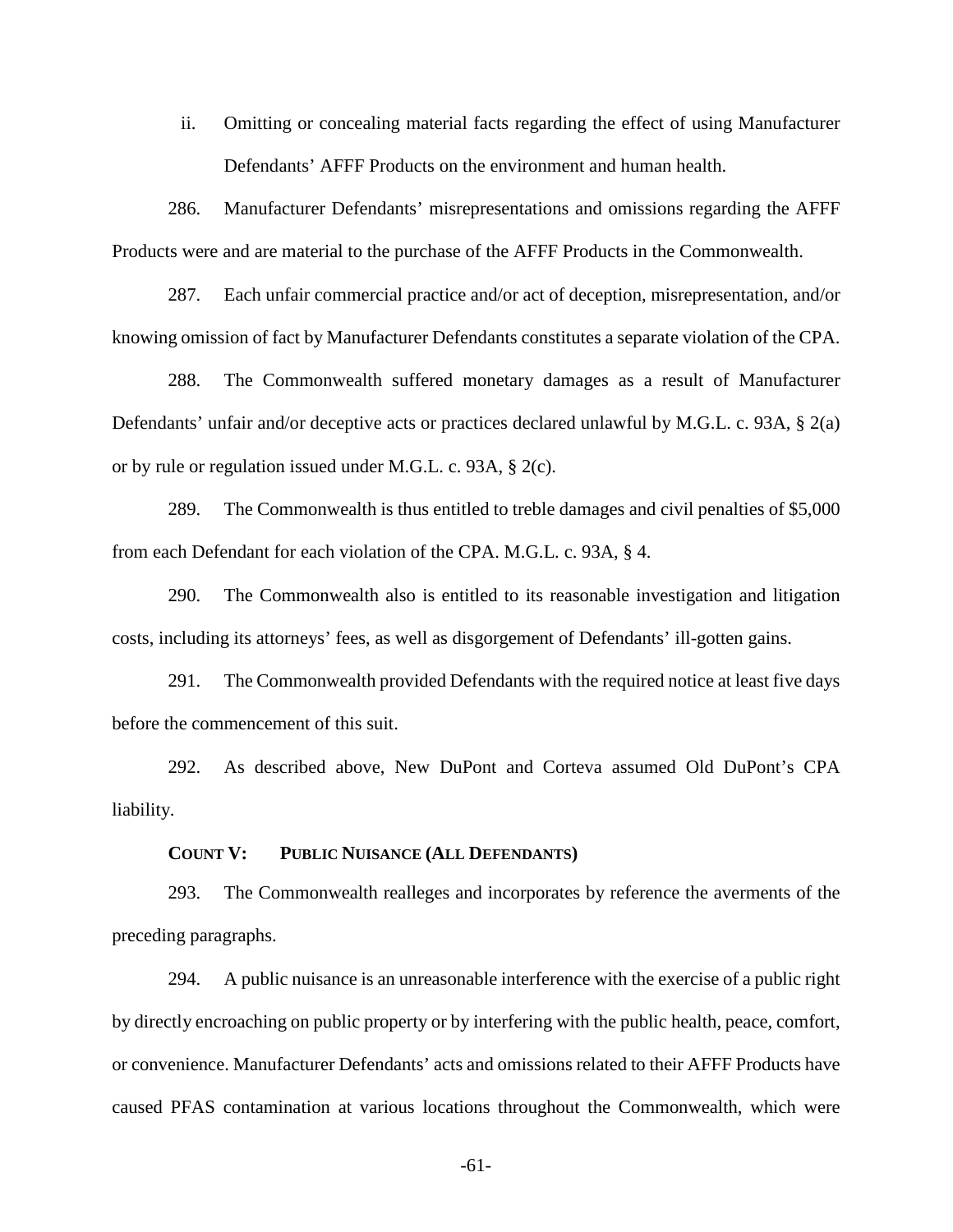inappropriate, harmful to, and inconsistent with the uses of those locations, leading to an unreasonable interference to the public in those areas and the creation of a public nuisance.

295. Manufacturer Defendants knowingly created this public nuisance. Manufacturer Defendants marketed their AFFF Products to their customers knowing AFFF Products—exactly as marketed for intended use—would release PFAS into the environment. Further, well after Manufacturer Defendants understood the mobile, persistent, bioaccumulative, and toxic nature of PFAS in the environment, Manufacturer Defendants never instructed their customers or the Commonwealth to stop using the AFFF Products in their possession or that they needed to specially use or handle the AFFF Products so as to not further contaminate the natural resources of the Commonwealth. Thus, Manufacturer Defendants could have avoided some or all of the damages caused by the AFFF Products if they had complied with the law.

296. As a result, Manufacturer Defendants' AFFF Products have caused and continue to cause PFAS contamination of the Commonwealth's air, soil, sediment, biota, surface water, estuaries, submerged lands, wetlands, drinking water, groundwater, other natural resources, and property held in trust or otherwise owned by the Commonwealth, rendering these natural resources unfit for their uses in whole or in part.

297. Manufacturer Defendants' acts and omissions affect a substantial number of people—the community at large—who use these trust resources for commercial, subsistence, passive use, and recreational purposes—and interfere with the rights of the general public to clean and safe natural resources and the environment, including but not limited to the right to safe, uncontaminated drinking water.

298. The Commonwealth is entitled to the full use and enjoyment of the natural resources it holds in trust for its residents. These natural resources include, among others, air, soil,

-62-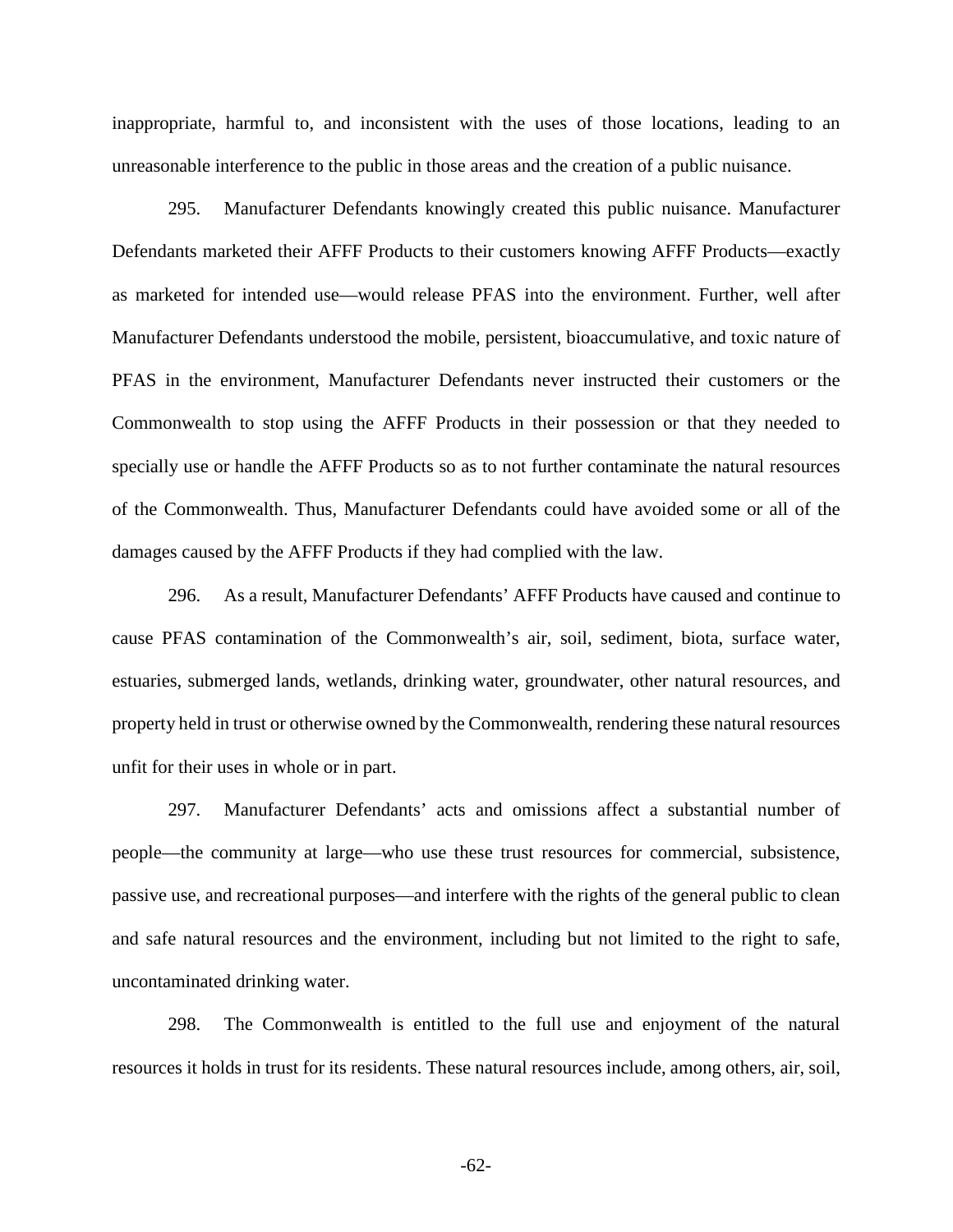sediment, biota, surface water, estuaries, submerged lands, wetlands, groundwater, and drinking water of the Commonwealth. The use, enjoyment, and existence of uncontaminated natural resources is a right common to the general public. The Commonwealth and its residents have been deprived of the use and enjoyment of these natural resources by Manufacturer Defendants' acts and omissions. Likewise, the Commonwealth's lands have been contaminated, causing the Commonwealth property and economic damages.

299. The gravity of the environmental and human health risks created by Manufacturer Defendants' conduct and their concealment of the dangers to human health and the environment far outweigh any social utility of Manufacturer Defendants' conduct.

300. As long as the Commonwealth's natural resources remain contaminated with PFAS due to Manufacturer Defendants' conduct, this public nuisance continues.

301. Until these natural resources are restored, Manufacturer Defendants are liable for the creation, and continued maintenance, of a public nuisance in contravention of the people's common right to clean natural resources in the Commonwealth.

302. Manufacturer Defendants are liable and subject to injunctive relief prohibiting the creation and continuance of said nuisance, and the Commonwealth is entitled to all direct and consequential damages from that nuisance. Manufacturer Defendants also are liable for any other relief that will abate and remediate the nuisance and its short-term and long-term effects.

303. As described above, Corteva and New DuPont assumed Old DuPont's nuisance liability.

#### **COUNT VI: TRESPASS (ALL DEFENDANTS)**

304. The Commonwealth realleges and incorporates by reference the averments of the preceding paragraphs.

-63-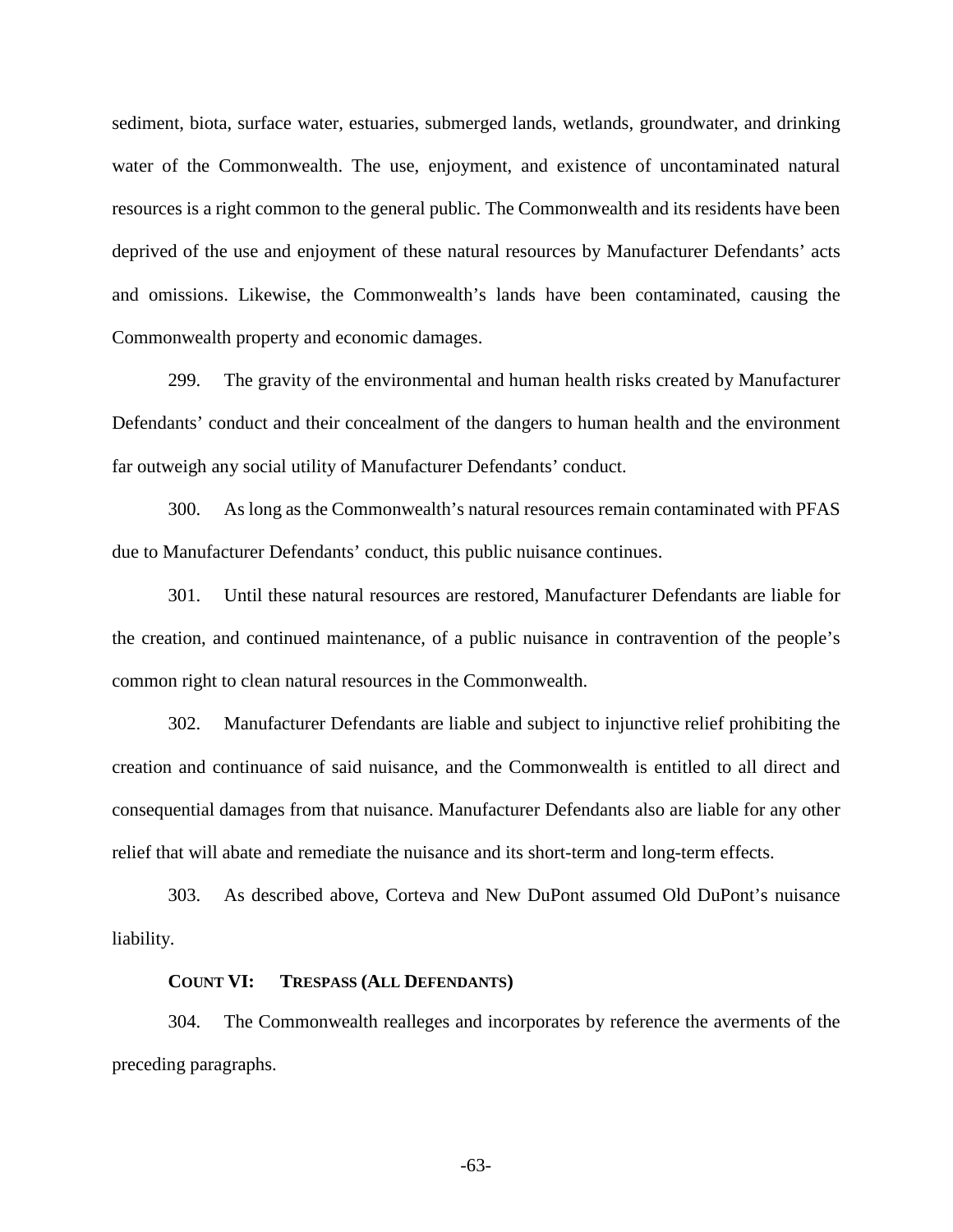305. Trespass is an unprivileged, intentional intrusion on land in the possession of another, which may arise from the release of chemicals causing contamination of the property.

306. At all pertinent times, the Commonwealth held in trust or otherwise owned land in Massachusetts contaminated by Manufacturer Defendants' AFFF products, which caused and continue to cause PFAS contamination of the Commonwealth's air, soil, sediment, biota, surface water, estuaries, submerged lands, wetlands, groundwater, drinking water, other natural resources, and property held in trust or otherwise owned by the Commonwealth.

307. At all times relevant to the present cause of action, Manufacturer Defendants, as designers, manufacturers, marketers, and sellers of AFFF Products containing PFAS, provided the AFFF products that were used throughout the Commonwealth, including on land owned by the Commonwealth, that resulted in the contamination of air, soil, sediment, biota, surface water, estuaries, submerged lands, wetlands, groundwater, drinking water, other natural resources, and property held in trust or otherwise owned by the Commonwealth.

308. Manufacturer Defendants affirmatively, voluntarily, and intentionally provided AFFF Products to entities in the Commonwealth while having had good reason to know or expect that large quantities of PFAS would and/or could be introduced into the Commonwealth's air, soil, sediment, biota, surface water, estuaries, submerged lands, wetlands, groundwater, drinking water, other natural resources, and property held in trust or otherwise owned by the Commonwealth.

309. Manufacturer Defendants' acts or omissions caused PFAS to be released into the Commonwealth's natural resources, thereby contaminating and injuring these resources.

310. Manufacturer Defendants thus have trespassed, and are liable for all damages from that trespass, and the Commonwealth is entitled to recover all such damages and other relief.

-64-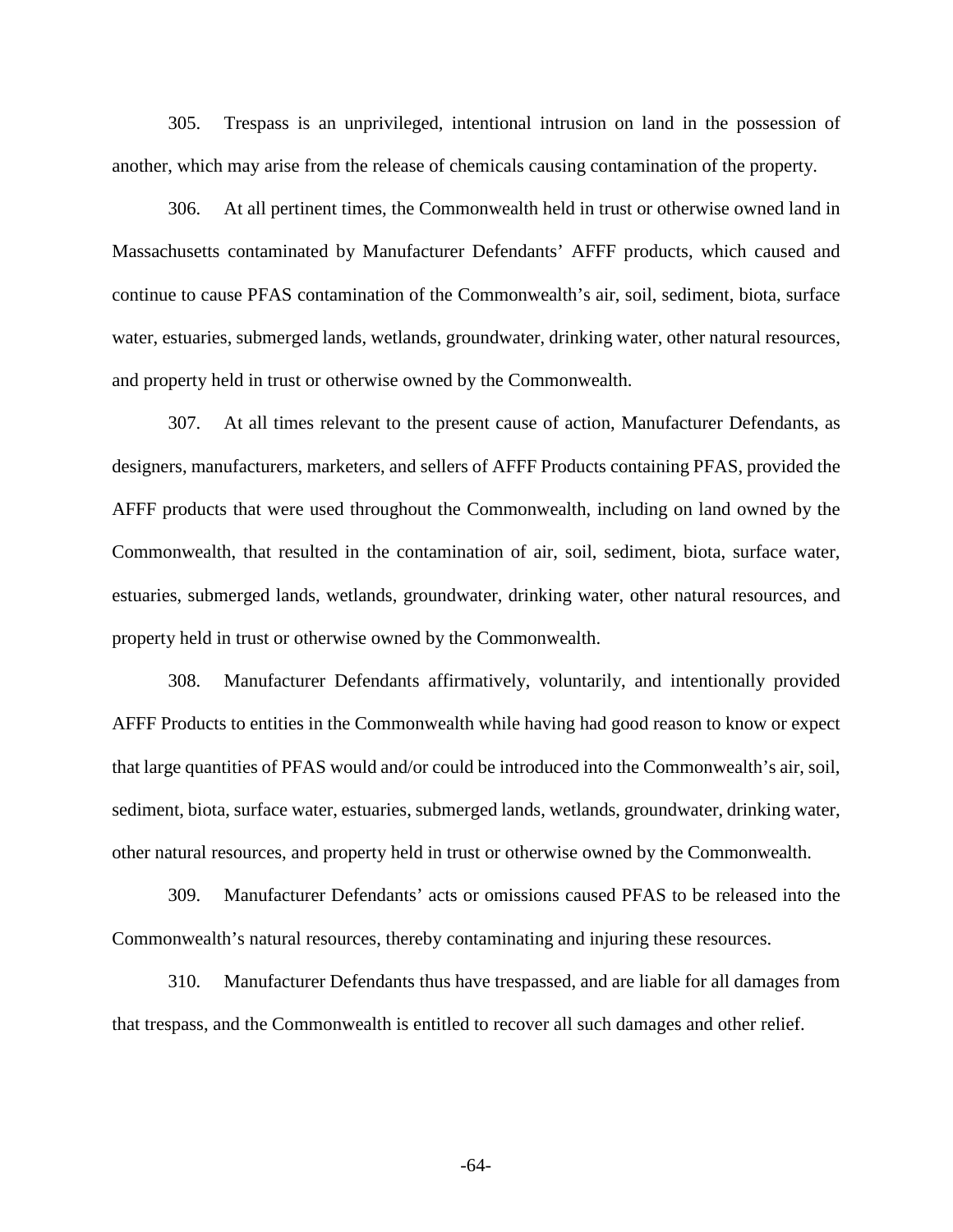311. As described above, Corteva and New DuPont assumed Old DuPont's trespass liability.

## **COUNT VII: FEDERAL SAFE DRINKING WATER ACT CLAIMS: 42 U.S.C. §§ 300F ET SEQ. (ALL DEFENDANTS)**

312. The Commonwealth realleges and incorporates by reference the averments of the preceding paragraphs.

313. SDWA authorizes the Commonwealth to "take such actions as [it] may deem necessary" in order to protect the health of the Commonwealth's residents if it possesses "information that a contaminant which is present in or is likely to enter a public water system or an underground source of drinking water . . . may present an imminent and substantial endangerment to the health of persons." 42 U.S.C. § 300i.

314. The PFAS contamination of drinking water throughout the Commonwealth presents an imminent and substantial endangerment to human health within the meaning of 42 U.S.C. § 300i.

315. EPA has delegated authority to the Commonwealth to act as the primacy agency for the enforcement of SDWA in the Commonwealth. Approval of State Application for Primary Enforcement Authority, 42 Fed. Reg. 57157 (Nov. 1, 1977).

316. The Commonwealth may "commenc[e] a civil action" against any person who violates SDWA. 42 U.S.C. § 300i(a).

317. Manufacturer Defendants are each a "person" within the meaning of SDWA.

318. Manufacturer Defendants violated and are violating SDWA by engaging in activities that have caused or contributed to an imminent and substantial endangerment to the health of the Commonwealth's water users, whose drinking water contains PFAS in excess of the PFAS6 MCL. *See* 42 U.S.C. § 300i(a). These activities and the endangerment they created also

-65-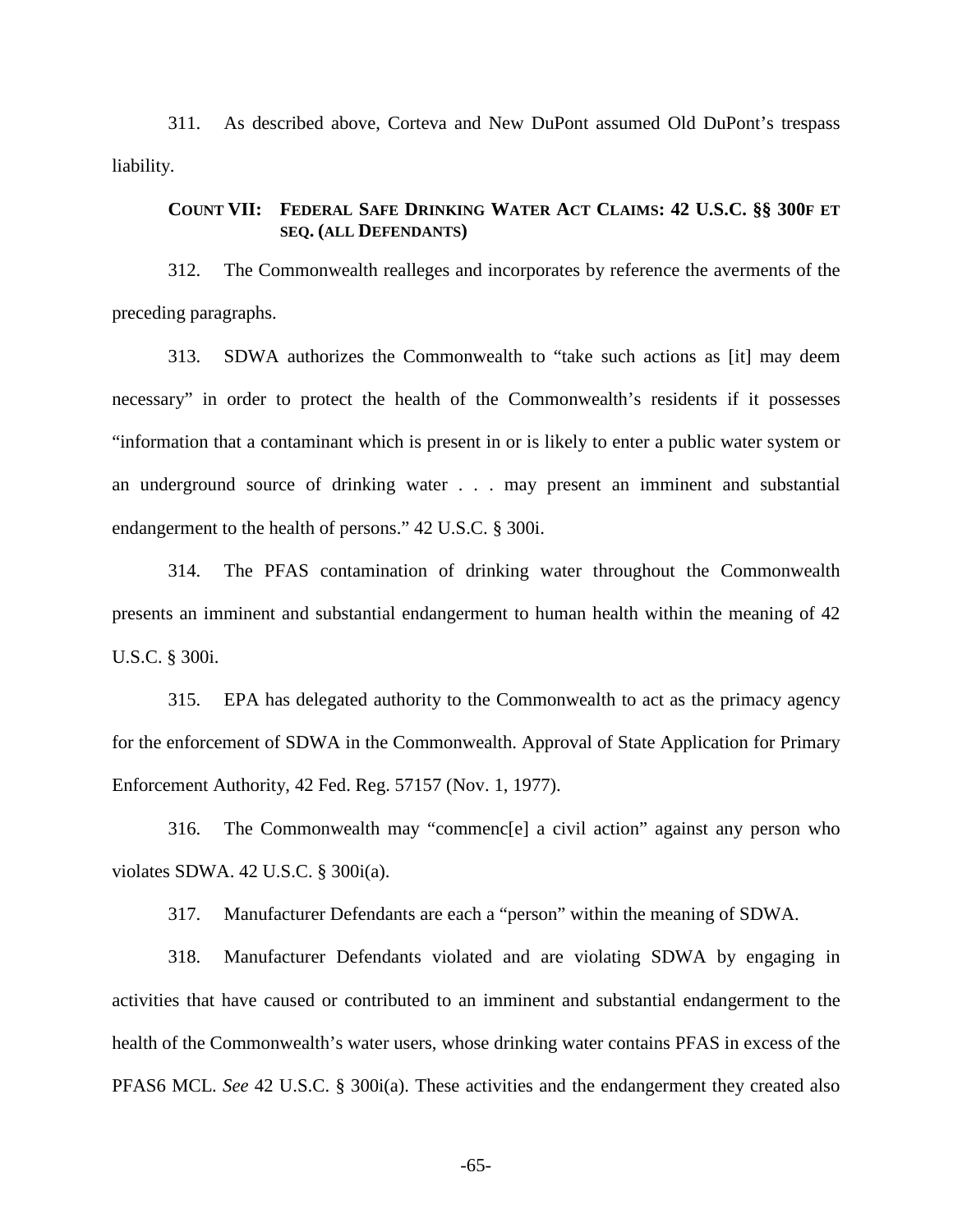violate Commonwealth's Drinking Water Regulations, 310 C.M.R. §§ 22.00 et seq., including the PFAS6 MCL.

319. Manufacturer Defendants are thus subject to liability under SDWA for appropriate injunctive relief and civil penalties.

320. As described above, New DuPont and Corteva assumed Old DuPont's SDWA liabilities.

### **COUNT VIII: ACTUAL FRAUDULENT TRANSFER IN RELATION TO THE CHEMOURS SPINOFF (OLD DUPONT, CHEMOURS, CORTEVA, AND NEW DUPONT)**

321. The Commonwealth realleges and incorporates by reference the averments of the preceding paragraphs.

322. Under the UFTA's actual fraudulent transfers provision, a transaction made by a debtor "with actual intent to hinder, delay, or defraud any creditor of the debtor" is voidable as to the creditor's claim. M.G.L. c. 109A,  $\S$  5(a)(1).

323. Under the UFTA, a "creditor" is "a person who has a claim." M.G.L. c. 109A, § 2. A "claim" is "a right to payment, whether or not the right is reduced to judgment, liquidated, unliquidated, fixed, contingent, matured, unmatured, disputed, undisputed, legal, equitable, secured, or unsecured." *Id*. The Commonwealth is and was a creditor of Chemours at all relevant times.

324. Through its participation in the Chemours Spinoff, as detailed above, Chemours transferred valuable assets to Old DuPont, including the \$3.9 billion dividend (the "Chemours Transfers"), while simultaneously assuming significant liabilities pursuant to the Separation Agreement (the "Assumed Liabilities").

325. The Chemours Transfers and Assumed Liabilities were made for the benefit of Old DuPont.

-66-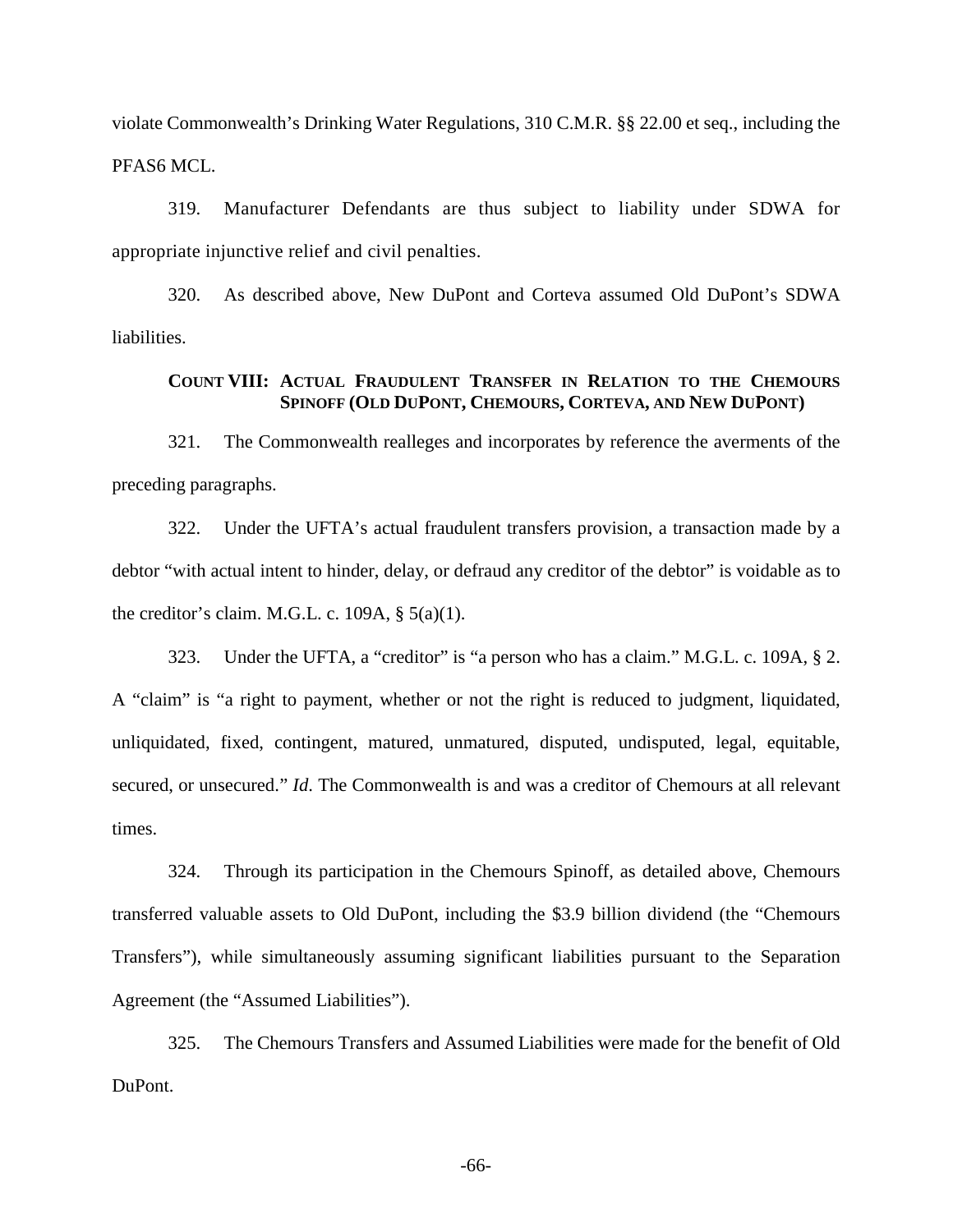326. At the time that the Chemours Transfers were made and the Assumed Liabilities were assumed, and until the Chemours Spinoff was complete, Old DuPont was in a position to, and in fact did, control and dominate Chemours.

327. Chemours made the Chemours Transfers and incurred the Assumed Liabilities with the actual intent to hinder, delay, and defraud the creditors or future creditors of Chemours.

328. The Commonwealth has been harmed as a result of the Chemours Transfers.

329. Under the Massachusetts Uniform Fraudulent Transfer Act, M.G.L. c. 109A and Del. Code tit. 6, §§ 1301 to 1312, the Commonwealth is entitled to void the Chemours Transfers and to recover property or value transferred to Old DuPont.

330. As described above, Corteva and New DuPont apparently assumed Old DuPont's actual fraudulent transfer liability.

## **COUNT IX: CONSTRUCTIVE FRAUDULENT TRANSFER IN RELATION TO THE CHEMOURS SPINOFF (OLD DUPONT, CHEMOURS, CORTEVA, AND NEW DUPONT)**

331. The Commonwealth realleges and incorporates by reference the averments of the preceding paragraphs.

332. Under the UFTA's constructive fraudulent transfer provision, a transaction made by a debtor "without receiving a reasonably equivalent value in exchange for the transfer or obligation" is voidable if "the debtor: (i) was engaged or was about to engage in a business or a transaction for which the remaining assets of the debtor were unreasonably small in relation to the business or transaction; (ii) intended to incur, or believed or reasonably should have believed that he would incur, debts beyond his ability to pay as they became due"; or (iii) "was insolvent at the time or the debtor became insolvent as a result of the transfer or obligation." M.G.L. c. 109A, §§ 5(a)(2), 6(a).

333. The Commonwealth is and was a creditor of Chemours at all relevant times.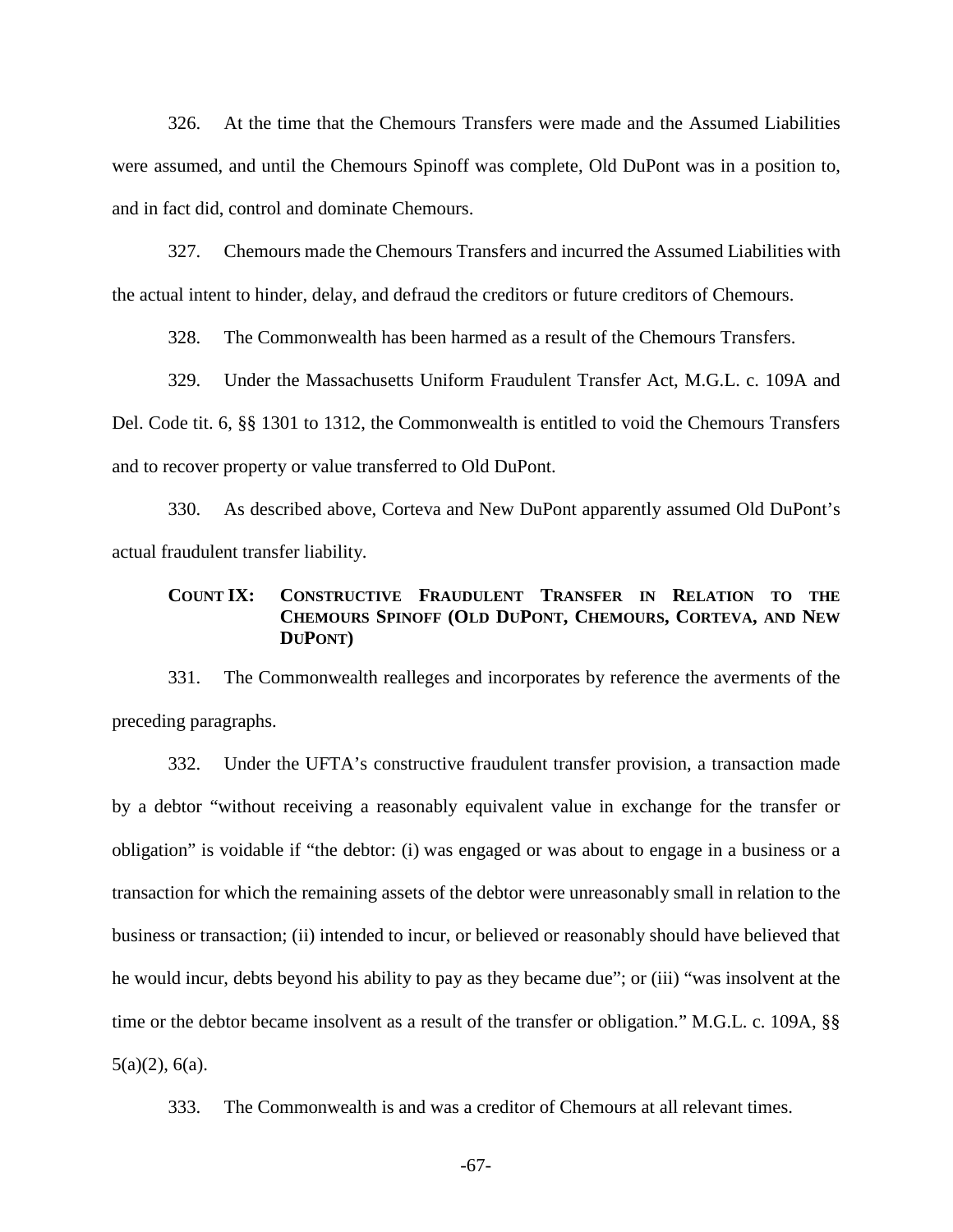334. Chemours did not receive reasonably equivalent value from Old DuPont in exchange for the Chemours Transfers and Assumed Liabilities.

335. Each of the Chemours Transfers and Chemours's assumption of the Assumed Liabilities was made to benefit, or for the benefit of, Old DuPont.

336. At the time that the Chemours Transfers were made and the Assumed Liabilities were assumed, and until the Spinoff was complete, Old DuPont was in a position to, and in fact did, control and dominate Chemours.

337. Chemours made the Chemours Transfers and assumed the Assumed Liabilities when it was engaged or about to be engaged in a business for which its remaining assets were unreasonably small in relation to its business.

338. Chemours was insolvent at the time or became insolvent as a result of the Chemours Transfers and its assumption of the Assumed Liabilities.

339. At the time that the Chemours Transfers were made and Chemours assumed the Assumed Liabilities, Old DuPont and Chemours intended Chemours to incur or believed or reasonably should have believed that Chemours would incur debts beyond its ability to pay as they became due.

340. The Commonwealth has been harmed as a result of the Chemours Transfers.

341. Under M.G.L. c. 109A and Del. Code tit. 6, §§ 1301 to 1312, the Commonwealth is entitled to void the Chemours Transfers and to recover property or value transferred to Old DuPont.

342. As described above, Corteva and New DuPont apparently assumed Old DuPont's constructive fraudulent transfer liability.

-68-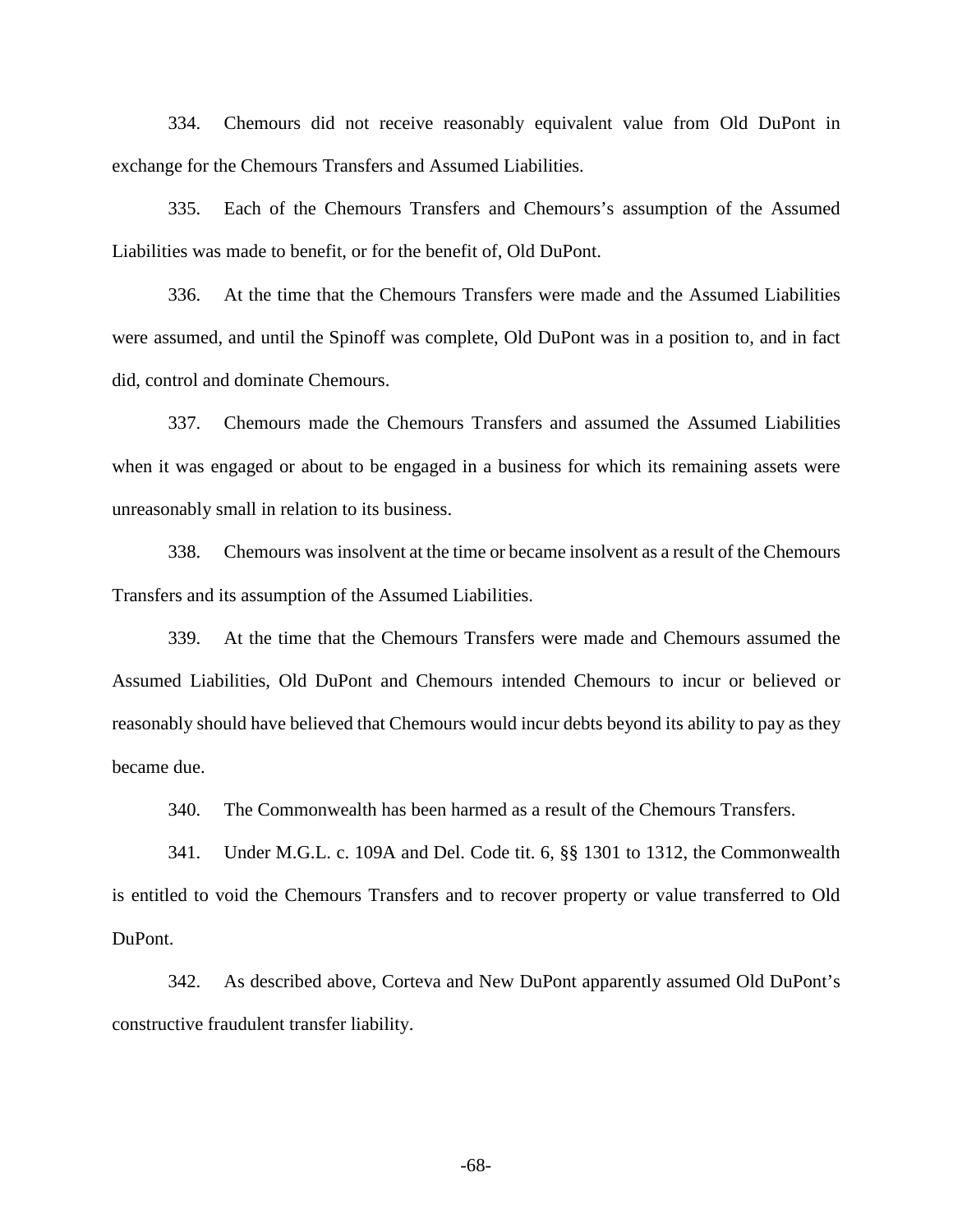## **COUNT X: ACTUAL FRAUDULENT TRANSFER IN RELATION TO THE DOW-DUPONT MERGER AND SUBSEQUENT RESTRUCTURINGS, ASSET TRANSFERS, AND SEPARATIONS (OLD DUPONT, NEW DUPONT, AND CORTEVA)**

343. The Commonwealth realleges and incorporates by reference the averments of the preceding paragraphs.

344. The Commonwealth is and was a creditor of Old DuPont at all relevant times.

345. Through its participation in the Dow-DuPont Merger, and through the separations of New DuPont, New Dow, and Corteva, Old DuPont sold or transferred, directly or indirectly, valuable assets and business lines to Corteva and New DuPont (the "Old DuPont Transfers").

346. The Old DuPont Transfers were made for the benefit of New DuPont and/or Corteva.

347. At the time that the Old DuPont Transfers were made, New DuPont was in a position to, and in fact did, control and dominate Old DuPont and Corteva.

348. Old DuPont, New DuPont, and Corteva acted with the actual intent to hinder, delay, and defraud creditors or future creditors, including the Commonwealth.

349. The Commonwealth has been harmed as a result of the Old DuPont Transfers.

350. Old DuPont engaged in acts in furtherance of a scheme to transfer its assets out of the reach of parties such as the Commonwealth that have been damaged as a result of the actions described in this Complaint.

351. Under M.G.L. c. 109A and Del. Code tit. 6, §§ 1301 to 1312, the Commonwealth is entitled to void the Old DuPont Transfers and to recover property and value transferred to New DuPont and Corteva.

352. The Commonwealth also seeks to enjoin New DuPont and Corteva, as transferees, from distributing, transferring, capitalizing, or otherwise disposing of any proceeds from the sale

-69-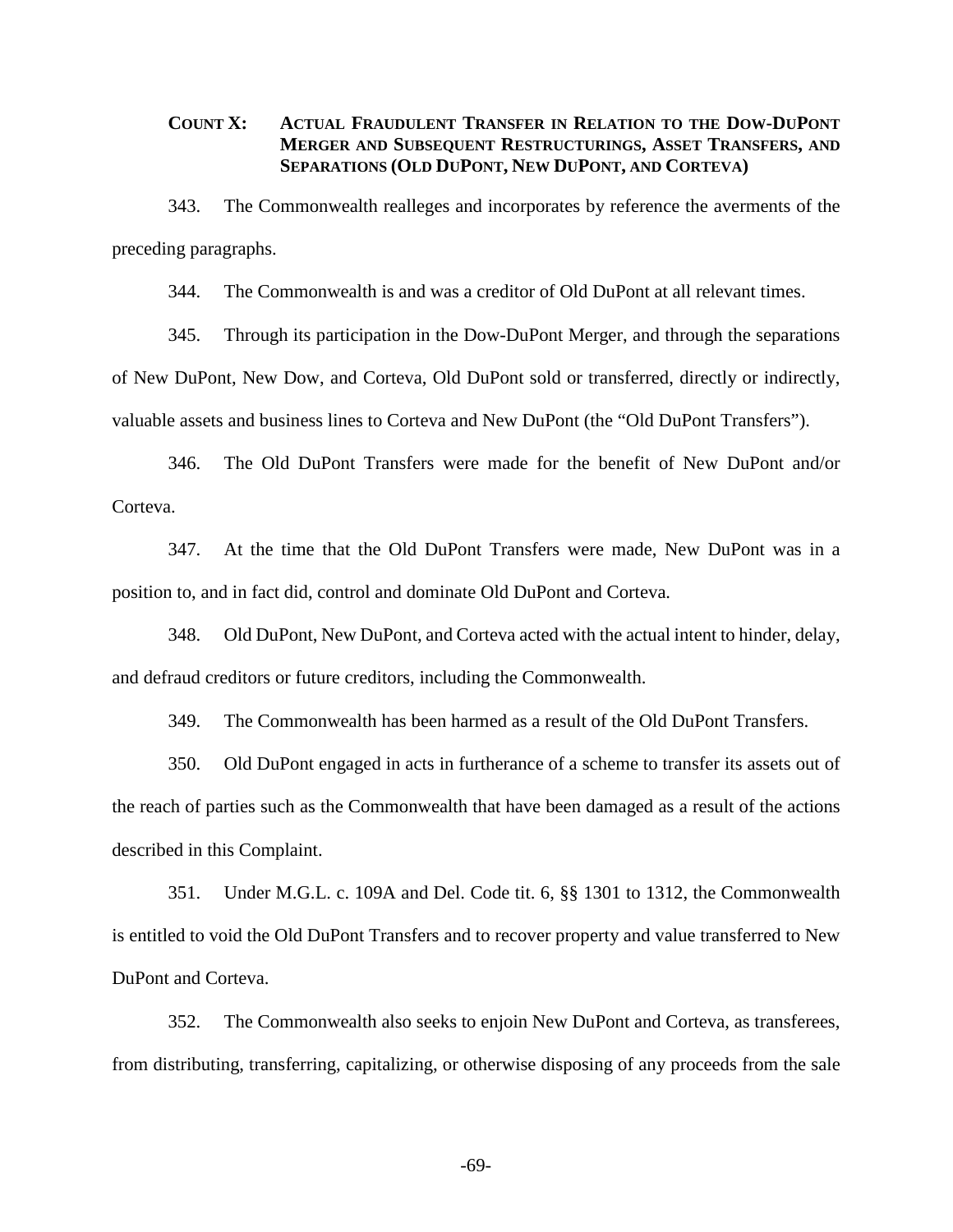of any business lines, segments, divisions, or other assets that formerly belonged to Old DuPont, and a constructive trust over such proceeds for the benefit of the Commonwealth.

# **COUNT XI: CONSTRUCTIVE FRAUDULENT TRANSFER IN RELATION TO THE DOW-DUPONT MERGER AND SUBSEQUENT RESTRUCTURINGS, ASSET TRANSFERS, AND SEPARATIONS (OLD DUPONT, NEW DUPONT, AND CORTEVA)**

353. The Commonwealth realleges and incorporates by reference the averments of the preceding paragraphs.

354. The Commonwealth is and was a creditor of Old DuPont at all relevant times.

355. Old DuPont did not receive reasonably equivalent value from New DuPont and Corteva in exchange for the Old DuPont Transfers.

356. Each of the Old DuPont Transfers was made to benefit, or for the benefit of, New DuPont and/or Corteva.

357. At the time that the Old DuPont Transfers were made, New DuPont was in a position to, and in fact did, control and dominate Old DuPont and Corteva.

358. Old DuPont made the Old DuPont Transfers when it was engaged or about to be engaged in a business for which its remaining assets were unreasonably small in relation to its business.

359. Old DuPont was insolvent at the time or became insolvent as a result of the Old DuPont Transfers.

360. At the time that the Old DuPont Transfers were made, Old DuPont intended to incur, or believed, or reasonably should have believed that it would incur debts beyond its ability to pay as they became due.

361. The Commonwealth has been harmed as a result of the Old DuPont Transfers.

-70-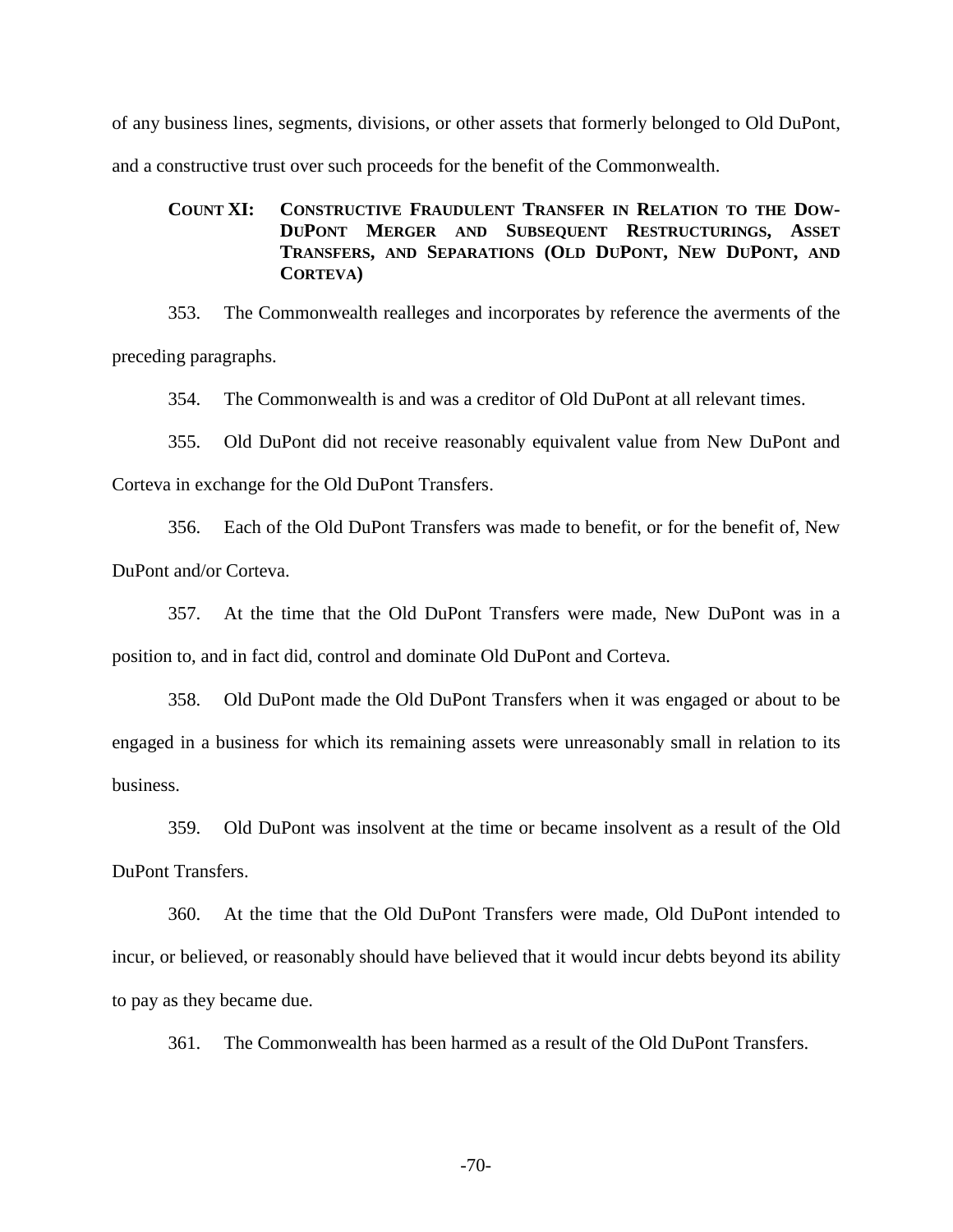362. Under M.G.L. c. 109A and Del. Code tit. 6, §§ 1301 to 1312, the Commonwealth is entitled to void the Old DuPont Transfers and to recover property or value transferred to New DuPont and Corteva.

363. The Commonwealth also is entitled to have the Court enjoin New DuPont and Corteva, as transferees, from distributing, transferring, capitalizing, or otherwise disposing of any proceeds from the sale of any business lines, segments, divisions, or other assets that formerly belonged to Old DuPont, and a constructive trust over such proceeds for the benefit of the Commonwealth.

#### **REQUEST FOR RELIEF**

WHEREFORE, the Commonwealth asks that this Court:

A. Find Defendants liable for all costs to investigate, clean up and remove, restore, treat, monitor, and otherwise respond to PFAS contamination resulting from Manufacturer Defendants' AFFF Products so the contaminated natural resources are restored to their original condition, or are replaced by reasonably equivalent resources, and for all damages to compensate the residents of the Commonwealth for the lost use and value of these natural resources during all times of injury caused by PFAS and for such orders as may be necessary to provide full relief to address the threat of contamination to the Commonwealth, including the costs of:

- i. Assessment of PFAS-related contamination and natural resources at and around where Manufacturer Defendants' AFFF Products were used, including oversight costs;
- ii. Past and future investigation, testing, treatment, and remediation of all AFFFrelated contamination at sites where Manufacturer Defendants' AFFF Products were used and which contain detectable levels of PFAS restored to nondetectable levels, including the Commonwealth's oversight costs; and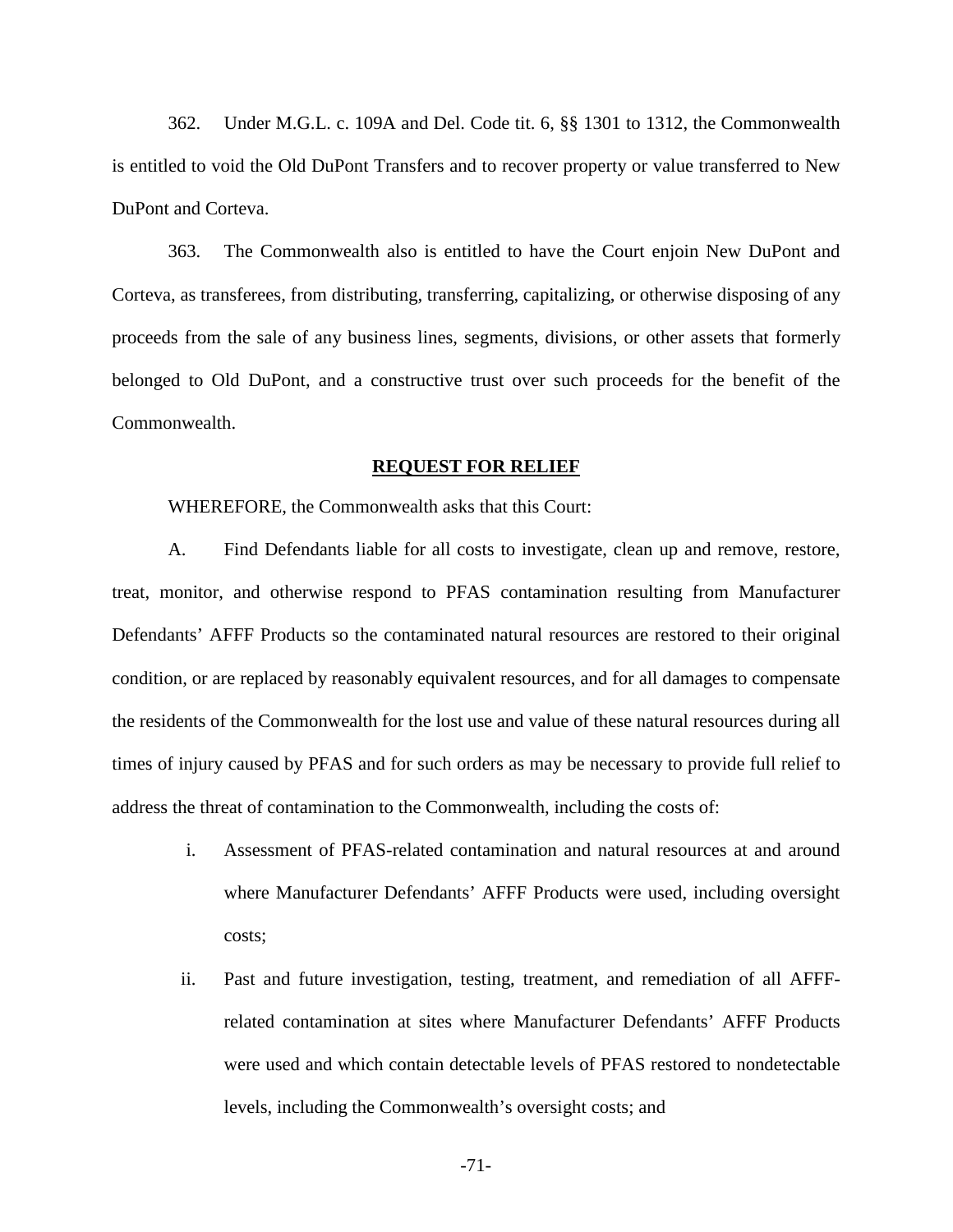iii. Future monitoring of the sites and the Commonwealth's natural resources where Manufacturer Defendants' AFFF Products were used as long as there is a detectable presence of PFAS and restoration of such natural resources to their precontamination condition, including the Commonwealth's employees' time and associated costs.

B. Order Defendants to pay for all other damages sustained by the Commonwealth in its sovereign, *parens patriae*, public trustee, and other capacities as a direct and proximate result of Defendants' acts and omissions alleged herein.

C. Order Defendants to reimburse the Commonwealth for its costs of responding to PFAS contamination, without regard to fault, including but not limited to all costs to investigate, clean up, restore, treat, monitor, and otherwise respond to contamination of the Commonwealth's natural resources, including the Commonwealth's oversight costs, resulting from Manufacturer Defendants' AFFF Products so that such natural resources are remediated and restored to their original condition.

D. Order Defendants to pay treble damages and a civil penalty of \$5,000 per violation under the CPA.

E. Compel Defendants to abate the nuisance by investigating, cleaning up, restoring, treating, monitoring, and otherwise responding to contamination of the Commonwealth's natural resources, including the Commonwealth's oversight costs, resulting from Manufacturer Defendants' AFFF Products so that such natural resources are remediated and restored to their original condition.

F. Order Defendants to pay restitution to the Commonwealth.

G. Order Defendants to disgorge all ill-gotten gains.

-72-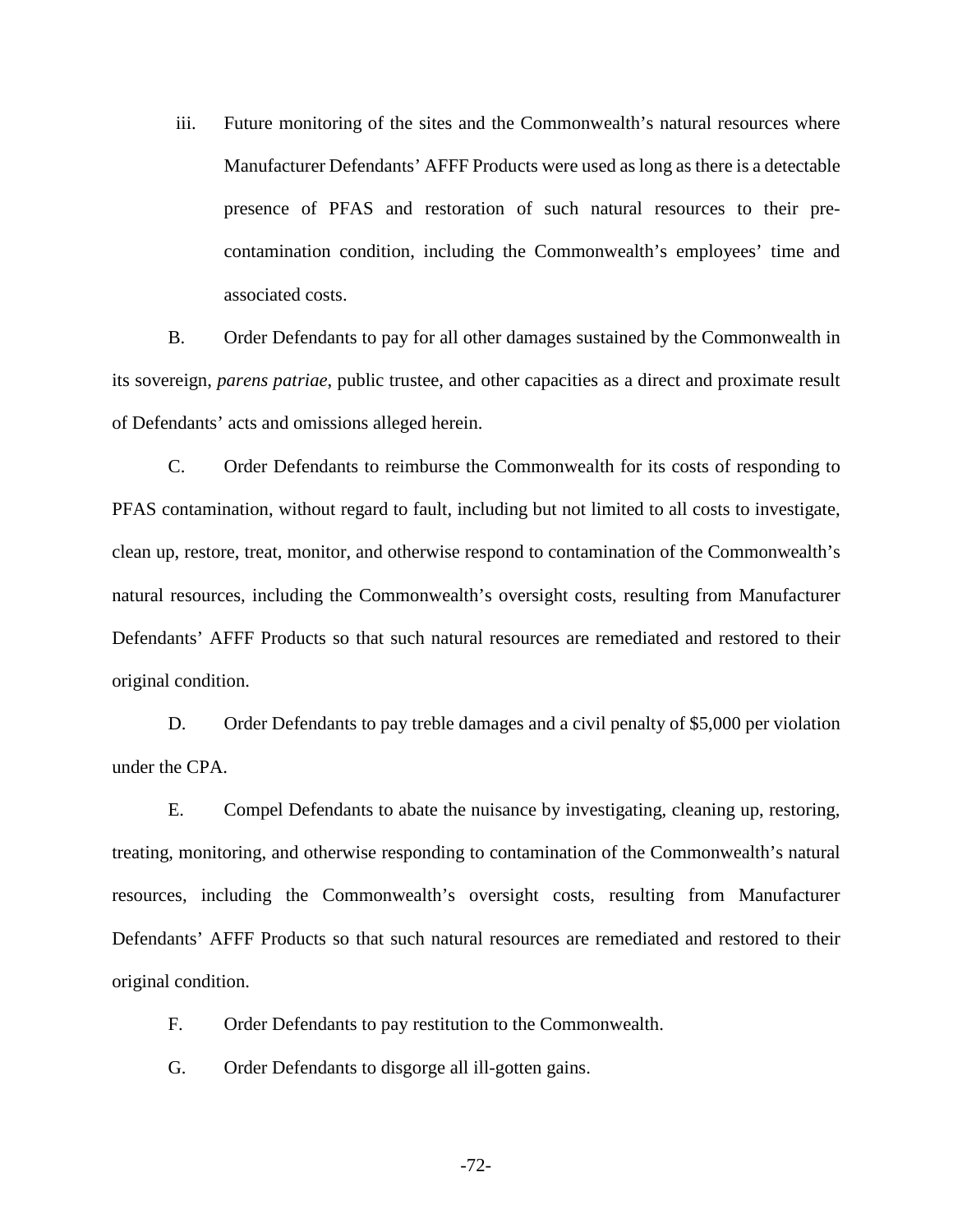H. Order Defendants to pay exemplary or punitive damages as the trier of fact deems just and proper.

I. Order Defendants to pay the Commonwealth's investigation and litigation fees and costs, including attorneys' fees and court costs.

J. Void the Chemours Transfers and to recover property and value transferred to Old DuPont.

K. Void the Old DuPont Transfers and to recover property and value transferred to New DuPont.

L. Void the Old DuPont Transfers and to recover property and value transferred to Corteva.

M. Enjoin New DuPont, as transferee, from distributing, transferring, capitalizing, or otherwise disposing of any proceeds from the sale of any business lines, segments, divisions, or other assets that formerly belonged to Old DuPont.

N. Enjoin Corteva, as transferee, from distributing, transferring, capitalizing, or otherwise disposing of any proceeds from the sale of any business lines, segments, divisions, or other assets that formerly belonged to Old DuPont.

O. Impose a constructive trust over the proceeds of the Old DuPont Transfers to Chemours for the benefit of the Commonwealth.

P. Impose a constructive trust over the proceeds of the Old DuPont Transfers to New DuPont for the benefit of the Commonwealth.

Q. Impose a constructive trust over the proceeds of the Old DuPont Transfers to Corteva for the benefit of the Commonwealth.

R. Grant the Commonwealth all other relief to which it is entitled.

-73-